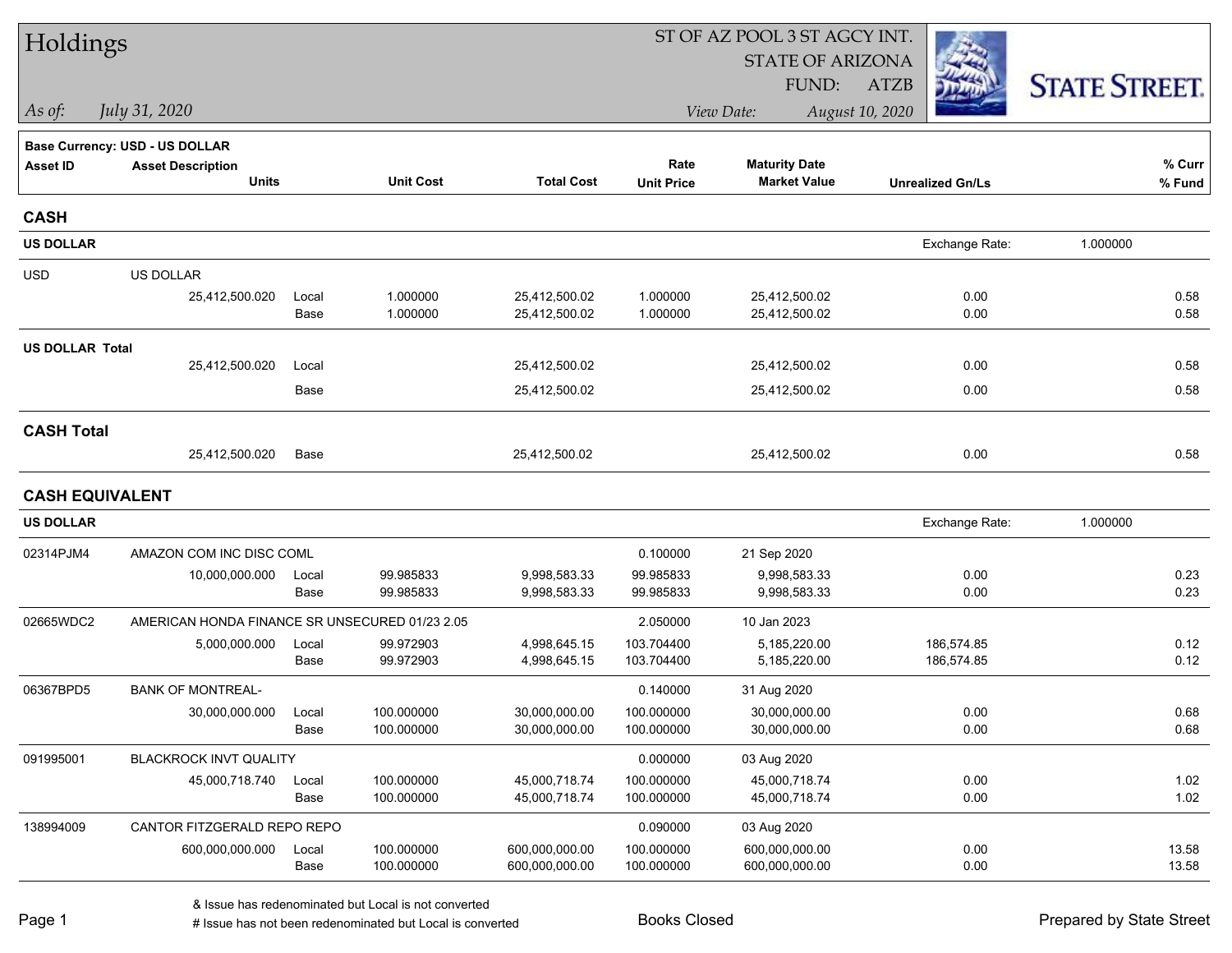| Holdings |  |  |
|----------|--|--|
|          |  |  |

STATE OF ARIZONA FUND:

ATZB



| As of: | July 31, 2020 |  |
|--------|---------------|--|
|        |               |  |

|           | Base Currency: USD - US DOLLAR           |               |                          |                                  |                           |                                             |                         |                  |
|-----------|------------------------------------------|---------------|--------------------------|----------------------------------|---------------------------|---------------------------------------------|-------------------------|------------------|
| Asset ID  | <b>Asset Description</b><br><b>Units</b> |               | <b>Unit Cost</b>         | <b>Total Cost</b>                | Rate<br><b>Unit Price</b> | <b>Maturity Date</b><br><b>Market Value</b> | <b>Unrealized Gn/Ls</b> | % Curr<br>% Fund |
| 138994009 | CANTOR FITZGERALD REPO REPO              |               |                          |                                  | 0.320000                  | 03 Aug 2020                                 |                         |                  |
|           | 70,000,000.000                           | Local<br>Base | 100.000000<br>100.000000 | 70,000,000.00<br>70,000,000.00   | 100.000000<br>100.000000  | 70,000,000.00<br>70,000,000.00              | 0.00<br>0.00            | 1.58<br>1.58     |
| 138994009 | CANTOR FITZGERALD REPO REPO              |               |                          |                                  | 0.320000                  | 06 Aug 2020                                 |                         |                  |
|           | 80,000,000.000                           | Local<br>Base | 100.000000<br>100.000000 | 80,000,000.00<br>80,000,000.00   | 100.000000<br>100.000000  | 80,000,000.00<br>80,000,000.00              | 0.00<br>0.00            | 1.81<br>1.81     |
| 16677JL38 | <b>CHEVRON CORP</b>                      |               |                          |                                  | 0.190000                  | 03 Nov 2020                                 |                         |                  |
|           | 25,000,000.000                           | Local<br>Base | 99.950389<br>99.950389   | 24,987,597.22<br>24,987,597.22   | 99.959100<br>99.959100    | 24,989,775.00<br>24,989,775.00              | 2,177.78<br>2,177.78    | 0.57<br>0.57     |
| 16677JLC8 | CHEVRON CORP                             |               |                          |                                  | 0.230000                  | 12 Nov 2020                                 |                         |                  |
|           | 20,000,000.000                           | Local<br>Base | 99.934194<br>99.934194   | 19,986,838.89<br>19,986,838.89   | 99.954500<br>99.954500    | 19,990,900.00<br>19,990,900.00              | 4,061.11<br>4,061.11    | 0.45<br>0.45     |
| 19121AJ10 | COCA-COLA COMPANY                        |               |                          |                                  | 0.140000                  | 01 Sep 2020                                 |                         |                  |
|           | 10,000,000.000                           | Local<br>Base | 99.987944<br>99.987944   | 9,998,794.44<br>9,998,794.44     | 99.987944<br>99.987944    | 9,998,794.44<br>9,998,794.44                | 0.00<br>0.00            | 0.23<br>0.23     |
| 19121AJF9 | COCA-COLA COMPANY                        |               |                          |                                  | 1.650000                  | 15 Sep 2020                                 |                         |                  |
|           | 15,000,000.000                           | Local<br>Base | 99.793750<br>99.793750   | 14,969,062.50<br>14,969,062.50   | 99.793750<br>99.793750    | 14,969,062.50<br>14,969,062.50              | 0.00<br>0.00            | 0.34<br>0.34     |
| 19121ALJ8 | COCA-COLA COMPANY                        |               |                          |                                  | 0.800000                  | 18 Nov 2020                                 |                         |                  |
|           | 27,775,000.000                           | Local<br>Base | 99.757778<br>99.757778   | 27,707,722.78<br>27,707,722.78   | 99.960400<br>99.960400    | 27,764,001.10<br>27,764,001.10              | 56,278.32<br>56,278.32  | 0.63<br>0.63     |
| 22599G006 | <b>CREDIT AGRICOLE REPO REPO</b>         |               |                          |                                  | 0.070000                  | 03 Aug 2020                                 |                         |                  |
|           | 100,000,000.000                          | Local<br>Base | 100.000000<br>100.000000 | 100,000,000.00<br>100,000,000.00 | 100.000000<br>100.000000  | 100,000,000.00<br>100,000,000.00            | 0.00<br>0.00            | 2.26<br>2.26     |
| 23102UHH8 | <b>CUMMINS INC</b>                       |               |                          |                                  | 0.320000                  | 17 Aug 2020                                 |                         |                  |
|           | 20,000,000.000                           | Local<br>Base | 99.985778<br>99.985778   | 19,997,155.56<br>19,997,155.56   | 99.985778<br>99.985778    | 19,997,155.56<br>19,997,155.56              | 0.00<br>0.00            | 0.45<br>0.45     |
| 23102UJ86 | <b>CUMMINS INC</b>                       |               |                          |                                  | 0.210000                  | 08 Sep 2020                                 |                         |                  |
|           | 5,000,000.000                            | Local<br>Base | 99.977833<br>99.977833   | 4,998,891.67<br>4,998,891.67     | 99.977833<br>99.977833    | 4,998,891.67<br>4,998,891.67                | 0.00<br>0.00            | 0.11<br>0.11     |
|           |                                          |               |                          |                                  |                           |                                             |                         |                  |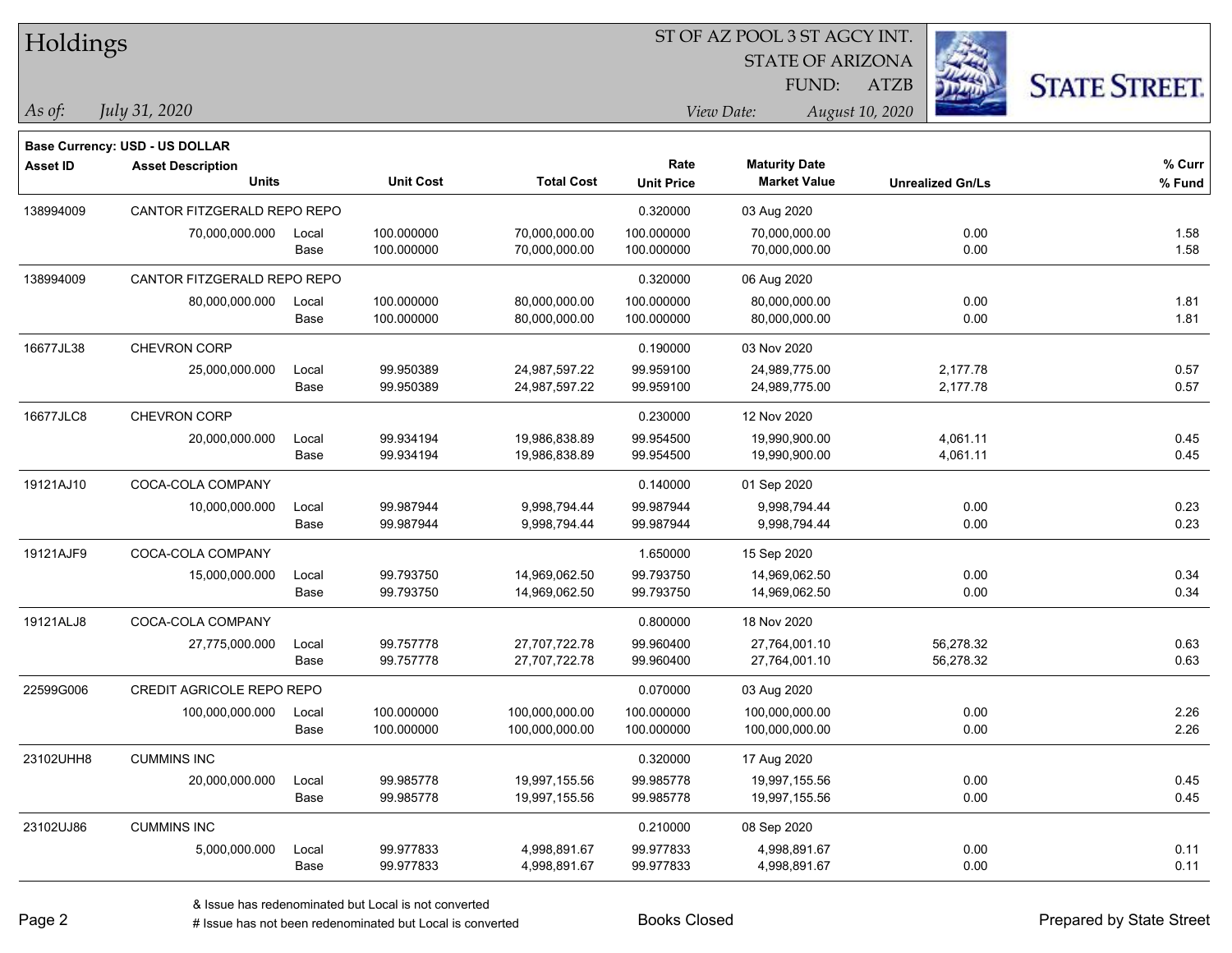| Holdings        |                                       |       | ST OF AZ POOL 3 ST AGCY INT. |                   |                   |                         |                         |                      |  |
|-----------------|---------------------------------------|-------|------------------------------|-------------------|-------------------|-------------------------|-------------------------|----------------------|--|
|                 |                                       |       |                              |                   |                   | <b>STATE OF ARIZONA</b> |                         |                      |  |
|                 |                                       |       |                              |                   |                   | FUND:                   | <b>ATZB</b>             | <b>STATE STREET.</b> |  |
| As of:          | <i>July 31, 2020</i>                  |       |                              |                   |                   | View Date:              | August 10, 2020         |                      |  |
|                 | <b>Base Currency: USD - US DOLLAR</b> |       |                              |                   |                   |                         |                         |                      |  |
| <b>Asset ID</b> | <b>Asset Description</b>              |       |                              |                   | Rate              | <b>Maturity Date</b>    |                         | % Curr               |  |
|                 | <b>Units</b>                          |       | <b>Unit Cost</b>             | <b>Total Cost</b> | <b>Unit Price</b> | <b>Market Value</b>     | <b>Unrealized Gn/Ls</b> | % Fund               |  |
| 2546R2HK5       | WALT DISNEY CO                        |       |                              |                   | 1.750000          | 19 Aug 2020             |                         |                      |  |
|                 | 20,000,000.000                        | Local | 99.912500                    | 19,982,500.00     | 99.912500         | 19,982,500.00           | 0.00                    | 0.45                 |  |
|                 |                                       | Base  | 99.912500                    | 19,982,500.00     | 99.912500         | 19,982,500.00           | 0.00                    | 0.45                 |  |
| 2546R2NF9       | WALT DISNEY CO                        |       |                              |                   | 0.550000          | 15 Jan 2021             |                         |                      |  |
|                 | 10,000,000.000                        | Local | 99.744861                    | 9,974,486.11      | 99.821200         | 9,982,120.00            | 7,633.89                | 0.23                 |  |
|                 |                                       | Base  | 99.744861                    | 9,974,486.11      | 99.821200         | 9,982,120.00            | 7,633.89                | 0.23                 |  |
| 2546R2TF3       | WALT DISNEY CO                        |       |                              |                   | 0.500000          | 15 Jun 2021             |                         |                      |  |
|                 | 10,000,000.000                        | Local | 99.558333                    | 9,955,833.34      | 99.588300         | 9,958,830.00            | 2,996.66                | 0.23                 |  |
|                 |                                       | Base  | 99.558333                    | 9,955,833.34      | 99.588300         | 9,958,830.00            | 2,996.66                | 0.23                 |  |
| 30229APS2       | <b>EXXON MOBIL CORP</b>               |       |                              |                   | 0.210000          | 26 Feb 2021             |                         |                      |  |
|                 | 15,000,000.000                        | Local | 99.878083                    | 14,981,712.50     | 99.870000         | 14,980,500.00           | $-1,212.50$             | 0.34                 |  |
|                 |                                       | Base  | 99.878083                    | 14,981,712.50     | 99.870000         | 14,980,500.00           | $-1,212.50$             | 0.34                 |  |
| 43851TKG0       | HONEYWELL INTERNATN'                  |       |                              |                   | 0.750000          | 16 Oct 2020             |                         |                      |  |
|                 | 25,000,000.000                        | Local | 99.841667                    | 24,960,416.67     | 99.841667         | 24,960,416.67           | 0.00                    | 0.56                 |  |
|                 |                                       | Base  | 99.841667                    | 24,960,416.67     | 99.841667         | 24,960,416.67           | 0.00                    | 0.56                 |  |
| 46513JCE9       | ISRAEL ST 03/23 1.75                  |       |                              |                   | 1.750000          | 01 Mar 2023             |                         |                      |  |
|                 | 3,800,000.000                         | Local | 100.000000                   | 3,800,000.00      | 100.000000        | 3,800,000.00            | 0.00                    | 0.09                 |  |
|                 |                                       | Base  | 100.000000                   | 3,800,000.00      | 100.000000        | 3,800,000.00            | 0.00                    | 0.09                 |  |
| 46513JQC8       | <b>ISRAEL ST 03/23 2.02</b>           |       |                              |                   | 2.020000          | 01 Mar 2023             |                         |                      |  |
|                 | 1,200,000.000                         | Local | 100.000000                   | 1,200,000.00      | 100.000000        | 1,200,000.00            | 0.00                    | 0.03                 |  |
|                 |                                       | Base  | 100.000000                   | 1,200,000.00      | 100.000000        | 1,200,000.00            | 0.00                    | 0.03                 |  |
| 46513JQG9       | ISRAEL ST 05/23 1.79                  |       |                              |                   | 1.790000          | 01 May 2023             |                         |                      |  |
|                 | 5,000,000.000                         | Local | 100.000000                   | 5,000,000.00      | 100.000000        | 5,000,000.00            | 0.00                    | 0.11                 |  |
|                 |                                       | Base  | 100.000000                   | 5,000,000.00      | 100.000000        | 5,000,000.00            | 0.00                    | 0.11                 |  |
| 47816FJ10       | JOHNSON & JOHNSON                     |       |                              |                   | 0.100000          | 01 Sep 2020             |                         |                      |  |
|                 | 30,000,000.000                        | Local | 99.991389                    | 29,997,416.67     | 99.991389         | 29,997,416.67           | 0.00                    | 0.68                 |  |
|                 |                                       | Base  | 99.991389                    | 29,997,416.67     | 99.991389         | 29,997,416.67           | 0.00                    | 0.68                 |  |
| 47816FKM2       | <b>JOHNSON &amp; JOHNSON</b>          |       |                              |                   | 0.140000          | 21 Oct 2020             |                         |                      |  |
|                 | 15,000,000.000                        | Local | 99.968500                    | 14,995,275.00     | 99.968500         | 14,995,275.00           | 0.00                    | 0.34                 |  |
|                 |                                       | Base  | 99.968500                    | 14,995,275.00     | 99.968500         | 14,995,275.00           | 0.00                    | 0.34                 |  |

e e

 $\overline{\phantom{0}}$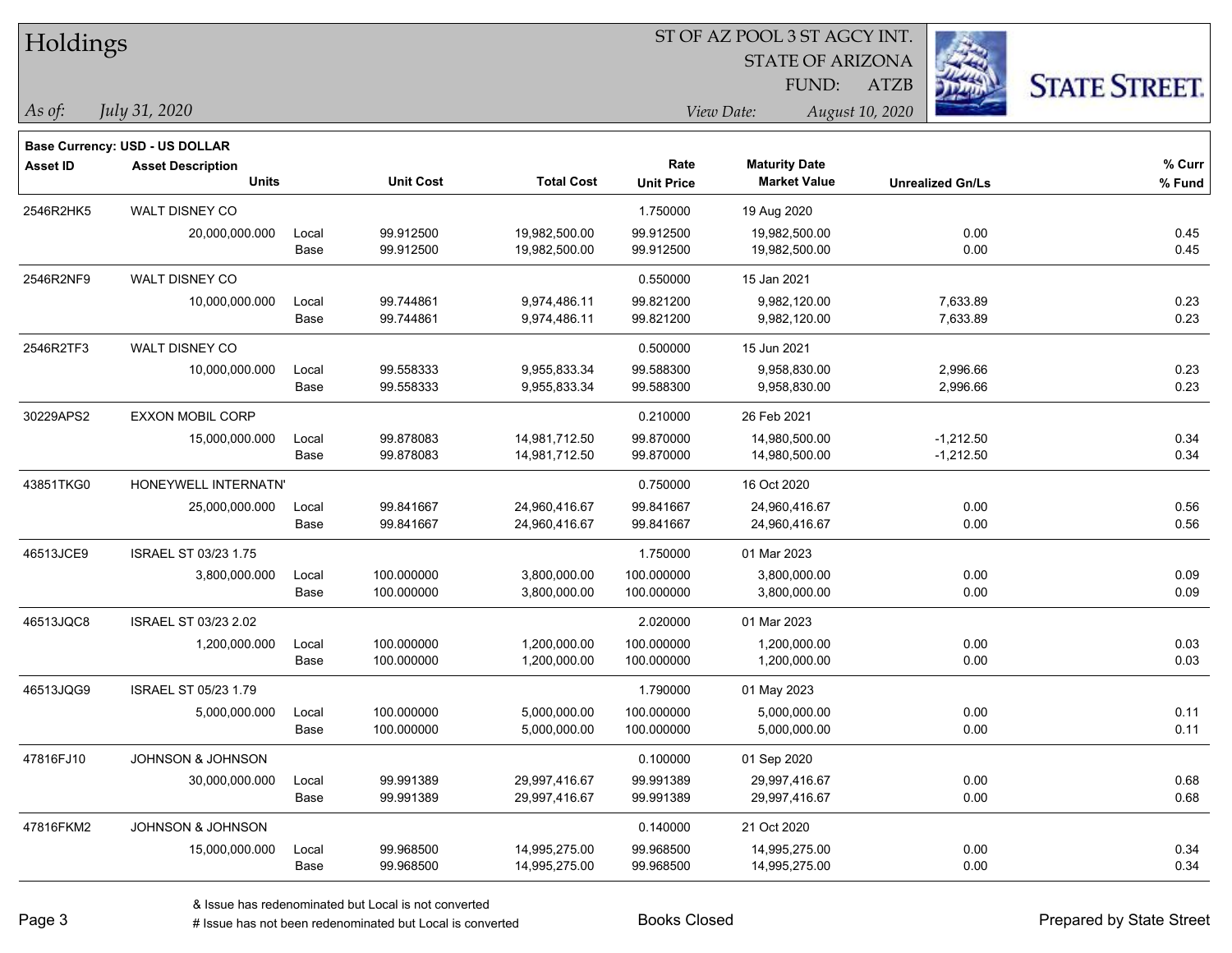| Holdings |
|----------|
|----------|

STATE OF ARIZONA FUND:

ATZB



| As of: | July 31, 2020 |  |
|--------|---------------|--|
|        |               |  |

|                 | <b>Base Currency: USD - US DOLLAR</b> |       |                  |                   |                   |                      |                         |        |
|-----------------|---------------------------------------|-------|------------------|-------------------|-------------------|----------------------|-------------------------|--------|
| <b>Asset ID</b> | <b>Asset Description</b>              |       |                  |                   | Rate              | <b>Maturity Date</b> |                         | % Curr |
|                 | <b>Units</b>                          |       | <b>Unit Cost</b> | <b>Total Cost</b> | <b>Unit Price</b> | <b>Market Value</b>  | <b>Unrealized Gn/Ls</b> | % Fund |
| 47816FM16       | <b>JOHNSON &amp; JOHNSON</b>          |       |                  |                   | 0.170000          | 01 Dec 2020          |                         |        |
|                 | 25,000,000.000                        | Local | 99.942389        | 24,985,597.22     | 99.948300         | 24,987,075.00        | 1,477.78                | 0.57   |
|                 |                                       | Base  | 99.942389        | 24,985,597.22     | 99.948300         | 24,987,075.00        | 1,477.78                | 0.57   |
| 47816FN56       | <b>JOHNSON &amp; JOHNSON</b>          |       |                  |                   | 0.170000          | 05 Jan 2021          |                         |        |
|                 | 20,000,000.000                        | Local | 99.925861        | 19,985,172.22     | 99.924600         | 19,984,920.00        | $-252.22$               | 0.45   |
|                 |                                       | Base  | 99.925861        | 19,985,172.22     | 99.924600         | 19,984,920.00        | $-252.22$               | 0.45   |
| 64105GJ47       | NESTLE CAP CORP                       |       |                  |                   | 0.080000          | 04 Sep 2020          |                         |        |
|                 | 20,000,000.000                        | Local | 99.992444        | 19,998,488.89     | 99.992444         | 19,998,488.89        | 0.00                    | 0.45   |
|                 |                                       | Base  | 99.992444        | 19,998,488.89     | 99.992444         | 19,998,488.89        | 0.00                    | 0.45   |
| 64105GNR1       | NESTLE CAP CORP                       |       |                  |                   | 0.170000          | 25 Jan 2021          |                         |        |
|                 | 20,000,000.000                        | Local | 99.916417        | 19,983,283.34     | 99.974700         | 19,994,940.00        | 11,656.66               | 0.45   |
|                 |                                       | Base  | 99.916417        | 19,983,283.34     | 99.974700         | 19,994,940.00        | 11,656.66               | 0.45   |
| 64106GJ87       | NESTLE FIN FRANCE S.                  |       |                  |                   | 0.150000          | 08 Sep 2020          |                         |        |
|                 | 25,000,000.000                        | Local | 99.984167        | 24,996,041.67     | 99.984167         | 24,996,041.67        | 0.00                    | 0.57   |
|                 |                                       | Base  | 99.984167        | 24,996,041.67     | 99.984167         | 24,996,041.67        | 0.00                    | 0.57   |
| 71344TPS5       | PEPSICO INC                           |       |                  |                   | 0.180000          | 26 Feb 2021          |                         |        |
|                 | 25,000,000.000                        | Local | 99.895500        | 24,973,875.00     | 99.843000         | 24,960,750.00        | $-13,125.00$            | 0.56   |
|                 |                                       | Base  | 99.895500        | 24,973,875.00     | 99.843000         | 24,960,750.00        | $-13,125.00$            | 0.56   |
| 71344TQ13       | PEPSICO INC                           |       |                  |                   | 0.200000          | 01 Mar 2021          |                         |        |
|                 | 25,000,000.000                        | Local | 99.882222        | 24,970,555.55     | 99.836600         | 24,959,150.00        | $-11,405.55$            | 0.56   |
|                 |                                       | Base  | 99.882222        | 24,970,555.55     | 99.836600         | 24,959,150.00        | $-11,405.55$            | 0.56   |
| 74271TH71       | PROCTOR GAMBLE AND CO                 |       |                  |                   | 0.250000          | 07 Aug 2020          |                         |        |
|                 | 25,000,000.000                        | Local | 99.995833        | 24,998,958.33     | 99.995833         | 24,998,958.33        | 0.00                    | 0.57   |
|                 |                                       | Base  | 99.995833        | 24,998,958.33     | 99.995833         | 24,998,958.33        | 0.00                    | 0.57   |
| 77119LHX0       | ROCHE HOLDING INC                     |       |                  |                   | 0.110000          | 31 Aug 2020          |                         |        |
|                 | 20,000,000.000                        | Local | 99.990833        | 19,998,166.67     | 99.990833         | 19,998,166.67        | 0.00                    | 0.45   |
|                 |                                       | Base  | 99.990833        | 19,998,166.67     | 99.990833         | 19,998,166.67        | 0.00                    | 0.45   |
| 77119LK73       | ROCHE HOLDING INC                     |       |                  |                   | 0.130000          | 07 Oct 2020          |                         |        |
|                 | 25,000,000.000                        | Local | 99.975806        | 24,993,951.39     | 99.975806         | 24,993,951.39        | 0.00                    | 0.57   |
|                 |                                       | Base  | 99.975806        | 24,993,951.39     | 99.975806         | 24,993,951.39        | 0.00                    | 0.57   |
|                 |                                       |       |                  |                   |                   |                      |                         |        |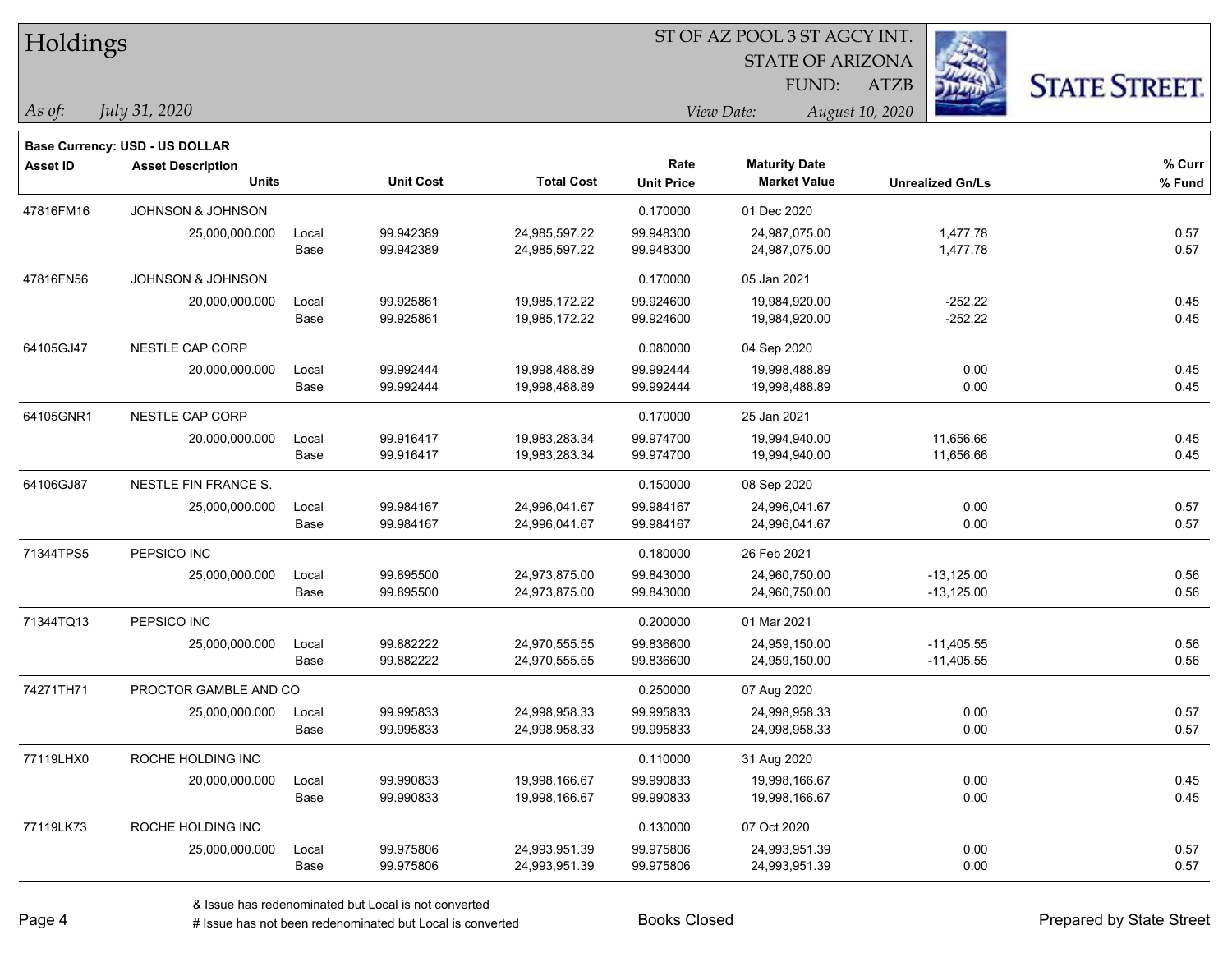|  |  | Holdings |  |
|--|--|----------|--|
|--|--|----------|--|

STATE OF ARIZONA FUND:

ATZB



| As of: | July 31, 2020 |  |
|--------|---------------|--|
|        |               |  |

|                 | <b>Base Currency: USD - US DOLLAR</b>    |               |                        |                                |                           |                                             |                              |                  |
|-----------------|------------------------------------------|---------------|------------------------|--------------------------------|---------------------------|---------------------------------------------|------------------------------|------------------|
| <b>Asset ID</b> | <b>Asset Description</b><br><b>Units</b> |               | <b>Unit Cost</b>       | <b>Total Cost</b>              | Rate<br><b>Unit Price</b> | <b>Maturity Date</b><br><b>Market Value</b> | <b>Unrealized Gn/Ls</b>      | % Curr<br>% Fund |
| 8225X2U77       | SHELL INTNL FNC B.V                      |               |                        |                                | 0.400000                  | 07 Jul 2021                                 |                              |                  |
|                 | 15,000,000.000                           | Local<br>Base | 99.622222<br>99.622222 | 14,943,333.33<br>14,943,333.33 | 99.523000<br>99.523000    | 14,928,450.00<br>14,928,450.00              | $-14,883.33$<br>$-14,883.33$ | 0.34<br>0.34     |
| 8225X2U85       | SHELL INTNL FNC B.V                      |               |                        |                                | 0.400000                  | 08 Jul 2021                                 |                              |                  |
|                 | 6,000,000.000                            | Local<br>Base | 99.621111<br>99.621111 | 5,977,266.67<br>5,977,266.67   | 99.520600<br>99.520600    | 5,971,236.00<br>5,971,236.00                | -6,030.67<br>$-6,030.67$     | 0.14<br>0.14     |
| 8225X2UC6       | SHELL INTNL FNC B.V                      |               |                        |                                | 0.400000                  | 12 Jul 2021                                 |                              |                  |
|                 | 25,000,000.000                           | Local<br>Base | 99.616667<br>99.616667 | 24,904,166.67<br>24,904,166.67 | 99.513100<br>99.513100    | 24,878,275.00<br>24,878,275.00              | $-25,891.67$<br>$-25,891.67$ | 0.56<br>0.56     |
| 89233GK88       | <b>TOYOTA MOTOR CREDIT</b>               |               |                        |                                | 0.200000                  | 08 Oct 2020                                 |                              |                  |
|                 | 20,000,000.000                           | Local<br>Base | 99.962222<br>99.962222 | 19,992,444.44<br>19,992,444.44 | 99.962222<br>99.962222    | 19,992,444.44<br>19,992,444.44              | 0.00<br>0.00                 | 0.45<br>0.45     |
| 90477DJ98       | UNILEVER CAPITAL CRP                     |               |                        |                                | 0.110000                  | 09 Sep 2020                                 |                              |                  |
|                 | 6,100,000.000                            | Local<br>Base | 99.988083<br>99.988083 | 6,099,273.09<br>6,099,273.09   | 99.988083<br>99.988083    | 6,099,273.09<br>6,099,273.09                | 0.00<br>0.00                 | 0.14<br>0.14     |
| 9113A2LW4       | UNITED PARCEL SERVIC                     |               |                        |                                | 0.150000                  | 30 Nov 2020                                 |                              |                  |
|                 | 15,000,000.000                           | Local<br>Base | 99.949583<br>99.949583 | 14,992,437.50<br>14,992,437.50 | 99.964600<br>99.964600    | 14,994,690.00<br>14,994,690.00              | 2,252.50<br>2,252.50         | 0.34<br>0.34     |
| 9113A2NS1       | UNITED PARCEL SERVIC                     |               |                        |                                | 0.180000                  | 26 Jan 2021                                 |                              |                  |
|                 | 15,000,000.000                           | Local<br>Base | 99.911000<br>99.911000 | 14,986,650.00<br>14,986,650.00 | 99.952500<br>99.952500    | 14,992,875.00<br>14,992,875.00              | 6,225.00<br>6,225.00         | 0.34<br>0.34     |
| 912796TD1       | TREASURY BILL 08/20 0.00000              |               |                        |                                | 0.105000                  | 13 Aug 2020                                 |                              |                  |
|                 | 40,000,000.000                           | Local<br>Base | 99.996500<br>99.996500 | 39,998,600.00<br>39,998,600.00 | 99.996500<br>99.996500    | 39,998,600.00<br>39,998,600.00              | 0.00<br>0.00                 | 0.91<br>0.91     |
| 912796TY5       | TREASURY BILL 12/20 0.00000              |               |                        |                                | 0.157500                  | 31 Dec 2020                                 |                              |                  |
|                 | 25,000,000.000                           | Local<br>Base | 99.933500<br>99.933500 | 24,983,375.00<br>24,983,375.00 | 99.955500<br>99.955500    | 24,988,875.00<br>24,988,875.00              | 5,500.00<br>5,500.00         | 0.57<br>0.57     |
| 912796XE4       | TREASURY BILL 02/21 0.00000              |               |                        |                                | 0.151000                  | 25 Feb 2021                                 |                              |                  |
|                 | 40,000,000.000                           | Local<br>Base | 99.912756<br>99.912756 | 39,965,102.23<br>39,965,102.23 | 99.935900<br>99.935900    | 39,974,360.00<br>39,974,360.00              | 9,257.77<br>9,257.77         | 0.90<br>0.90     |
|                 |                                          |               |                        |                                |                           |                                             |                              |                  |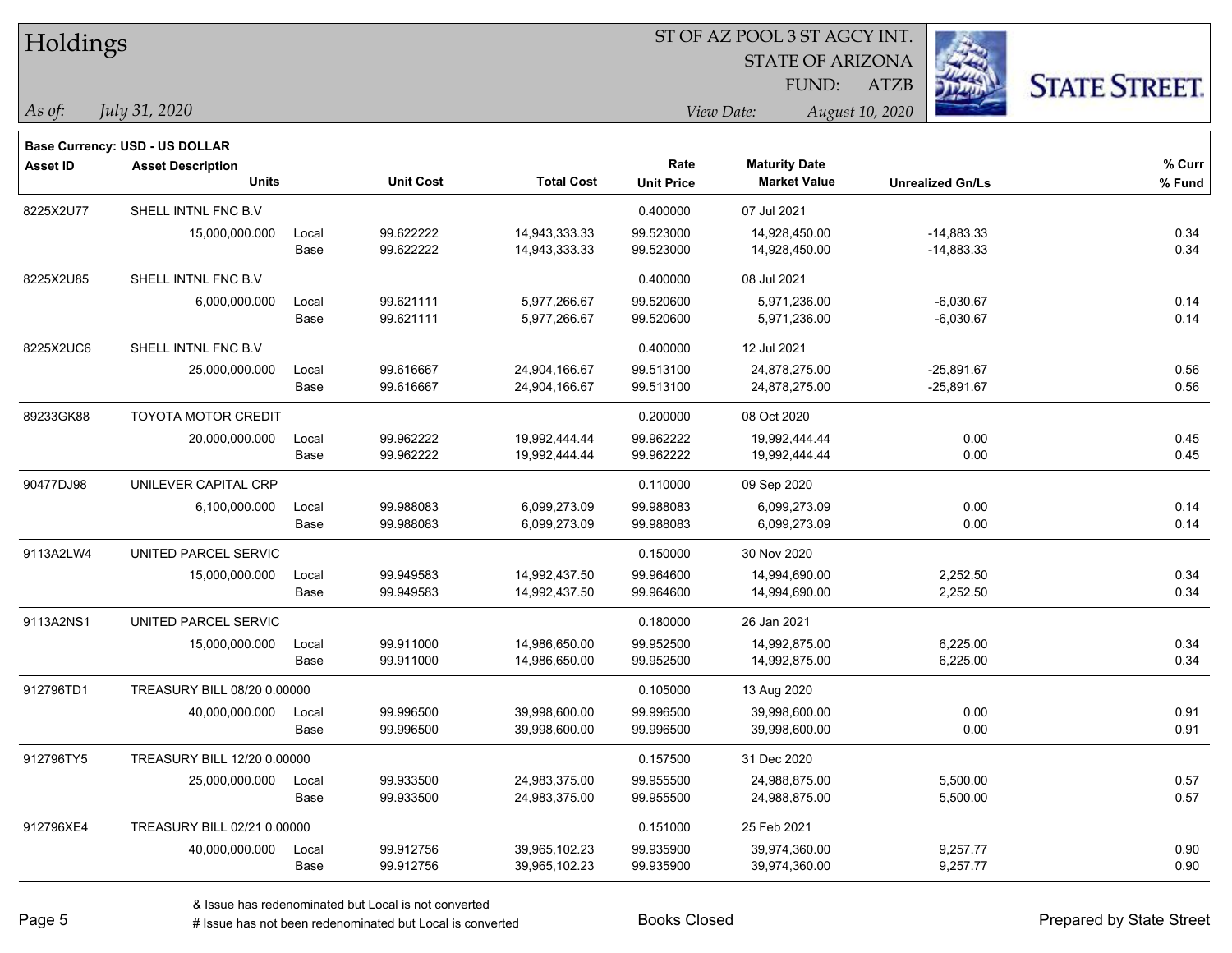| Holdings               |                                                 |       | ST OF AZ POOL 3 ST AGCY INT.                              |                   |                     |                         |                         |                          |  |  |
|------------------------|-------------------------------------------------|-------|-----------------------------------------------------------|-------------------|---------------------|-------------------------|-------------------------|--------------------------|--|--|
|                        |                                                 |       |                                                           |                   |                     | <b>STATE OF ARIZONA</b> |                         |                          |  |  |
|                        |                                                 |       |                                                           |                   |                     | FUND:                   | <b>ATZB</b>             | <b>STATE STREET.</b>     |  |  |
| As of:                 | July 31, 2020                                   |       |                                                           |                   |                     | View Date:              | August 10, 2020         |                          |  |  |
|                        | Base Currency: USD - US DOLLAR                  |       |                                                           |                   |                     |                         |                         |                          |  |  |
| <b>Asset ID</b>        | <b>Asset Description</b>                        |       |                                                           |                   | Rate                | <b>Maturity Date</b>    |                         | % Curr                   |  |  |
|                        | <b>Units</b>                                    |       | <b>Unit Cost</b>                                          | <b>Total Cost</b> | <b>Unit Price</b>   | <b>Market Value</b>     | <b>Unrealized Gn/Ls</b> | % Fund                   |  |  |
| 91514BHN6              | <b>BOARD OF RGTS UNVST TX</b>                   |       |                                                           |                   | 0.250000            | 22 Sep 2020             |                         |                          |  |  |
|                        | 10,000,000.000                                  | Local | 100.000000                                                | 10,000,000.00     | 100.000000          | 10,000,000.00           | 0.00                    | 0.23                     |  |  |
|                        |                                                 | Base  | 100.000000                                                | 10,000,000.00     | 100.000000          | 10,000,000.00           | 0.00                    | 0.23                     |  |  |
| 921FRK000              | BMO TRIPARTY MTGE CLAS/ISIT/RTRP MATU//20121224 |       |                                                           |                   | 0.060000            | 03 Aug 2020             |                         |                          |  |  |
|                        | 11,535,142.520                                  | Local | 100.000000                                                | 11,535,142.52     | 100.000000          | 11,535,142.52           | 0.00                    | 0.26                     |  |  |
|                        |                                                 | Base  | 100.000000                                                | 11,535,142.52     | 100.000000          | 11,535,142.52           | 0.00                    | 0.26                     |  |  |
| 926NKW009              | AMHERST PIERPONT 04/15 VAR                      |       |                                                           |                   | 0.080000            | 03 Aug 2020             |                         |                          |  |  |
|                        | 400,000,000.000                                 | Local | 100.000000                                                | 400,000,000.00    | 100.000000          | 400,000,000.00          | 0.00                    | 9.05                     |  |  |
|                        |                                                 | Base  | 100.000000                                                | 400,000,000.00    | 100.000000          | 400,000,000.00          | 0.00                    | 9.05                     |  |  |
| 930ABD003              | FIDELITY INVESTMENTS MONEY                      |       |                                                           |                   | 0.000000            | 03 Aug 2020             |                         |                          |  |  |
|                        | 100,039,762.660                                 | Local | 100.000000                                                | 100,039,762.66    | 100.000000          | 100,039,762.66          | 0.00                    | 2.26                     |  |  |
|                        |                                                 | Base  | 100.000000                                                | 100,039,762.66    | 100.000000          | 100,039,762.66          | 0.00                    | 2.26                     |  |  |
| 95001KFY5              | <b>WELLS FARGO BANK NA</b>                      |       |                                                           |                   | 0.318130            | 14 Oct 2020             |                         |                          |  |  |
|                        | 25,000,000.000                                  | Local | 100.000000                                                | 25,000,000.00     | 100.000000          | 25,000,000.00           | 0.00                    | 0.57                     |  |  |
|                        |                                                 | Base  | 100.000000                                                | 25,000,000.00     | 100.000000          | 25,000,000.00           | 0.00                    | 0.57                     |  |  |
| 966VMM002              | JP MORGAN MONEY MARKET                          |       |                                                           |                   | 0.000000            | 03 Aug 2020             |                         |                          |  |  |
|                        | 100,034,476.440                                 | Local | 100.000000                                                | 100,034,476.44    | 100.000000          | 100,034,476.44          | 0.00                    | 2.26                     |  |  |
|                        |                                                 | Base  | 100.000000                                                | 100,034,476.44    | 100.000000          | 100,034,476.44          | 0.00                    | 2.26                     |  |  |
| 979QHR003              | SOUTH STREET REPO                               |       |                                                           |                   | 0.070000            | 03 Aug 2020             |                         |                          |  |  |
|                        | 120,000,000.000                                 | Local | 100.000000                                                | 120,000,000.00    | 100.000000          | 120,000,000.00          | 0.00                    | 2.72                     |  |  |
|                        |                                                 | Base  | 100.000000                                                | 120,000,000.00    | 100.000000          | 120,000,000.00          | 0.00                    | 2.72                     |  |  |
| 979QHR003              | SOUTH STREET REPO                               |       |                                                           |                   | 0.130000            | 03 Aug 2020             |                         |                          |  |  |
|                        | 643,279,874.070                                 | Local | 100.000000                                                | 643,279,874.07    | 100.000000          | 643,279,874.07          | 0.00                    | 14.56                    |  |  |
|                        |                                                 | Base  | 100.000000                                                | 643,279,874.07    | 100.000000          | 643,279,874.07          | 0.00                    | 14.56                    |  |  |
| <b>US DOLLAR Total</b> |                                                 |       |                                                           |                   |                     |                         |                         |                          |  |  |
|                        | 3,044,764,974.430                               | Local |                                                           | 3,044,107,645.47  |                     | 3,044,330,936.85        | 223,291.38              | 68.89                    |  |  |
|                        |                                                 | Base  |                                                           | 3,044,107,645.47  |                     | 3,044,330,936.85        | 223,291.38              | 68.89                    |  |  |
|                        | <b>CASH EQUIVALENT Total</b>                    |       |                                                           |                   |                     |                         |                         |                          |  |  |
|                        | 3,044,764,974.430                               | Base  |                                                           | 3,044,107,645.47  |                     | 3,044,330,936.85        | 223,291.38              | 68.89                    |  |  |
|                        |                                                 |       | & Issue has redenominated but Local is not converted      |                   |                     |                         |                         |                          |  |  |
| Page 6                 |                                                 |       | # Issue has not been redenominated but Local is converted |                   | <b>Books Closed</b> |                         |                         | Prepared by State Street |  |  |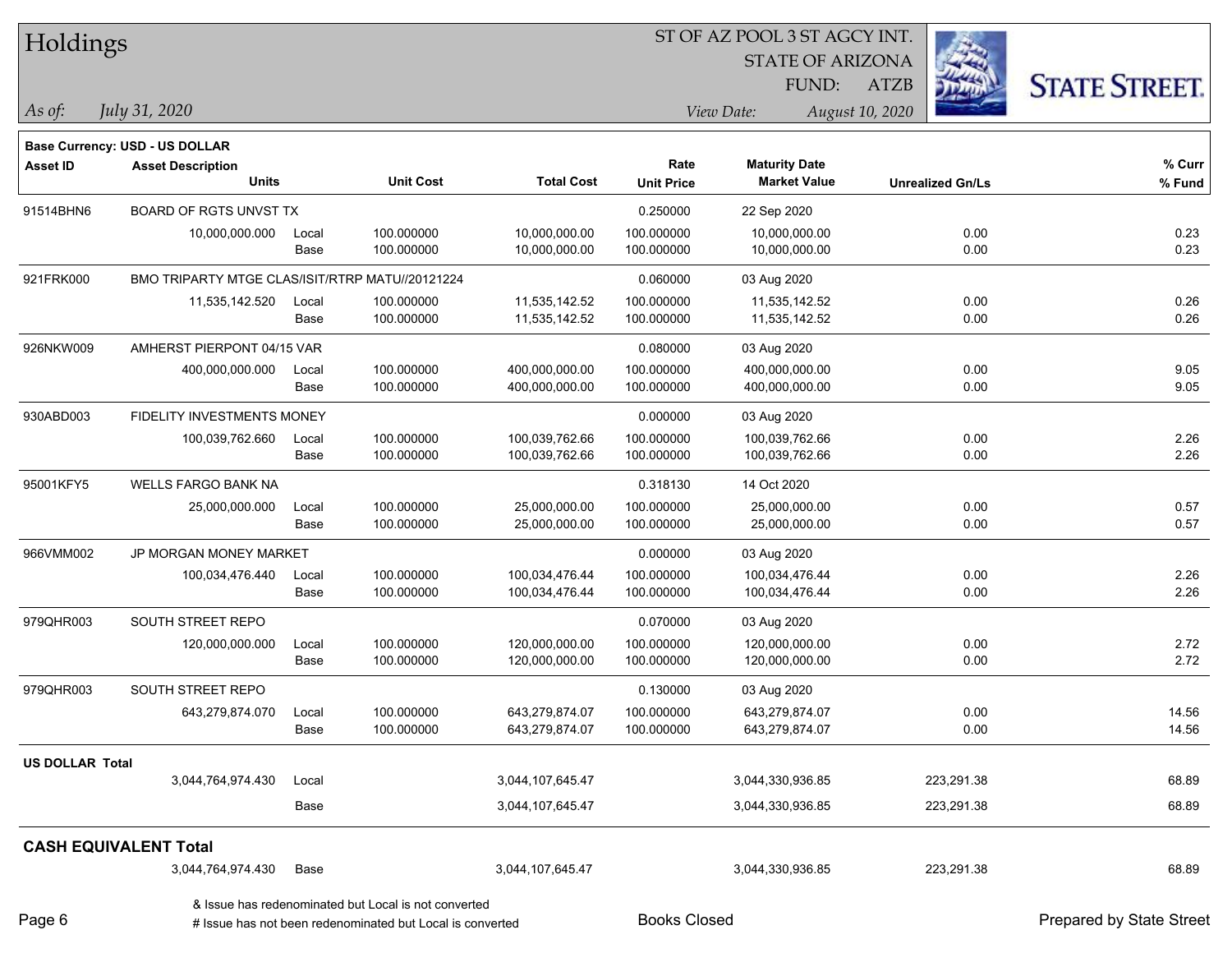|                     | Holdings                                      |       |                                                           |                   |                     | ST OF AZ POOL 3 ST AGCY INT. |                         |                                 |
|---------------------|-----------------------------------------------|-------|-----------------------------------------------------------|-------------------|---------------------|------------------------------|-------------------------|---------------------------------|
|                     |                                               |       |                                                           |                   |                     | <b>STATE OF ARIZONA</b>      |                         |                                 |
|                     |                                               |       |                                                           |                   |                     | FUND:                        | <b>ATZB</b>             | <b>STATE STREET.</b>            |
| $ $ As of:          | July 31, 2020                                 |       |                                                           |                   |                     | View Date:                   | August 10, 2020         |                                 |
|                     | <b>Base Currency: USD - US DOLLAR</b>         |       |                                                           |                   |                     |                              |                         |                                 |
| <b>Asset ID</b>     | <b>Asset Description</b>                      |       |                                                           |                   | Rate                | <b>Maturity Date</b>         |                         | % Curr                          |
|                     | <b>Units</b>                                  |       | <b>Unit Cost</b>                                          | <b>Total Cost</b> | <b>Unit Price</b>   | <b>Market Value</b>          | <b>Unrealized Gn/Ls</b> | % Fund                          |
| <b>FIXED INCOME</b> |                                               |       |                                                           |                   |                     |                              |                         |                                 |
| <b>US DOLLAR</b>    |                                               |       |                                                           |                   |                     |                              | Exchange Rate:          | 1.000000                        |
| 00287YBG3           | ABBVIE INC SR UNSECURED 144A 11/21 2.15       |       |                                                           |                   | 2.150000            | 19 Nov 2021                  |                         |                                 |
|                     | 7,000,000.000                                 | Local | 99.990226                                                 | 6,999,315.84      | 102.102282          | 7,147,159.74                 | 147,843.90              | 0.16                            |
|                     |                                               | Base  | 99.990226                                                 | 6,999,315.84      | 102.102282          | 7,147,159.74                 | 147,843.90              | 0.16                            |
| 023135AW6           | AMAZON.COM INC SR UNSECURED 02/23 2.4         |       |                                                           |                   | 2.400000            | 22 Feb 2023                  |                         |                                 |
|                     | 5,000,000.000                                 | Local | 99.155441                                                 | 4,957,772.05      | 105.090614          | 5,254,530.70                 | 296,758.65              | 0.12                            |
|                     |                                               | Base  | 99.155441                                                 | 4,957,772.05      | 105.090614          | 5,254,530.70                 | 296,758.65              | 0.12                            |
| 025816BY4           | AMERICAN EXPRESS CO SR UNSECURED 11/21 3.7    |       |                                                           |                   | 3.700000            | 05 Nov 2021                  |                         |                                 |
|                     | 5,000,000.000                                 | Local | 99.990738                                                 | 4,999,536.89      | 103.874561          | 5,193,728.05                 | 194,191.16              | 0.12                            |
|                     |                                               | Base  | 99.990738                                                 | 4,999,536.89      | 103.874561          | 5,193,728.05                 | 194,191.16              | 0.12                            |
| 025816BZ1           | AMERICAN EXPRESS CO SR UNSECURED 11/21 VAR    |       |                                                           |                   | 1.140880            | 05 Nov 2021                  |                         |                                 |
|                     | 2,000,000.000                                 | Local | 100.000000                                                | 2,000,000.00      | 100.519560          | 2,010,391.20                 | 10,391.20               | 0.05                            |
|                     |                                               | Base  | 100.000000                                                | 2,000,000.00      | 100.519560          | 2,010,391.20                 | 10,391.20               | 0.05                            |
| 025816CD9           | AMERICAN EXPRESS CO SR UNSECURED 05/22 2.75   |       |                                                           |                   | 2.750000            | 20 May 2022                  |                         |                                 |
|                     | 8,000,000.000                                 | Local | 99.928066                                                 | 7,994,245.25      | 104.105927          | 8,328,474.16                 | 334,228.91              | 0.19                            |
|                     |                                               | Base  | 99.928066                                                 | 7,994,245.25      | 104.105927          | 8,328,474.16                 | 334,228.91              | 0.19                            |
| 025816CG2           | AMERICAN EXPRESS CO SR UNSECURED 07/24 2.5    |       |                                                           |                   | 2.500000            | 30 Jul 2024                  |                         |                                 |
|                     | 10,000,000.000                                | Local | 99.742858                                                 | 9,974,285.82      | 107.142486          | 10,714,248.60                | 739,962.78              | 0.24                            |
|                     |                                               | Base  | 99.742858                                                 | 9,974,285.82      | 107.142486          | 10,714,248.60                | 739,962.78              | 0.24                            |
| 02587AAN4           | AMERICAN EXPRESS CREDIT ACCOUN AMXCA 2019 2 A |       |                                                           |                   | 2.670000            | 15 Nov 2024                  |                         |                                 |
|                     | 4,500,000.000 Local                           |       | 99.995470                                                 | 4,499,796.14      | 103.949330          | 4,677,719.85                 | 177,923.71              | 0.11                            |
| Original Face:      | 4,500,000.000                                 | Base  | 99.995470                                                 | 4,499,796.14      | 103.949330          | 4,677,719.85                 | 177,923.71              | 0.11                            |
| 02588QAB4           | AMERICAN EXPRESS CREDIT ACCOUN AMXCA 2019 1 A |       |                                                           |                   | 2.870000            | 15 Oct 2024                  |                         |                                 |
|                     | 3,000,000.000                                 | Local | 99.987482                                                 | 2,999,624.46      | 104.140150          | 3,124,204.50                 | 124,580.04              | 0.07                            |
| Original Face:      | 3,000,000.000                                 | Base  | 99.987482                                                 | 2,999,624.46      | 104.140150          | 3,124,204.50                 | 124,580.04              | 0.07                            |
| 026609AC1           | WYETH LLC COMPANY GUAR 03/23 7.25             |       |                                                           |                   | 7.250000            | 01 Mar 2023                  |                         |                                 |
|                     | 1,410,000.000                                 | Local | 117.588876                                                | 1,658,003.15      | 118.000189          | 1,663,802.66                 | 5,799.51                | 0.04                            |
|                     |                                               | Base  | 117.588876                                                | 1,658,003.15      | 118.000189          | 1,663,802.66                 | 5,799.51                | 0.04                            |
|                     |                                               |       | & Issue has redenominated but Local is not converted      |                   |                     |                              |                         |                                 |
| Page 7              |                                               |       | # Issue has not been redenominated but Local is converted |                   | <b>Books Closed</b> |                              |                         | <b>Prepared by State Street</b> |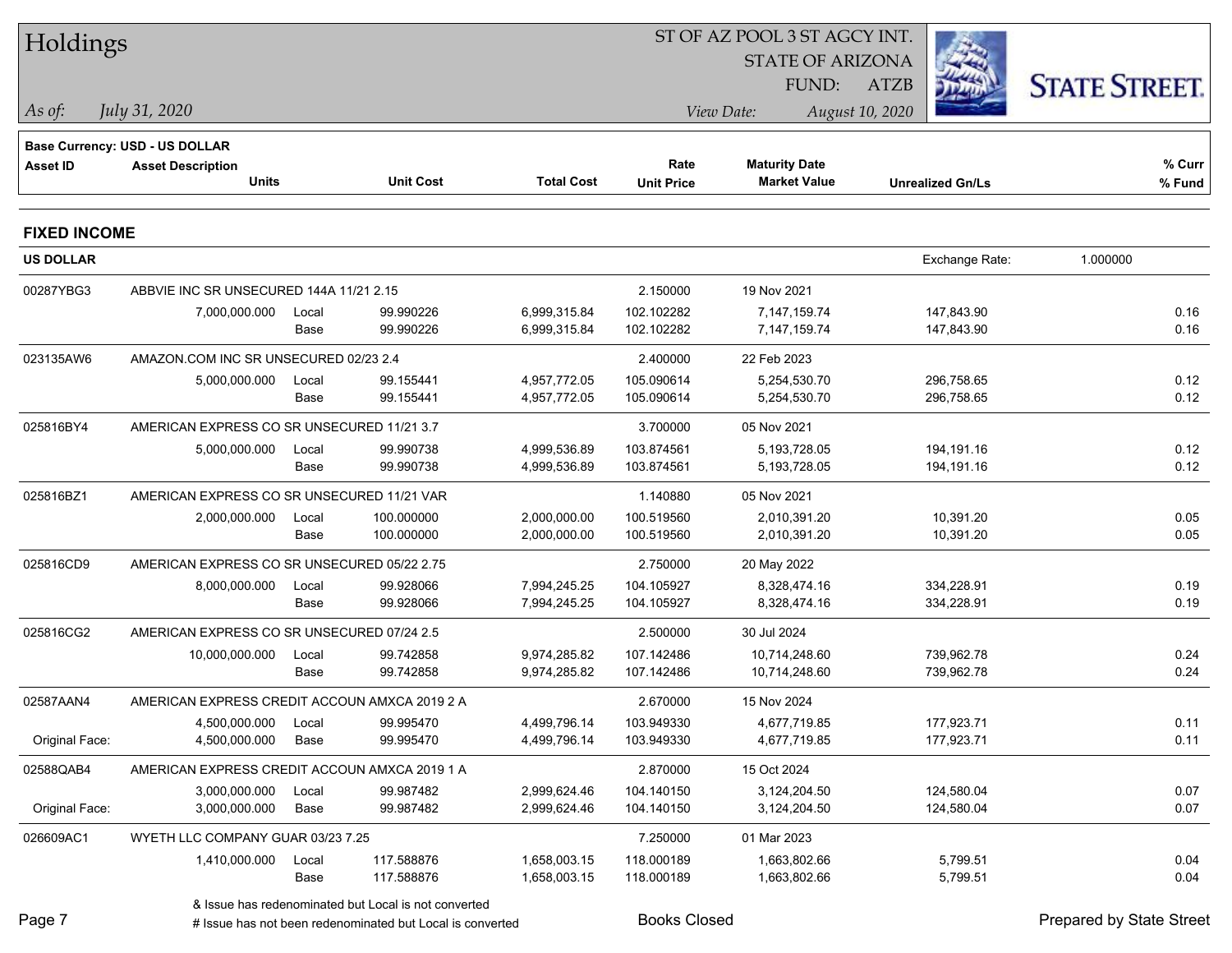Holdings

#### ST OF AZ POOL 3 ST AGCY INT.

STATE OF ARIZONA FUND:

ATZB



*As of: View Date: August 10, 2020*

*July 31, 2020*

|                 | <b>Base Currency: USD - US DOLLAR</b>          |       |                  |                   |                   |                      |                         |        |
|-----------------|------------------------------------------------|-------|------------------|-------------------|-------------------|----------------------|-------------------------|--------|
| <b>Asset ID</b> | <b>Asset Description</b>                       |       |                  |                   | Rate              | <b>Maturity Date</b> |                         | % Curr |
|                 | <b>Units</b>                                   |       | <b>Unit Cost</b> | <b>Total Cost</b> | <b>Unit Price</b> | <b>Market Value</b>  | <b>Unrealized Gn/Ls</b> | % Fund |
| 02665WCS8       | AMERICAN HONDA FINANCE SR UNSECURED 01/21 3.15 |       |                  |                   | 3.150000          | 08 Jan 2021          |                         |        |
|                 | 5,000,000.000                                  | Local | 99.986961        | 4,999,348.06      | 101.109990        | 5,055,499.50         | 56,151.44               | 0.11   |
|                 |                                                | Base  | 99.986961        | 4,999,348.06      | 101.109990        | 5,055,499.50         | 56,151.44               | 0.11   |
| 037833CC2       | APPLE INC SR UNSECURED 08/21 1.55              |       |                  |                   | 1.550000          | 04 Aug 2021          |                         |        |
|                 | 10,000,000.000                                 | Local | 99.764198        | 9,976,419.77      | 101.162119        | 10,116,211.90        | 139,792.13              | 0.23   |
|                 |                                                | Base  | 99.764198        | 9,976,419.77      | 101.162119        | 10,116,211.90        | 139,792.13              | 0.23   |
| 037833DC1       | APPLE INC SR UNSECURED 09/22 2.1               |       |                  |                   | 2.100000          | 12 Sep 2022          |                         |        |
|                 | 10,000,000.000                                 | Local | 100.673636       | 10,067,363.64     | 103.685820        | 10,368,582.00        | 301,218.36              | 0.23   |
|                 |                                                | Base  | 100.673636       | 10,067,363.64     | 103.685820        | 10,368,582.00        | 301,218.36              | 0.23   |
| 037833DV9       | APPLE INC SR UNSECURED 05/23 0.75              |       |                  | 0.750000          | 11 May 2023       |                      |                         |        |
|                 | 15,500,000.000                                 | Local | 99.748369        | 15,460,997.18     | 101.134363        | 15,675,826.27        | 214,829.09              | 0.35   |
|                 |                                                | Base  | 99.748369        | 15,460,997.18     | 101.134363        | 15,675,826.27        | 214,829.09              | 0.35   |
| 05531FBJ1       | TRUIST FINANCIAL CORP SR UNSECURED 03/23 2.2   |       |                  |                   | 2.200000          | 16 Mar 2023          |                         |        |
|                 | 10,000,000.000                                 | Local | 99.945005        | 9,994,500.48      | 104.478748        | 10,447,874.80        | 453,374.32              | 0.24   |
|                 |                                                | Base  | 99.945005        | 9,994,500.48      | 104.478748        | 10,447,874.80        | 453,374.32              | 0.24   |
| 06048WB82       | BANK OF AMERICA CORP SR UNSECURED 08/24 VAR    |       |                  |                   | 2.400000          | 23 Aug 2024          |                         |        |
|                 | 10,000,000.000                                 | Local | 100.000000       | 10,000,000.00     | 99.644828         | 9,964,482.80         | $-35,517.20$            | 0.23   |
|                 |                                                | Base  | 100.000000       | 10,000,000.00     | 99.644828         | 9,964,482.80         | $-35,517.20$            | 0.23   |
| 06048WG79       | BANK OF AMERICA CORP SR UNSECURED 01/25 VAR    |       |                  |                   | 2.250000          | 23 Jan 2025          |                         |        |
|                 | 10,000,000.000                                 | Local | 100.000000       | 10,000,000.00     | 99.701696         | 9,970,169.60         | -29,830.40              | 0.23   |
|                 |                                                | Base  | 100.000000       | 10,000,000.00     | 99.701696         | 9,970,169.60         | -29,830.40              | 0.23   |
| 06048WXT2       | BANK OF AMERICA CORP SR UNSECURED 09/21 VAR    |       |                  |                   | 2.000000          | 26 Sep 2021          |                         |        |
|                 | 10,000,000.000                                 | Local | 100.000000       | 10,000,000.00     | 100.909189        | 10,090,918.90        | 90,918.90               | 0.23   |
|                 |                                                | Base  | 100.000000       | 10,000,000.00     | 100.909189        | 10,090,918.90        | 90,918.90               | 0.23   |
| 06367WF99       | BANK OF MONTREAL SR UNSECURED 05/23 VAR        |       |                  |                   | 1.100000          | 12 May 2023          |                         |        |
|                 | 10,000,000.000                                 | Local | 100.000000       | 10,000,000.00     | 100.000000        | 10,000,000.00        | 0.00                    | 0.23   |
|                 |                                                | Base  | 100.000000       | 10,000,000.00     | 100.000000        | 10,000,000.00        | 0.00                    | 0.23   |
| 06367WWB5       | BANK OF MONTREAL SR UNSECURED 02/25 2.25       |       |                  |                   | 2.250000          | 19 Feb 2025          |                         |        |
|                 | 10,000,000.000                                 | Local | 100.000000       | 10,000,000.00     | 100.036700        | 10,003,670.00        | 3,670.00                | 0.23   |
|                 |                                                | Base  | 100.000000       | 10,000,000.00     | 100.036700        | 10,003,670.00        | 3,670.00                | 0.23   |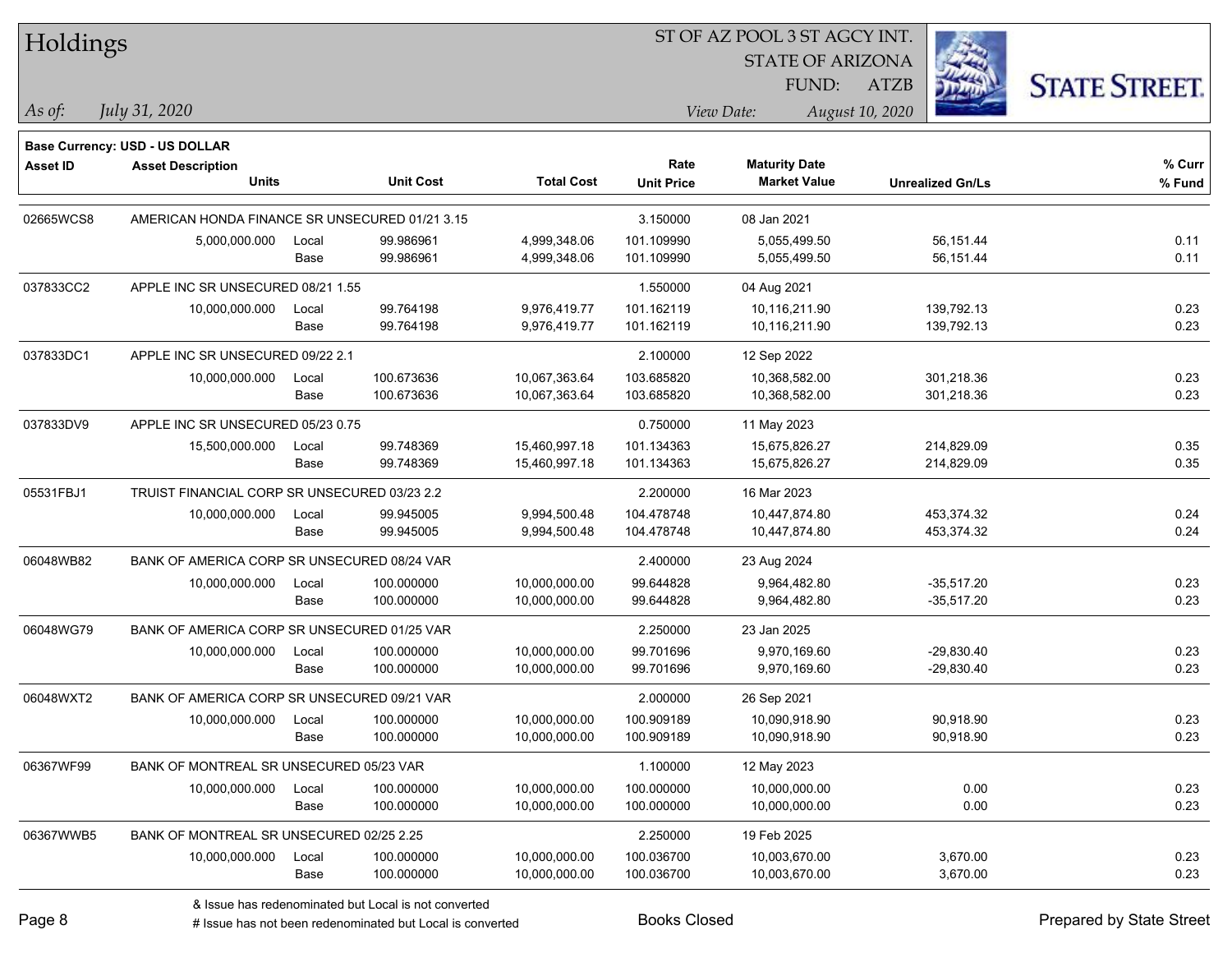| Holdings        |                                                |       |                  |                   | ST OF AZ POOL 3 ST AGCY INT. |                                             |                         |                      |  |  |
|-----------------|------------------------------------------------|-------|------------------|-------------------|------------------------------|---------------------------------------------|-------------------------|----------------------|--|--|
|                 |                                                |       |                  |                   |                              | <b>STATE OF ARIZONA</b>                     |                         |                      |  |  |
|                 |                                                |       |                  |                   |                              | FUND:                                       | <b>ATZB</b>             | <b>STATE STREET.</b> |  |  |
| $ As\;of:$      | July 31, 2020                                  |       |                  |                   |                              | View Date:                                  | August 10, 2020         |                      |  |  |
|                 |                                                |       |                  |                   |                              |                                             |                         |                      |  |  |
|                 | <b>Base Currency: USD - US DOLLAR</b>          |       |                  |                   |                              |                                             |                         |                      |  |  |
| <b>Asset ID</b> | <b>Asset Description</b><br><b>Units</b>       |       | <b>Unit Cost</b> | <b>Total Cost</b> | Rate<br><b>Unit Price</b>    | <b>Maturity Date</b><br><b>Market Value</b> | <b>Unrealized Gn/Ls</b> | % Curr<br>$%$ Fund   |  |  |
| 06367WX81       | BANK OF MONTREAL SR UNSECURED 07/25 VAR        |       |                  |                   |                              | 30 Jul 2025                                 |                         |                      |  |  |
|                 | 10,000,000.000                                 | Local | 100.000000       | 10,000,000.00     | 1.000000<br>99.690882        | 9,969,088.20                                | $-30,911.80$            | 0.23                 |  |  |
|                 |                                                | Base  | 100.000000       | 10,000,000.00     | 99.690882                    | 9,969,088.20                                | $-30,911.80$            | 0.23                 |  |  |
| 06406RAG2       | BANK OF NY MELLON CORP SR UNSECURED 04/23 3.5  |       |                  |                   | 3.500000                     | 28 Apr 2023                                 |                         |                      |  |  |
|                 | 7,000,000.000                                  | Local | 99.940241        | 6,995,816.88      | 108.270165                   | 7,578,911.55                                | 583,094.67              | 0.17                 |  |  |
|                 |                                                | Base  | 99.940241        | 6,995,816.88      | 108.270165                   | 7,578,911.55                                | 583,094.67              | 0.17                 |  |  |
| 06406RAL1       | BANK OF NY MELLON CORP SR UNSECURED 10/24 2.1  |       |                  |                   | 2.100000                     | 24 Oct 2024                                 |                         |                      |  |  |
|                 | 7,000,000.000                                  | Local | 99.852011        | 6,989,640.80      | 106.261579                   | 7,438,310.53                                | 448,669.73              | 0.17                 |  |  |
|                 |                                                | Base  | 99.852011        | 6,989,640.80      | 106.261579                   | 7,438,310.53                                | 448,669.73              | 0.17                 |  |  |
| 06406RAM9       | BANK OF NY MELLON CORP SR UNSECURED 01/23 1.85 |       |                  |                   | 1.850000                     | 27 Jan 2023                                 |                         |                      |  |  |
|                 | 5,000,000.000                                  | Local | 99.942168        | 4,997,108.41      | 103.501210                   | 5,175,060.50                                | 177,952.09              | 0.12                 |  |  |
|                 |                                                | Base  | 99.942168        | 4,997,108.41      | 103.501210                   | 5,175,060.50                                | 177,952.09              | 0.12                 |  |  |
| 064159KD7       | BANK OF NOVA SCOTIA SR UNSECURED 09/22 2.45    |       |                  |                   | 2.450000                     | 19 Sep 2022                                 |                         |                      |  |  |
|                 | 17,000,000.000                                 | Local | 101.363974       | 17,231,875.58     | 104.509810                   | 17,766,667.70                               | 534,792.12              | 0.40                 |  |  |
|                 |                                                | Base  | 101.363974       | 17,231,875.58     | 104.509810                   | 17,766,667.70                               | 534,792.12              | 0.40                 |  |  |
| 064159SH0       | BANK OF NOVA SCOTIA SR UNSECURED 11/22 2       |       |                  |                   | 2.000000                     | 15 Nov 2022                                 |                         |                      |  |  |
|                 | 15,000,000.000                                 | Local | 99.977004        | 14,996,550.66     | 103.475530                   | 15,521,329.50                               | 524,778.84              | 0.35                 |  |  |
|                 |                                                | Base  | 99.977004        | 14,996,550.66     | 103.475530                   | 15,521,329.50                               | 524,778.84              | 0.35                 |  |  |
| 07330NAT2       | TRUIST BANK SR UNSECURED 12/24 2.15            |       |                  |                   | 2.150000                     | 06 Dec 2024                                 |                         |                      |  |  |
|                 | 2,000,000.000                                  | Local | 99.852623        | 1,997,052.45      | 106.403762                   | 2,128,075.24                                | 131,022.79              | 0.05                 |  |  |
|                 |                                                | Base  | 99.852623        | 1,997,052.45      | 106.403762                   | 2,128,075.24                                | 131,022.79              | 0.05                 |  |  |
| 09661RAA9       | BMW VEHICLE OWNER TRUST BMWOT 2020 A A1        |       |                  |                   | 0.204120                     | 26 Jul 2021                                 |                         |                      |  |  |
|                 | 9,500,000.000                                  | Local | 100.000000       | 9,500,000.00      | 99.998810                    | 9,499,886.95                                | $-113.05$               | 0.21                 |  |  |
| Original Face:  | 9,500,000.000                                  | Base  | 100.000000       | 9,500,000.00      | 99.998810                    | 9,499,886.95                                | $-113.05$               | 0.21                 |  |  |
| 097023CG8       | BOEING CO SR UNSECURED 05/22 2.7               |       |                  |                   | 2.700000                     | 01 May 2022                                 |                         |                      |  |  |
|                 | 5,000,000.000                                  | Local | 99.896871        | 4,994,843.56      | 101.577407                   | 5,078,870.35                                | 84,026.79               | 0.11                 |  |  |
|                 |                                                | Base  | 99.896871        | 4,994,843.56      | 101.577407                   | 5,078,870.35                                | 84,026.79               | 0.11                 |  |  |
| 110122CL0       | BRISTOL MYERS SQUIBB CO SR UNSECURED 05/22 2.6 |       |                  |                   | 2.600000                     | 16 May 2022                                 |                         |                      |  |  |
|                 | 5,000,000.000                                  | Local | 99.839729        | 4,991,986.45      | 104.092605                   | 5,204,630.25                                | 212,643.80              | 0.12                 |  |  |
|                 |                                                | Base  | 99.839729        | 4,991,986.45      | 104.092605                   | 5,204,630.25                                | 212,643.80              | 0.12                 |  |  |

denote the redenominated but Local is converted Books Closed Prepared by State Street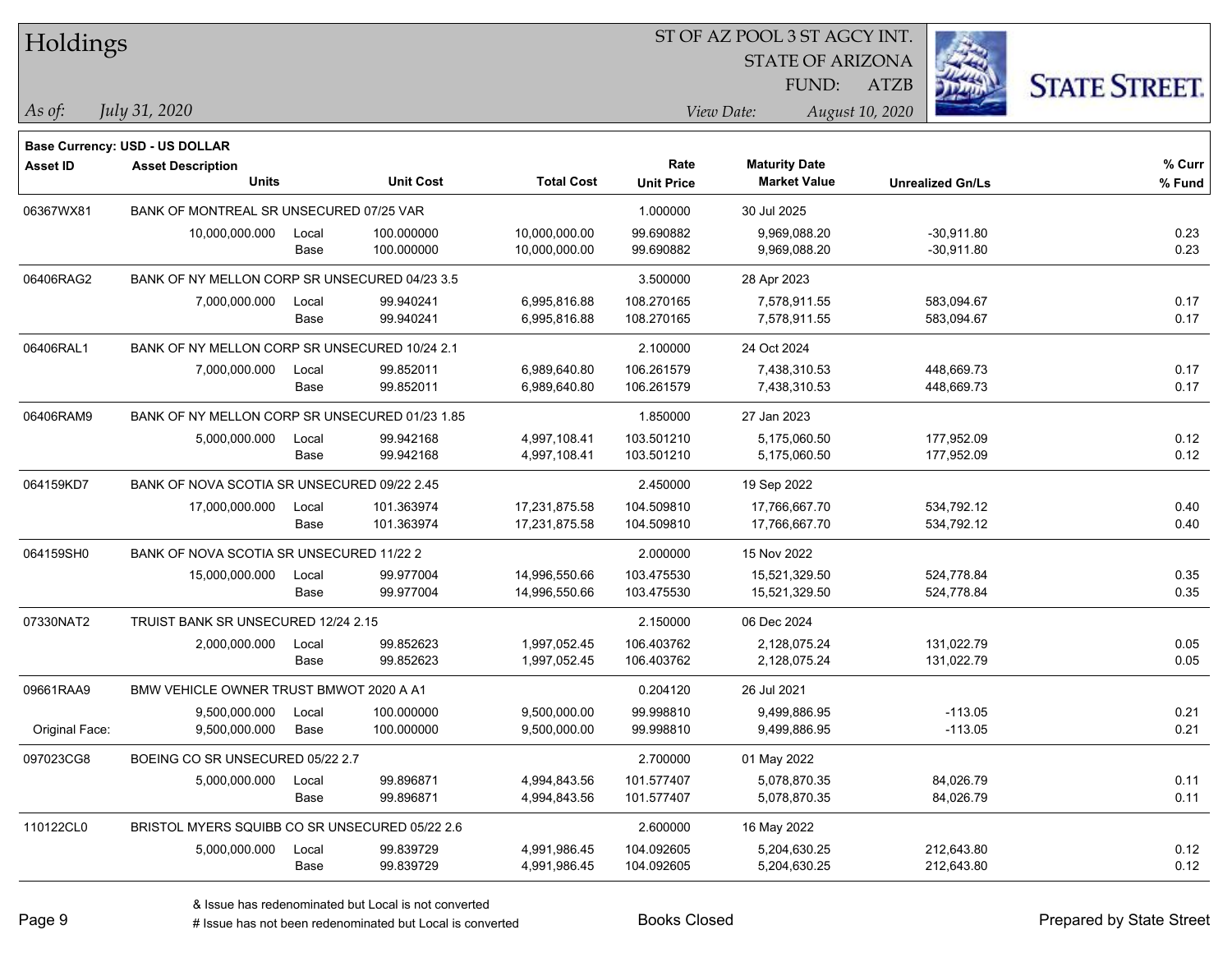| 1 IUIUII 150    |                                                  |       |                                                     |                   |                   |             | <b>STATE OF ARIZONA</b> |                 |                         |                      |
|-----------------|--------------------------------------------------|-------|-----------------------------------------------------|-------------------|-------------------|-------------|-------------------------|-----------------|-------------------------|----------------------|
|                 |                                                  |       |                                                     |                   |                   |             | FUND:                   | <b>ATZB</b>     |                         | <b>STATE STREET.</b> |
| As of:          | July 31, 2020                                    |       |                                                     |                   |                   | View Date:  |                         | August 10, 2020 |                         |                      |
|                 | <b>Base Currency: USD - US DOLLAR</b>            |       |                                                     |                   |                   |             |                         |                 |                         |                      |
| <b>Asset ID</b> | <b>Asset Description</b>                         |       |                                                     |                   | Rate              |             | <b>Maturity Date</b>    |                 |                         | % Curr               |
|                 | <b>Units</b>                                     |       | <b>Unit Cost</b>                                    | <b>Total Cost</b> | <b>Unit Price</b> |             | <b>Market Value</b>     |                 | <b>Unrealized Gn/Ls</b> | % Fund               |
| 126650DE7       | CVS HEALTH CORP SR UNSECURED 08/24 2.625         |       |                                                     |                   | 2.625000          | 15 Aug 2024 |                         |                 |                         |                      |
|                 | 2,000,000.000                                    | Local | 99.585936                                           | 1,991,718.71      | 107.531734        |             | 2,150,634.68            |                 | 158,915.97              | 0.05                 |
|                 |                                                  | Base  | 99.585936                                           | 1,991,718.71      | 107.531734        |             | 2,150,634.68            |                 | 158,915.97              | 0.05                 |
| 126802CL9       |                                                  |       | CABELA S MASTER CREDIT CARD TR CABMT 2013 1A A 144A |                   | 2.710000          | 17 Feb 2026 |                         |                 |                         |                      |
|                 | 10,000,000.000                                   | Local | 102.206258                                          | 10,220,625.84     | 105.523070        |             | 10,552,307.00           |                 | 331,681.16              | 0.24                 |
| Original Face:  | 10,000,000.000                                   | Base  | 102.206258                                          | 10,220,625.84     | 105.523070        |             | 10,552,307.00           |                 | 331,681.16              | 0.24                 |
| 13605WWG2       | CANADIAN IMPERIAL BANK SR UNSECURED 03/25 VAR    |       |                                                     |                   | 1.750000          | 06 Mar 2025 |                         |                 |                         |                      |
|                 | 10,000,000.000                                   | Local | 100.000000                                          | 10,000,000.00     | 100.070136        |             | 10,007,013.60           |                 | 7,013.60                | 0.23                 |
|                 |                                                  | Base  | 100.000000                                          | 10,000,000.00     | 100.070136        |             | 10,007,013.60           |                 | 7,013.60                | 0.23                 |
| 14040HBR5       | CAPITAL ONE FINANCIAL CO SR UNSECURED 10/20 2.4  |       |                                                     |                   | 2.400000          | 30 Oct 2020 |                         |                 |                         |                      |
|                 | 13,226,000.000                                   | Local | 99.873600                                           | 13,209,282.33     | 100.326371        |             | 13,269,165.83           |                 | 59,883.50               | 0.30                 |
|                 |                                                  | Base  | 99.873600                                           | 13,209,282.33     | 100.326371        |             | 13,269,165.83           |                 | 59,883.50               | 0.30                 |
| 14040HBY0       | CAPITAL ONE FINANCIAL CO SR UNSECURED 04/21 3.45 |       |                                                     |                   | 3.450000          | 30 Apr 2021 |                         |                 |                         |                      |
|                 | 15,000,000.000                                   | Local | 99.980732                                           | 14,997,109.76     | 102.090322        |             | 15,313,548.30           |                 | 316,438.54              | 0.35                 |
|                 |                                                  | Base  | 99.980732                                           | 14,997,109.76     | 102.090322        |             | 15,313,548.30           |                 | 316,438.54              | 0.35                 |
| 14042RHB0       | CAPITAL ONE NA SR UNSECURED 08/22 VAR            |       |                                                     |                   | 1.267630          | 08 Aug 2022 |                         |                 |                         |                      |
|                 | 10,000,000.000                                   | Local | 100.000000                                          | 10,000,000.00     | 100.268780        |             | 10,026,878.00           |                 | 26,878.00               | 0.23                 |
|                 |                                                  | Base  | 100.000000                                          | 10,000,000.00     | 100.268780        |             | 10,026,878.00           |                 | 26,878.00               | 0.23                 |
| 14315EAB6       | CARMAX AUTO OWNER TRUST CARMX 2018 4 A2A         |       |                                                     |                   | 3.110000          | 15 Feb 2022 |                         |                 |                         |                      |
|                 | 918,964.670                                      | Local | 99.999560                                           | 918,960.63        | 100.281810        |             | 921,554.40              |                 | 2,593.77                | 0.02                 |
| Original Face:  | 6,500,000.000                                    | Base  | 99.999560                                           | 918,960.63        | 100.281810        |             | 921,554.40              |                 | 2,593.77                | 0.02                 |
| 14315XAA6       | CARMAX AUTO OWNER TRUST CARMX 2020 1 A1          |       |                                                     |                   | 1.776130          | 15 Jan 2021 |                         |                 |                         |                      |
|                 | 619,444.100                                      | Local | 100.000000                                          | 619,444.10        | 100.061290        |             | 619,823.76              |                 | 379.66                  | 0.01                 |
| Original Face:  | 5,000,000.000                                    | Base  | 100.000000                                          | 619,444.10        | 100.061290        |             | 619,823.76              |                 | 379.66                  | 0.01                 |
| 14913R2E6       | CATERPILLAR FINL SERVICE SR UNSECURED 01/22 VAR  |       |                                                     |                   | 0.496500          | 06 Jan 2022 |                         |                 |                         |                      |
|                 | 10,000,000.000                                   | Local | 100.000000                                          | 10,000,000.00     | 100.066300        |             | 10,006,630.00           |                 | 6,630.00                | 0.23                 |
|                 |                                                  | Base  | 100.000000                                          | 10,000,000.00     | 100.066300        |             | 10,006,630.00           |                 | 6,630.00                | 0.23                 |
| 161571HN7       | CHASE ISSUANCE TRUST CHAIT 2018 A1 A1            |       |                                                     |                   | 0.374750          | 17 Apr 2023 |                         |                 |                         |                      |
|                 | 10,000,000.000                                   | Local | 100.000000                                          | 10,000,000.00     | 100.107620        |             | 10,010,762.00           |                 | 10,762.00               | 0.23                 |
| Original Face:  | 10,000,000.000                                   | Base  | 100.000000                                          | 10,000,000.00     | 100.107620        |             | 10,010,762.00           |                 | 10,762.00               | 0.23                 |

-

 $\overline{\phantom{0}}$ 

<u>.</u>



# Holdings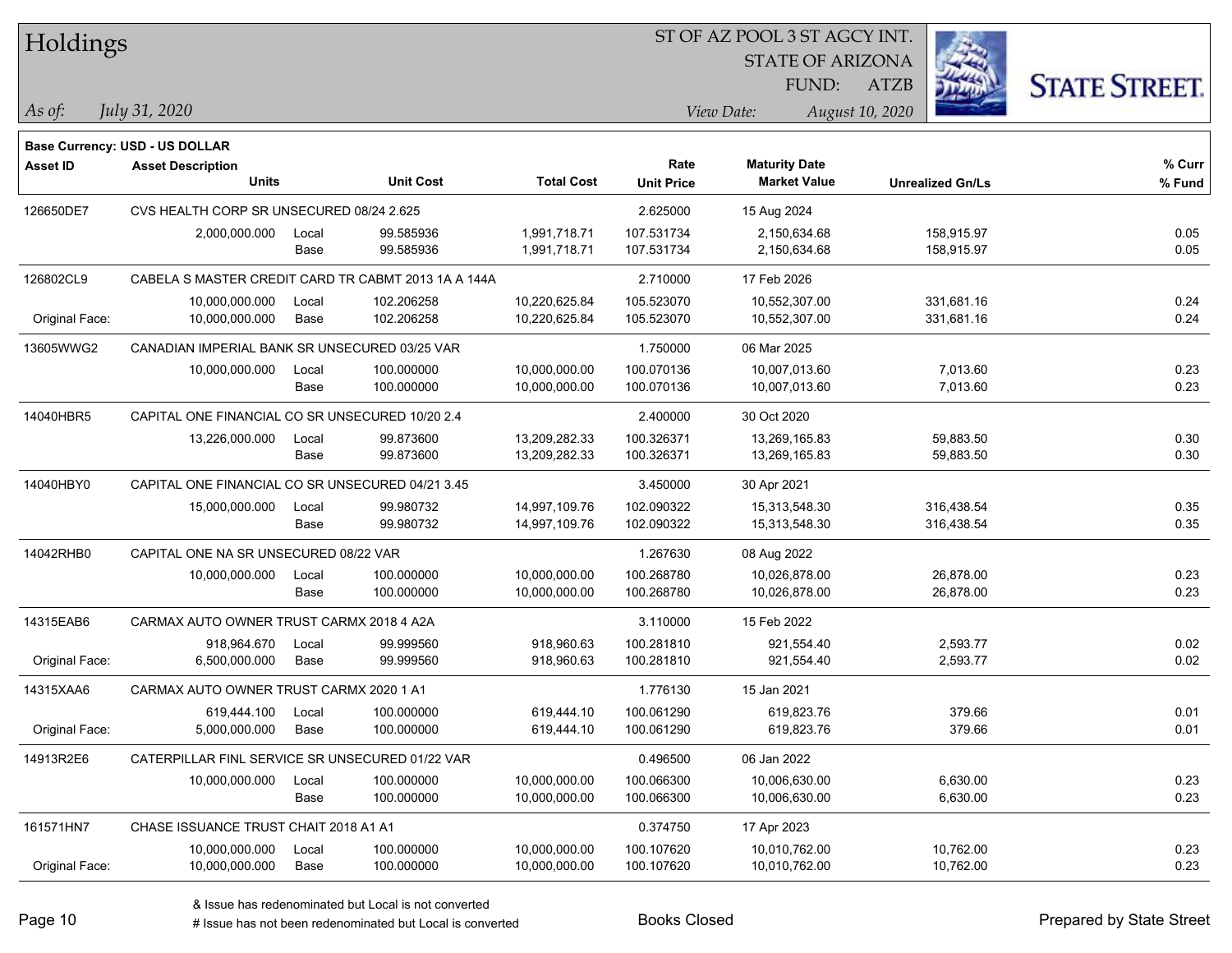| Holdings        |                                                 |       | ST OF AZ POOL 3 ST AGCY INT. |                   |                   |             |                         |                 |                         |                      |
|-----------------|-------------------------------------------------|-------|------------------------------|-------------------|-------------------|-------------|-------------------------|-----------------|-------------------------|----------------------|
|                 |                                                 |       |                              |                   |                   |             | <b>STATE OF ARIZONA</b> |                 |                         |                      |
|                 |                                                 |       |                              |                   |                   |             | FUND:                   | <b>ATZB</b>     |                         | <b>STATE STREET.</b> |
| As of:          | July 31, 2020                                   |       |                              |                   |                   | View Date:  |                         | August 10, 2020 |                         |                      |
|                 | <b>Base Currency: USD - US DOLLAR</b>           |       |                              |                   |                   |             |                         |                 |                         |                      |
| <b>Asset ID</b> | <b>Asset Description</b>                        |       |                              |                   | Rate              |             | <b>Maturity Date</b>    |                 |                         | % Curr               |
|                 | <b>Units</b>                                    |       | <b>Unit Cost</b>             | <b>Total Cost</b> | <b>Unit Price</b> |             | <b>Market Value</b>     |                 | <b>Unrealized Gn/Ls</b> | % Fund               |
| 17298CGH5       | CITIGROUP INC SR UNSECURED 11/21 VAR            |       |                              |                   | 0.892380          | 15 Nov 2021 |                         |                 |                         |                      |
|                 | 10,000,000.000                                  | Local | 100.000000                   | 10,000,000.00     | 102.666944        |             | 10,266,694.40           |                 | 266,694.40              | 0.23                 |
|                 |                                                 | Base  | 100.000000                   | 10,000,000.00     | 102.666944        |             | 10,266,694.40           |                 | 266,694.40              | 0.23                 |
| 17298CHQ4       | CITIGROUP INC SR UNSECURED 12/24 VAR            |       |                              |                   | 2.350000          | 30 Dec 2024 |                         |                 |                         |                      |
|                 | 10,000,000.000                                  | Local | 100.000000                   | 10,000,000.00     | 103.207377        |             | 10,320,737.70           |                 | 320,737.70              | 0.23                 |
|                 |                                                 | Base  | 100.000000                   | 10,000,000.00     | 103.207377        |             | 10,320,737.70           |                 | 320,737.70              | 0.23                 |
| 17298CJN9       | CITIGROUP INC SR UNSECURED 06/25 1.4            |       |                              |                   | 1.400000          | 19 Jun 2025 |                         |                 |                         |                      |
|                 | 5,000,000.000                                   | Local | 100.000000                   | 5,000,000.00      | 100.026851        |             | 5,001,342.55            |                 | 1,342.55                | 0.11                 |
|                 |                                                 | Base  | 100.000000                   | 5,000,000.00      | 100.026851        |             | 5,001,342.55            |                 | 1,342.55                | 0.11                 |
| 17298CJP4       | CITIGROUP INC SR UNSECURED 06/25 VAR            |       |                              |                   | 1.250000          | 30 Jun 2025 |                         |                 |                         |                      |
|                 | 10,000,000.000                                  | Local | 100.000000                   | 10,000,000.00     | 99.830958         |             | 9,983,095.80            |                 | $-16,904.20$            | 0.23                 |
|                 |                                                 | Base  | 100.000000                   | 10,000,000.00     | 99.830958         |             | 9,983,095.80            |                 | $-16,904.20$            | 0.23                 |
| 17327TGZ3       | CITIGROUP GLOBAL MARKETS COMPANY GUAR 11/22 VAR |       |                              |                   | 2.000000          | 25 Nov 2022 |                         |                 |                         |                      |
|                 | 15,000,000.000                                  | Local | 100.000000                   | 15,000,000.00     | 100.161535        |             | 15,024,230.25           |                 | 24,230.25               | 0.34                 |
|                 |                                                 | Base  | 100.000000                   | 15,000,000.00     | 100.161535        |             | 15,024,230.25           |                 | 24,230.25               | 0.34                 |
| 17328W4G0       | CITIGROUP GLOBAL MARKETS COMPANY GUAR 07/25 VAR |       |                              |                   | 1.100000          | 31 Jul 2025 |                         |                 |                         |                      |
|                 | 15,000,000.000                                  | Local | 100.000000                   | 15,000,000.00     | 99.559270         |             | 14,933,890.50           |                 | $-66, 109.50$           | 0.34                 |
|                 |                                                 | Base  | 100.000000                   | 15,000,000.00     | 99.559270         |             | 14,933,890.50           |                 | $-66, 109.50$           | 0.34                 |
| 191216AR1       | COCA COLA CO/THE SR UNSECURED 11/20 3.15        |       |                              |                   | 3.150000          | 15 Nov 2020 |                         |                 |                         |                      |
|                 | 2,000,000.000                                   | Local | 100.065241                   | 2,001,304.81      | 100.814110        |             | 2,016,282.20            |                 | 14,977.39               | 0.05                 |
|                 |                                                 | Base  | 100.065241                   | 2,001,304.81      | 100.814110        |             | 2,016,282.20            |                 | 14,977.39               | 0.05                 |
| 191216CL2       | COCA COLA CO/THE SR UNSECURED 09/24 1.75        |       |                              |                   | 1.750000          | 06 Sep 2024 |                         |                 |                         |                      |
|                 | 5,000,000.000                                   | Local | 99.851693                    | 4,992,584.65      | 105.249641        |             | 5,262,482.05            |                 | 269,897.40              | 0.12                 |
|                 |                                                 | Base  | 99.851693                    | 4,992,584.65      | 105.249641        |             | 5,262,482.05            |                 | 269,897.40              | 0.12                 |
| 254683CG8       | DISCOVER CARD EXECUTION NOTE T DCENT 2018 A4 A4 |       |                              |                   | 3.110000          | 16 Jan 2024 |                         |                 |                         |                      |
|                 | 18,000,000.000                                  | Local | 99.982805                    | 17,996,904.98     | 102.691170        |             | 18,484,410.60           |                 | 487,505.62              | 0.42                 |
| Original Face:  | 18,000,000.000                                  | Base  | 99.982805                    | 17,996,904.98     | 102.691170        |             | 18,484,410.60           |                 | 487,505.62              | 0.42                 |
| 254683CK9       | DISCOVER CARD EXECUTION NOTE T DCENT 2019 A1 A1 |       |                              |                   | 3.040000          | 15 Jul 2024 |                         |                 |                         |                      |
|                 | 4,000,000.000                                   | Local | 99.998463                    | 3,999,938.50      | 103.982890        |             | 4,159,315.60            |                 | 159,377.10              | 0.09                 |
| Original Face:  | 4,000,000.000                                   | Base  | 99.998463                    | 3,999,938.50      | 103.982890        |             | 4,159,315.60            |                 | 159,377.10              | 0.09                 |

 $\overline{a}$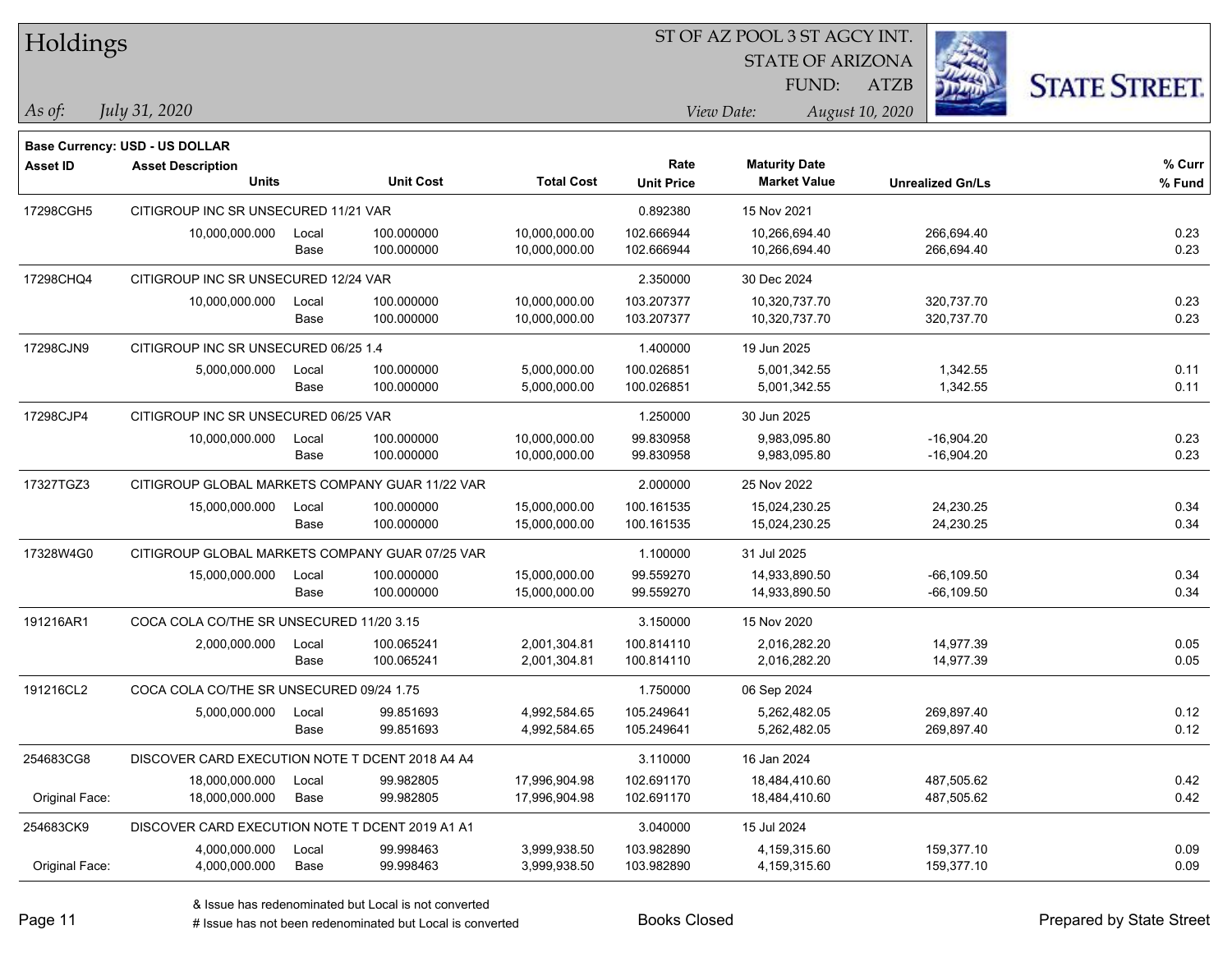| Holdings  |                                                  |       |                  |                   |                           | ST OF AZ POOL 3 ST AGCY INT.                |                         |                      |
|-----------|--------------------------------------------------|-------|------------------|-------------------|---------------------------|---------------------------------------------|-------------------------|----------------------|
|           |                                                  |       |                  |                   |                           | <b>STATE OF ARIZONA</b>                     |                         |                      |
|           |                                                  |       |                  |                   |                           | FUND:                                       | <b>ATZB</b>             | <b>STATE STREET.</b> |
| As of:    | July 31, 2020                                    |       |                  |                   |                           | View Date:                                  | August 10, 2020         |                      |
|           |                                                  |       |                  |                   |                           |                                             |                         |                      |
|           | Base Currency: USD - US DOLLAR                   |       |                  |                   |                           |                                             |                         |                      |
| Asset ID  | <b>Asset Description</b><br>Units                |       | <b>Unit Cost</b> | <b>Total Cost</b> | Rate<br><b>Unit Price</b> | <b>Maturity Date</b><br><b>Market Value</b> | <b>Unrealized Gn/Ls</b> | % Curr<br>$%$ Fund   |
| 278642AV5 | EBAY INC SR UNSECURED 03/25 1.9                  |       |                  |                   | 1.900000                  | 11 Mar 2025                                 |                         |                      |
|           | 4,000,000.000                                    | Local | 103.293470       | 4,131,738.78      | 105.354454                | 4,214,178.16                                | 82,439.38               | 0.10                 |
|           |                                                  | Base  | 103.293470       | 4,131,738.78      | 105.354454                | 4,214,178.16                                | 82,439.38               | 0.10                 |
| 29736RAE0 | ESTEE LAUDER CO INC SR UNSECURED 08/22 2.35      |       |                  |                   | 2.350000                  | 15 Aug 2022                                 |                         |                      |
|           | 17,838,000.000                                   | Local | 103.828641       | 18,520,953.06     | 103.737926                | 18,504,771.24                               | $-16, 181.82$           | 0.42                 |
|           |                                                  | Base  | 103.828641       | 18,520,953.06     | 103.737926                | 18,504,771.24                               | -16,181.82              | 0.42                 |
| 30231GAV4 | EXXON MOBIL CORPORATION SR UNSECURED 03/21 2.222 |       |                  |                   | 2.222000                  | 01 Mar 2021                                 |                         |                      |
|           | 5,250,000.000                                    | Local | 100.324735       | 5,267,048.57      | 100.947365                | 5,299,736.66                                | 32,688.09               | 0.12                 |
|           |                                                  | Base  | 100.324735       | 5,267,048.57      | 100.947365                | 5,299,736.66                                | 32,688.09               | 0.12                 |
| 3130AGKE4 | FEDERAL HOME LOAN BANK BONDS 08/20 VAR           |       |                  |                   | 0.140000                  | 25 Aug 2020                                 |                         |                      |
|           | 3,000,000.000                                    | Local | 100.000000       | 3,000,000.00      | 99.995922                 | 2,999,877.66                                | $-122.34$               | 0.07                 |
|           |                                                  | Base  | 100.000000       | 3,000,000.00      | 99.995922                 | 2,999,877.66                                | $-122.34$               | 0.07                 |
| 3130AJ5F2 | FEDERAL HOME LOAN BANK BONDS 02/25 1.75          |       |                  |                   | 1.750000                  | 12 Feb 2025                                 |                         |                      |
|           | 5,000,000.000                                    | Local | 100.000000       | 5,000,000.00      | 100.109277                | 5,005,463.85                                | 5,463.85                | 0.11                 |
|           |                                                  | Base  | 100.000000       | 5,000,000.00      | 100.109277                | 5,005,463.85                                | 5,463.85                | 0.11                 |
| 3130AJTL3 | FEDERAL HOME LOAN BANK BONDS 07/21 VAR           |       |                  |                   | 0.200000                  | 09 Jul 2021                                 |                         |                      |
|           | 25,000,000.000                                   | Local | 100.000000       | 25,000,000.00     | 99.981740                 | 24,995,435.00                               | $-4,565.00$             | 0.57                 |
|           |                                                  | Base  | 100.000000       | 25,000,000.00     | 99.981740                 | 24,995,435.00                               | $-4,565.00$             | 0.57                 |
| 3133EFWB9 | FEDERAL FARM CREDIT BANK BONDS 01/21 VAR         |       |                  |                   | 0.515630                  | 22 Jan 2021                                 |                         |                      |
|           | 20,000,000.000                                   | Local | 99.998095        | 19,999,619.05     | 100.106535                | 20,021,307.00                               | 21,687.95               | 0.45                 |
|           |                                                  | Base  | 99.998095        | 19,999,619.05     | 100.106535                | 20,021,307.00                               | 21,687.95               | 0.45                 |
| 3133EJDG1 | FEDERAL FARM CREDIT BANK BONDS 02/23 VAR         |       |                  |                   | 0.249880                  | 21 Feb 2023                                 |                         |                      |
|           | 10,000,000.000                                   | Local | 100.000000       | 10,000,000.00     | 99.623770                 | 9,962,377.00                                | $-37,623.00$            | 0.23                 |
|           |                                                  | Base  | 100.000000       | 10,000,000.00     | 99.623770                 | 9,962,377.00                                | $-37,623.00$            | 0.23                 |
| 3133ELAU8 | FEDERAL FARM CREDIT BANK BONDS 11/22 1.71        |       |                  |                   | 1.710000                  | 25 Nov 2022                                 |                         |                      |
|           | 10,000,000.000                                   | Local | 99.968219        | 9,996,821.92      | 100.472797                | 10,047,279.70                               | 50,457.78               | 0.23                 |
|           |                                                  | Base  | 99.968219        | 9,996,821.92      | 100.472797                | 10,047,279.70                               | 50,457.78               | 0.23                 |
| 3133ELH56 | FEDERAL FARM CREDIT BANK BONDS 06/22 0.27        |       |                  |                   | 0.270000                  | 09 Jun 2022                                 |                         |                      |
|           | 5,000,000.000                                    | Local | 99.922857        | 4,996,142.86      | 100.002147                | 5,000,107.35                                | 3,964.49                | 0.11                 |
|           |                                                  | Base  | 99.922857        | 4,996,142.86      | 100.002147                | 5,000,107.35                                | 3,964.49                | 0.11                 |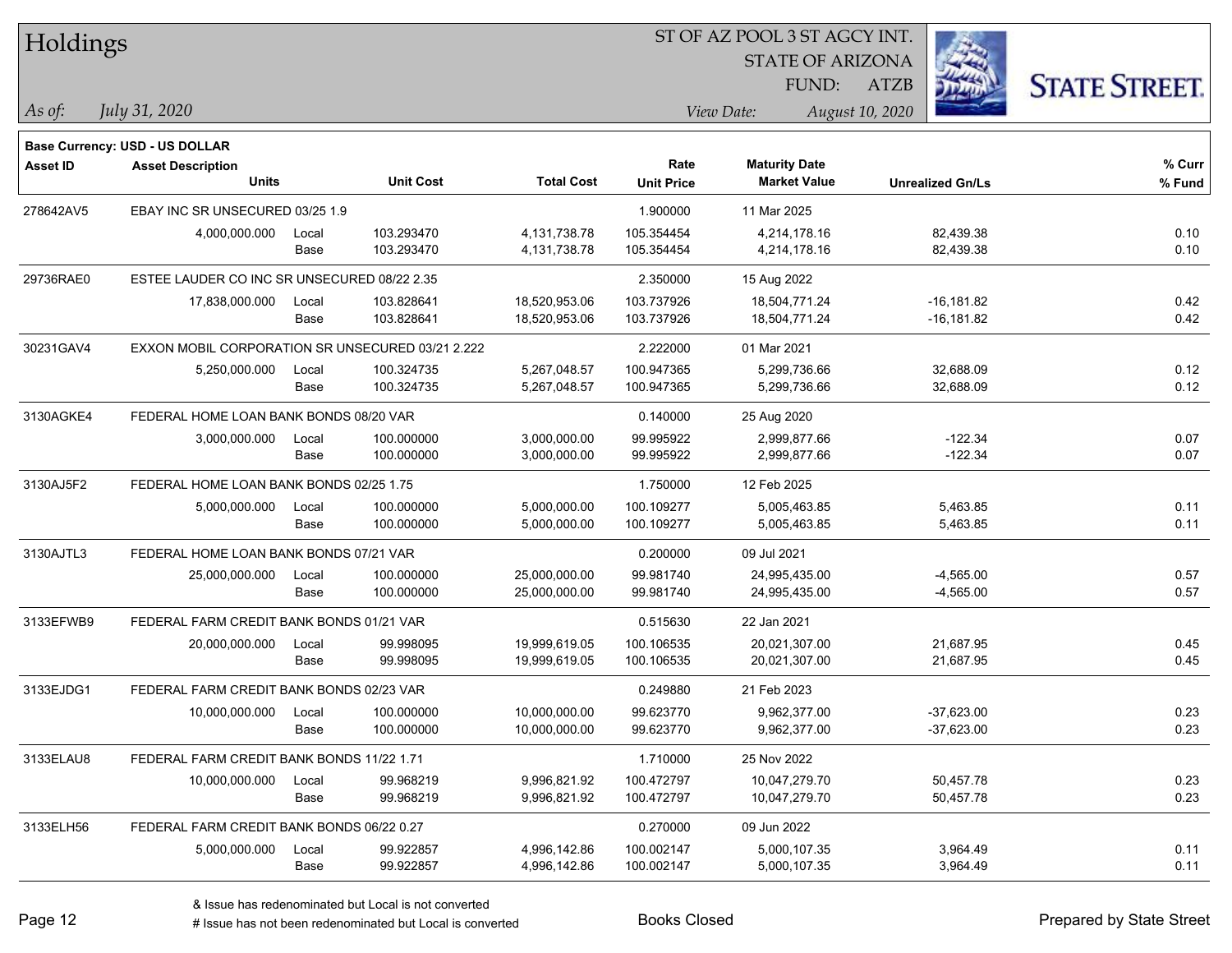| Holdings        |                                            |       |                  |                   |                   |                         |                         |                      |
|-----------------|--------------------------------------------|-------|------------------|-------------------|-------------------|-------------------------|-------------------------|----------------------|
|                 |                                            |       |                  |                   |                   | <b>STATE OF ARIZONA</b> |                         |                      |
|                 |                                            |       |                  |                   |                   | FUND:                   | <b>ATZB</b>             | <b>STATE STREET.</b> |
| As of:          | July 31, 2020                              |       |                  |                   |                   | View Date:              | August 10, 2020         |                      |
|                 | Base Currency: USD - US DOLLAR             |       |                  |                   |                   |                         |                         |                      |
| <b>Asset ID</b> | <b>Asset Description</b>                   |       |                  |                   | Rate              | <b>Maturity Date</b>    |                         | % Curr               |
|                 | <b>Units</b>                               |       | <b>Unit Cost</b> | <b>Total Cost</b> | <b>Unit Price</b> | <b>Market Value</b>     | <b>Unrealized Gn/Ls</b> | % Fund               |
| 3133ELRN6       | FEDERAL FARM CREDIT BANK BONDS 03/25 1.5   |       |                  |                   | 1.500000          | 05 Mar 2025             |                         |                      |
|                 | 20,000,000.000                             | Local | 100.000000       | 20,000,000.00     | 100.203329        | 20,040,665.80           | 40,665.80               | 0.45                 |
|                 |                                            | Base  | 100.000000       | 20,000,000.00     | 100.203329        | 20,040,665.80           | 40,665.80               | 0.45                 |
| 3133ELSL9       | FEDERAL FARM CREDIT BANK BONDS 03/24 1.05  |       |                  |                   | 1.050000          | 12 Mar 2024             |                         |                      |
|                 | 5,000,000.000                              | Local | 100.000000       | 5,000,000.00      | 100.295804        | 5,014,790.20            | 14,790.20               | 0.11                 |
|                 |                                            | Base  | 100.000000       | 5,000,000.00      | 100.295804        | 5,014,790.20            | 14,790.20               | 0.11                 |
| 3133ELTC8       | FEDERAL FARM CREDIT BANK BONDS 03/25 1.125 |       |                  |                   | 1.125000          | 17 Mar 2025             |                         |                      |
|                 | 10,000,000.000                             | Local | 100.000000       | 10,000,000.00     | 100.252999        | 10,025,299.90           | 25,299.90               | 0.23                 |
|                 |                                            | Base  | 100.000000       | 10,000,000.00     | 100.252999        | 10,025,299.90           | 25,299.90               | 0.23                 |
| 3133ELXC3       | FEDERAL FARM CREDIT BANK BONDS 04/24 0.8   |       |                  |                   | 0.800000          | 22 Apr 2024             |                         |                      |
|                 | 10,000,000.000                             | Local | 100.000000       | 10,000,000.00     | 100.105507        | 10,010,550.70           | 10,550.70               | 0.23                 |
|                 |                                            | Base  | 100.000000       | 10,000,000.00     | 100.105507        | 10,010,550.70           | 10,550.70               | 0.23                 |
| 3134GU6G0       | FREDDIE MAC NOTES 08/24 1.7                |       |                  |                   | 1.700000          | 05 Aug 2024             |                         |                      |
|                 | 5,000,000.000                              | Local | 100.000000       | 5,000,000.00      | 101.297855        | 5,064,892.75            | 64,892.75               | 0.11                 |
|                 |                                            | Base  | 100.000000       | 5,000,000.00      | 101.297855        | 5,064,892.75            | 64,892.75               | 0.11                 |
| 3134GVB31       | FREDDIE MAC NOTES 05/25 0.75               |       |                  |                   | 0.750000          | 28 May 2025             |                         |                      |
|                 | 10,000,000.000                             | Local | 100.000000       | 10,000,000.00     | 100.083779        | 10,008,377.90           | 8,377.90                | 0.23                 |
|                 |                                            | Base  | 100.000000       | 10,000,000.00     | 100.083779        | 10,008,377.90           | 8,377.90                | 0.23                 |
| 3134GVCH9       | FREDDIE MAC NOTES 02/25 1.875              |       |                  |                   | 1.875000          | 14 Feb 2025             |                         |                      |
|                 | 10,000,000.000                             | Local | 100.000000       | 10,000,000.00     | 100.039999        | 10,003,999.90           | 3,999.90                | 0.23                 |
|                 |                                            | Base  | 100.000000       | 10,000,000.00     | 100.039999        | 10,003,999.90           | 3,999.90                | 0.23                 |
| 3134GVDA3       | FREDDIE MAC NOTES 02/25 1.875              |       |                  |                   | 1.875000          | 18 Feb 2025             |                         |                      |
|                 | 10,000,000.000                             | Local | 100.000000       | 10,000,000.00     | 100.052298        | 10,005,229.80           | 5,229.80                | 0.23                 |
|                 |                                            | Base  | 100.000000       | 10,000,000.00     | 100.052298        | 10,005,229.80           | 5,229.80                | 0.23                 |
| 3135G0T45       | <b>FANNIE MAE NOTES 04/22 1.875</b>        |       |                  |                   | 1.875000          | 05 Apr 2022             |                         |                      |
|                 | 15,243,000.000                             | Local | 100.447695       | 15,311,242.09     | 102.871110        | 15,680,643.30           | 369,401.21              | 0.35                 |
|                 |                                            | Base  | 100.447695       | 15,311,242.09     | 102.871110        | 15,680,643.30           | 369,401.21              | 0.35                 |
| 3135G0V67       | FANNIE MAE NOTES 10/20 VAR                 |       |                  |                   | 0.175000          | 30 Oct 2020             |                         |                      |
|                 | 10,000,000.000                             | Local | 100.000000       | 10,000,000.00     | 99.993852         | 9,999,385.20            | $-614.80$               | 0.23                 |
|                 |                                            | Base  | 100.000000       | 10,000,000.00     | 99.993852         | 9,999,385.20            | $-614.80$               | 0.23                 |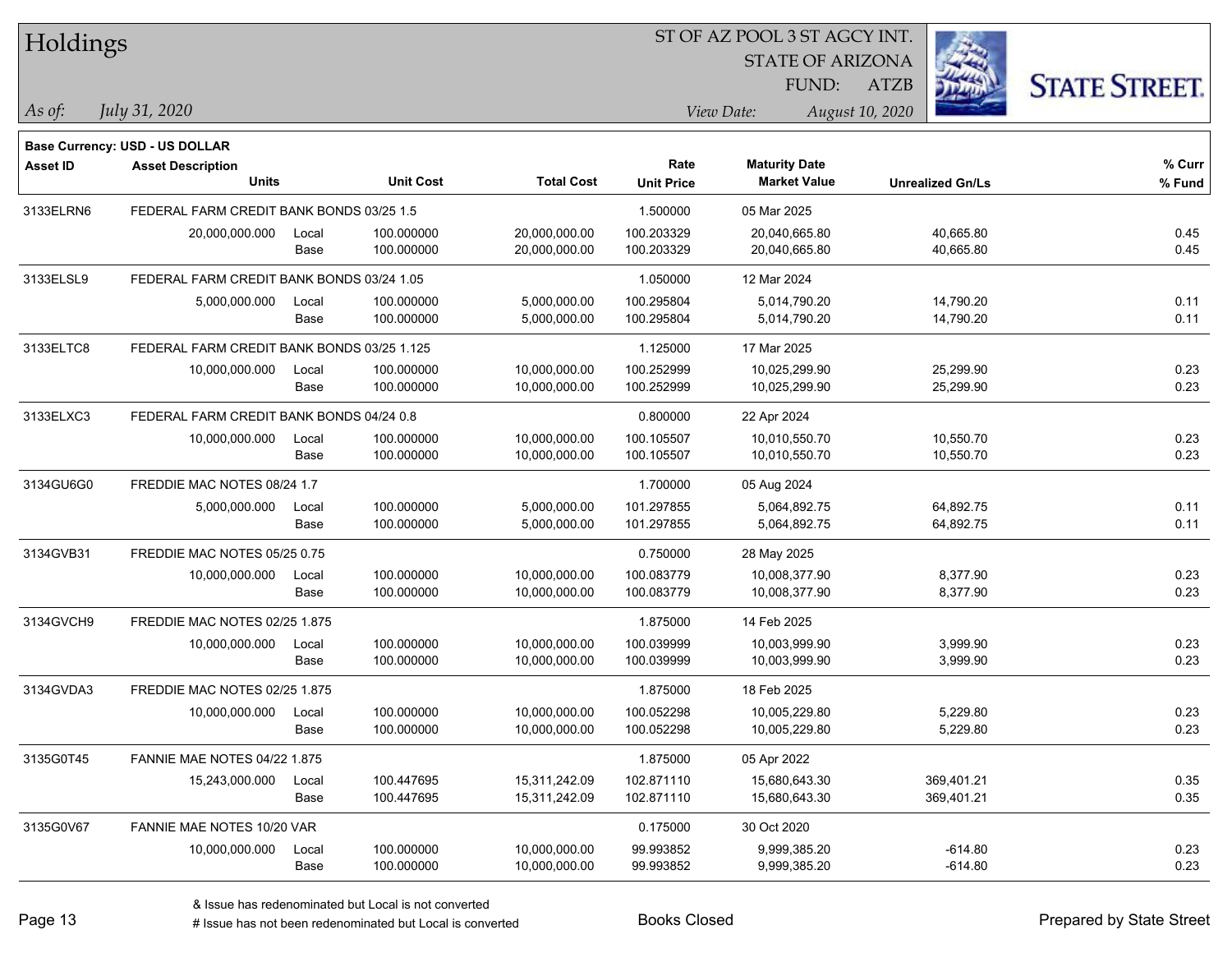| Holdings |  |
|----------|--|
|          |  |

STATE OF ARIZONA FUND:

ATZB



*As of: View Date: August 10, 2020*

| As of: |  | July 31, 2020 |
|--------|--|---------------|
|        |  |               |

|                | Base Currency: USD - US DOLLAR |       |                  |                   |                   |                      |                         |        |
|----------------|--------------------------------|-------|------------------|-------------------|-------------------|----------------------|-------------------------|--------|
| Asset ID       | <b>Asset Description</b>       |       |                  |                   | Rate              | <b>Maturity Date</b> |                         | % Curr |
|                | <b>Units</b>                   |       | <b>Unit Cost</b> | <b>Total Cost</b> | <b>Unit Price</b> | <b>Market Value</b>  | <b>Unrealized Gn/Ls</b> | % Fund |
| 3135G0Y49      | FANNIE MAE NOTES 02/23 1.7     |       |                  |                   | 1.700000          | 21 Feb 2023          |                         |        |
|                | 10,000,000.000                 | Local | 100.000000       | 10,000,000.00     | 100.082384        | 10,008,238.40        | 8,238.40                | 0.23   |
|                |                                | Base  | 100.000000       | 10,000,000.00     | 100.082384        | 10,008,238.40        | 8,238.40                | 0.23   |
| 3136A0GS0      | FANNIE MAE FNR 2011 75 HP      |       |                  |                   | 2.500000          | 25 Jul 2040          |                         |        |
|                | 131,812.690                    | Local | 102.760167       | 135,450.94        | 101.808440        | 134,196.44           | $-1,254.50$             | 0.00   |
| Original Face: | 2,838,688.000                  | Base  | 102.760167       | 135,450.94        | 101.808440        | 134,196.44           | $-1,254.50$             | 0.00   |
| 3136A6JR6      | FANNIE MAE FNR 2012 58 PA      |       |                  |                   | 2.000000          | 25 Apr 2042          |                         |        |
|                | 1,113,057.740                  | Local | 101.472513       | 1,129,447.66      | 103.680480        | 1,154,023.61         | 24,575.95               | 0.03   |
| Original Face: | 5,677,376.000                  | Base  | 101.472513       | 1,129,447.66      | 103.680480        | 1,154,023.61         | 24,575.95               | 0.03   |
| 3136A76N7      | FANNIE MAE FNR 2012 101 B      |       |                  |                   | 2.000000          | 25 May 2039          |                         |        |
|                | 1,280,265.290                  | Local | 101.522516       | 1,299,757.54      | 100.493730        | 1,286,586.34         | $-13,171.20$            | 0.03   |
| Original Face: | 11,275,256.000                 | Base  | 101.522516       | 1,299,757.54      | 100.493730        | 1,286,586.34         | $-13,171.20$            | 0.03   |
| 3136AAEK7      | FANNIE MAE FNR 2012 129 TD     |       |                  |                   | 2.000000          | 25 May 2040          |                         |        |
|                | 1,067,885.190                  | Local | 101.391420       | 1,082,743.96      | 103.834030        | 1,108,828.23         | 26,084.27               | 0.03   |
| Original Face: | 5,677,376.000                  | Base  | 101.391420       | 1,082,743.96      | 103.834030        | 1,108,828.23         | 26,084.27               | 0.03   |
| 3136ABRK1      | FANNIE MAE FNR 2013 9 PH       |       |                  |                   | 1.750000          | 25 Jul 2041          |                         |        |
|                | 2,229,221.500                  | Local | 100.789559       | 2,246,822.52      | 101.730330        | 2,267,794.39         | 20,971.87               | 0.05   |
| Original Face: | 6,713,909.000                  | Base  | 100.789559       | 2,246,822.52      | 101.730330        | 2,267,794.39         | 20,971.87               | 0.05   |
| 3136ABUD3      | FANNIE MAE FNR 2013 7 AC       |       |                  |                   | 1.250000          | 25 Feb 2028          |                         |        |
|                | 1,436,370.790                  | Local | 99.757285        | 1,432,884.50      | 101.177360        | 1,453,282.05         | 20,397.55               | 0.03   |
| Original Face: | 5,677,376.000                  | Base  | 99.757285        | 1,432,884.50      | 101.177360        | 1,453,282.05         | 20,397.55               | 0.03   |
| 3136ABUY7      | FANNIE MAE FNR 2013 7 GB       |       |                  |                   | 2.000000          | 25 Mar 2042          |                         |        |
|                | 2,218,897.120                  | Local | 101.498058       | 2,252,137.48      | 102.389700        | 2,271,922.10         | 19,784.62               | 0.05   |
| Original Face: | 6,995,663.000                  | Base  | 101.498058       | 2,252,137.48      | 102.389700        | 2,271,922.10         | 19,784.62               | 0.05   |
| 3136ABUZ4      | FANNIE MAE FNR 2013 7 AD       |       |                  |                   | 1.500000          | 25 Feb 2028          |                         |        |
|                | 1,436,370.790                  | Local | 100.234885       | 1,439,744.61      | 101.949230        | 1,464,368.96         | 24,624.35               | 0.03   |
| Original Face: | 5,677,376.000                  | Base  | 100.234885       | 1,439,744.61      | 101.949230        | 1,464,368.96         | 24,624.35               | 0.03   |
| 3136ABW74      | FANNIE MAE FNR 2013 6 AB       |       |                  |                   | 2.000000          | 25 Dec 2042          |                         |        |
|                | 2,575,584.660                  | Local | 100.679252       | 2,593,079.37      | 103.240360        | 2,659,042.88         | 65,963.51               | 0.06   |
| Original Face: | 11,354,753.000                 | Base  | 100.679252       | 2,593,079.37      | 103.240360        | 2,659,042.88         | 65,963.51               | 0.06   |
|                |                                |       |                  |                   |                   |                      |                         |        |

& Issue has redenominated but Local is not converted

# Issue has not been redenominated but Local is converted Books Closed Prepared by State Street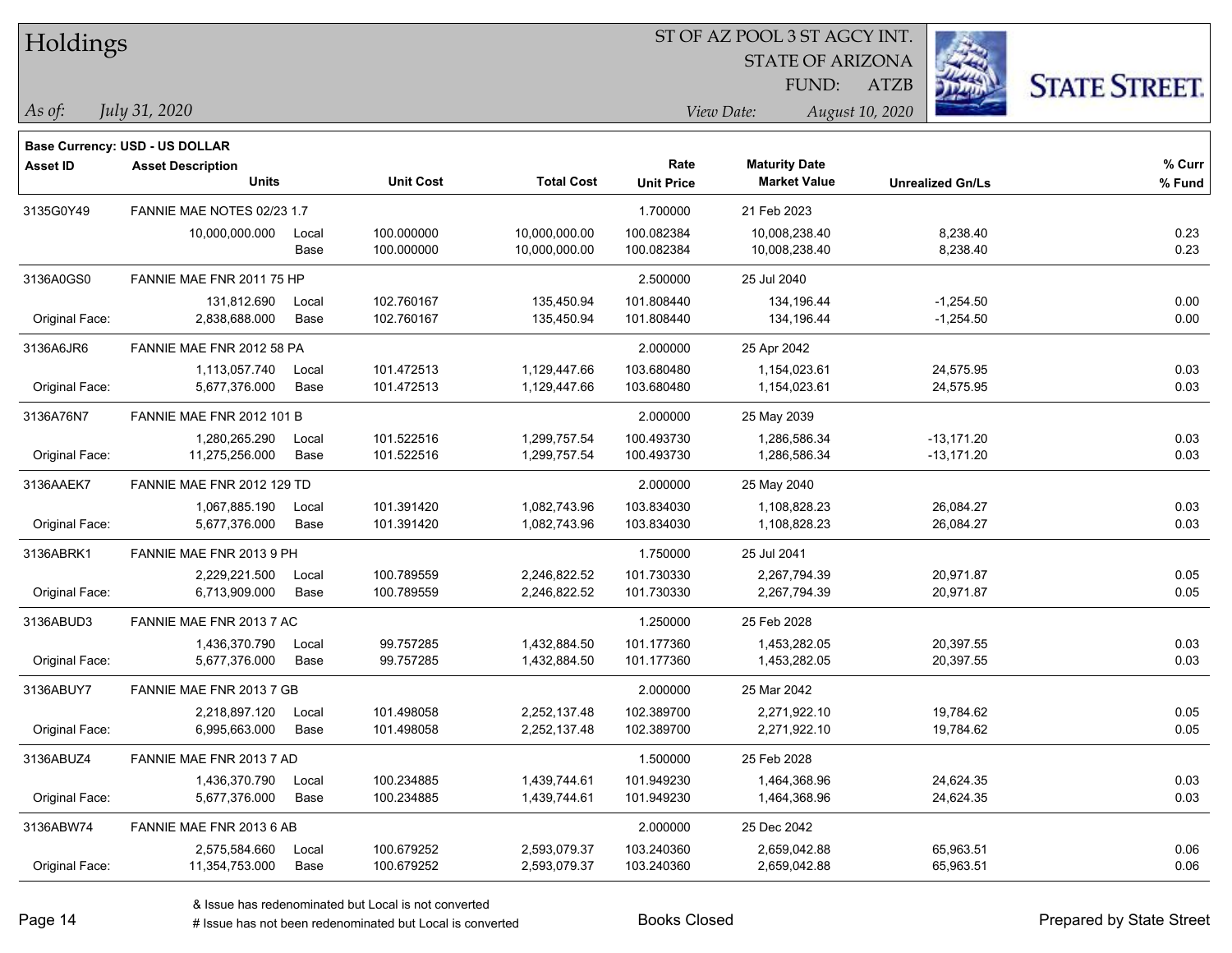| Holdings |  |  |
|----------|--|--|
|          |  |  |

STATE OF ARIZONA FUND:

ATZB



| As of: | July 31, 2020 |
|--------|---------------|
|        |               |

| <b>Asset ID</b> | <b>Asset Description</b><br><b>Units</b> |                      | <b>Unit Cost</b>         | <b>Total Cost</b>              | Rate<br><b>Unit Price</b> | <b>Maturity Date</b><br><b>Market Value</b> | <b>Unrealized Gn/Ls</b> | % Curr<br>% Fund |
|-----------------|------------------------------------------|----------------------|--------------------------|--------------------------------|---------------------------|---------------------------------------------|-------------------------|------------------|
| 3136ACJX0       | FANNIE MAE FNR 2013 17 PB                |                      |                          |                                | 1.750000                  | 25 Mar 2039                                 |                         |                  |
| Original Face:  | 692,439.290<br>5,677,376.000             | Local<br>Base        | 100.393682<br>100.393682 | 695,165.30<br>695,165.30       | 100.299510<br>100.299510  | 694,513.21<br>694,513.21                    | $-652.09$<br>$-652.09$  | 0.02<br>0.02     |
| 3136AD2H1       | FANNIE MAE FNR 2013 43 XP                |                      |                          |                                | 1.500000                  | 25 Aug 2041                                 |                         |                  |
| Original Face:  | 670.394.200<br>2,000,000.000             | Local<br><b>Base</b> | 98.617087<br>98.617087   | 661,123.23<br>661,123.23       | 101.742860<br>101.742860  | 682,078.23<br>682,078.23                    | 20,955.00<br>20,955.00  | 0.02<br>0.02     |
| 3136AEBJ5       | FANNIE MAE FNR 2013 47 YA                |                      |                          |                                | 2.000000                  | 25 May 2040                                 |                         |                  |
| Original Face:  | 1,955,516.240<br>8,516,065.000           | Local<br><b>Base</b> | 101.578474<br>101.578474 | 1,986,383.56<br>1,986,383.56   | 103.834030<br>103.834030  | 2,030,491.32<br>2,030,491.32                | 44,107.76<br>44,107.76  | 0.05<br>0.05     |
| 3136AELZ8       | FANNIE MAE FNR 2013 62 DB                |                      |                          |                                | 1.250000                  | 25 Jun 2028                                 |                         |                  |
| Original Face:  | 1,266,769.520<br>5,677,376.000           | Local<br>Base        | 99.885401<br>99.885401   | 1,265,317.82<br>1,265,317.82   | 100.940410<br>100.940410  | 1,278,682.35<br>1,278,682.35                | 13,364.53<br>13,364.53  | 0.03<br>0.03     |
| 3136AJ2X3       | FANNIE MAE FNR 2014 25 WA                |                      |                          |                                | 1.500000                  | 25 May 2029                                 |                         |                  |
| Original Face:  | 2,177,769.280<br>6,060,416.000           | Local<br>Base        | 98.499222<br>98.499222   | 2,145,085.80<br>2,145,085.80   | 102.125480<br>102.125480  | 2,224,057.33<br>2,224,057.33                | 78,971.53<br>78,971.53  | 0.05<br>0.05     |
| 3136G4A37       | FANNIE MAE NOTES 07/25 0.67              |                      |                          |                                | 0.670000                  | 28 Jul 2025                                 |                         |                  |
|                 | 10,000,000.000                           | Local<br>Base        | 100.000000<br>100.000000 | 10,000,000.00<br>10,000,000.00 | 100.065334<br>100.065334  | 10,006,533.40<br>10,006,533.40              | 6,533.40<br>6,533.40    | 0.23<br>0.23     |
| 3137A1UN1       | FREDDIE MAC FHR 3725 PC                  |                      |                          |                                | 2.250000                  | 15 Jan 2040                                 |                         |                  |
| Original Face:  | 316.616.220<br>2,838,688.000             | Local<br>Base        | 98.279858<br>98.279858   | 311.169.97<br>311,169.97       | 102.868030<br>102.868030  | 325.696.87<br>325,696.87                    | 14,526.90<br>14,526.90  | 0.01<br>0.01     |
| 3137A2PF2       | FREDDIE MAC FHR 3766 HE                  |                      |                          |                                | 3.000000                  | 15 Nov 2020                                 |                         |                  |
| Original Face:  | 1,961.530<br>648,587.000                 | Local<br><b>Base</b> | 100.161609<br>100.161609 | 1,964.70<br>1,964.70           | 100.110210<br>100.110210  | 1,963.69<br>1,963.69                        | $-1.01$<br>$-1.01$      | 0.00<br>0.00     |
| 3137A62S0       | FREDDIE MAC FHR 3796 PE                  |                      |                          |                                | 2.000000                  | 15 Feb 2040                                 |                         |                  |
| Original Face:  | 562,447.860<br>5,946,910.000             | Local<br>Base        | 100.129760<br>100.129760 | 563,177.69<br>563,177.69       | 101.259690<br>101.259690  | 569,532.96<br>569,532.96                    | 6,355.27<br>6,355.27    | 0.01<br>0.01     |
| 3137A7HC7       | FREDDIE MAC FHR 3800 KE                  |                      |                          |                                | 3.500000                  | 15 Feb 2026                                 |                         |                  |
| Original Face:  | 97,642.850<br>500,000.000                | Local<br>Base        | 103.162925<br>103.162925 | 100,731.22<br>100,731.22       | 105.062640<br>105.062640  | 102,586.16<br>102,586.16                    | 1,854.94<br>1,854.94    | 0.00<br>0.00     |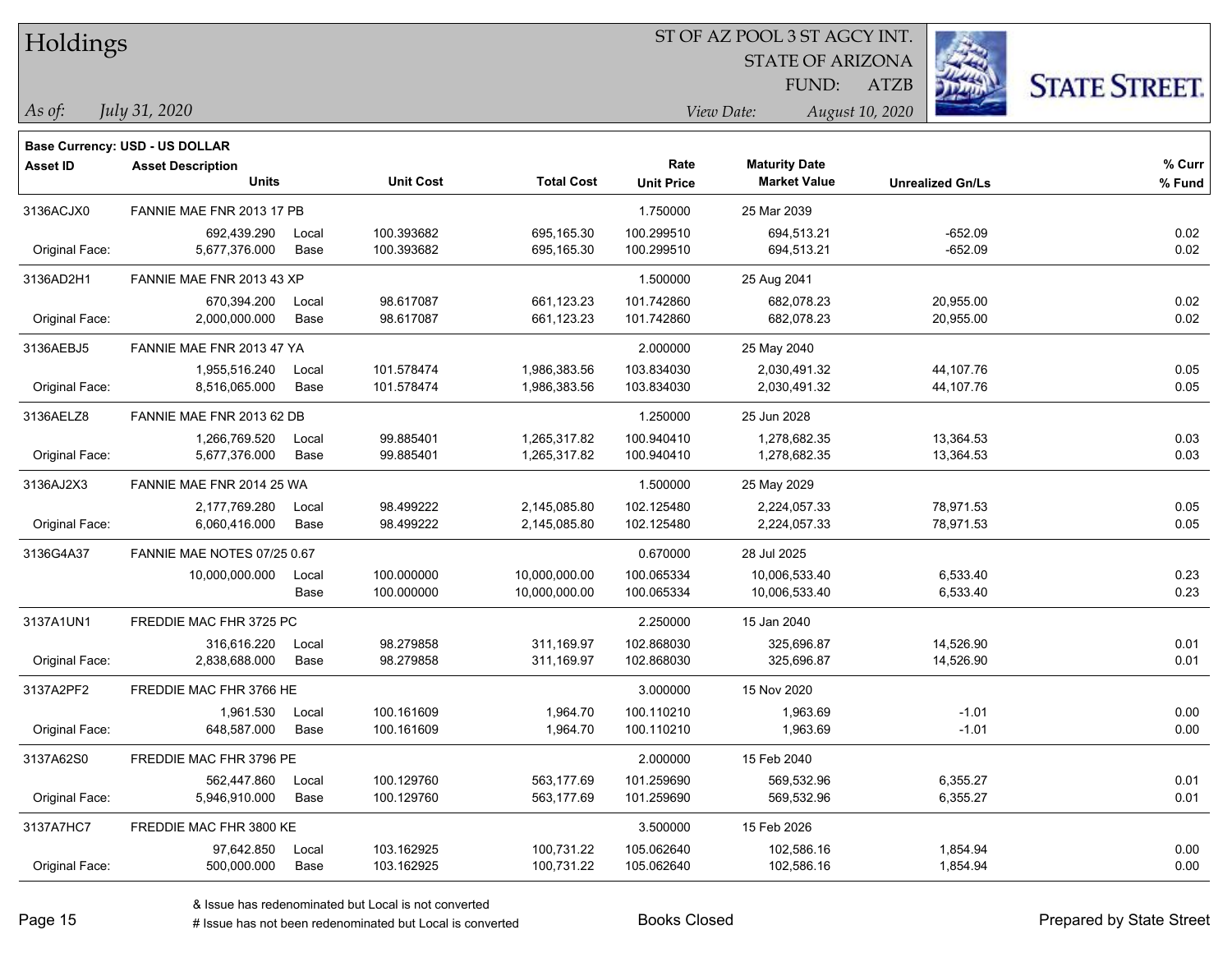| Holdings |
|----------|
|          |

STATE OF ARIZONA FUND:

ATZB



| As of: | July 31, 2020 |
|--------|---------------|
|        |               |

|                 | <b>Base Currency: USD - US DOLLAR</b> |       |                  |                   |                      |                     |                         |        |
|-----------------|---------------------------------------|-------|------------------|-------------------|----------------------|---------------------|-------------------------|--------|
| <b>Asset ID</b> | <b>Asset Description</b>              |       |                  | Rate              | <b>Maturity Date</b> |                     | % Curr                  |        |
|                 | <b>Units</b>                          |       | <b>Unit Cost</b> | <b>Total Cost</b> | <b>Unit Price</b>    | <b>Market Value</b> | <b>Unrealized Gn/Ls</b> | % Fund |
| 3137ADHX8       | FREDDIE MAC FHR 3890 BA               |       |                  |                   | 2.500000             | 15 Nov 2040         |                         |        |
|                 | 700,093.650                           | Local | 101.354552       | 709,576.78        | 102.028110           | 714,292.32          | 4,715.54                | 0.02   |
| Original Face:  | 11,354,753.000                        | Base  | 101.354552       | 709,576.78        | 102.028110           | 714,292.32          | 4,715.54                | 0.02   |
| 3137AFPD8       | FREDDIE MAC FHR 3919 CD               |       |                  |                   | 2.500000             | 15 Oct 2040         |                         |        |
|                 | 385,569.880                           | Local | 99.412483        | 383,304.59        | 102.224430           | 394,146.61          | 10,842.02               | 0.01   |
| Original Face:  | 2,838,688.000                         | Base  | 99.412483        | 383,304.59        | 102.224430           | 394,146.61          | 10,842.02               | 0.01   |
| 3137AGAB6       | FREDDIE MAC FHR 3934 PB               |       |                  |                   | 2.000000             | 15 Jul 2041         |                         |        |
|                 | 533,801.260                           | Local | 99.977904        | 533,683.31        | 102.850520           | 549,017.37          | 15,334.06               | 0.01   |
| Original Face:  | 2,838,688.000                         | Base  | 99.977904        | 533,683.31        | 102.850520           | 549,017.37          | 15,334.06               | 0.01   |
| 3137AGRX0       | FREDDIE MAC FHR 3935 JA               |       |                  |                   | 2.000000             | 15 May 2041         |                         |        |
|                 | 358,542.270                           | Local | 99.955913        | 358,384.20        | 102.908900           | 368,971.91          | 10,587.71               | 0.01   |
| Original Face:  | 3,247,459.000                         | Base  | 99.955913        | 358,384.20        | 102.908900           | 368,971.91          | 10,587.71               | 0.01   |
| 3137ANK95       | FREDDIE MAC FHR 4024 C                |       |                  |                   | 3.000000             | 15 Mar 2027         |                         |        |
|                 | 1,221,650.330                         | Local | 100.193779       | 1,224,017.63      | 105.904920           | 1,293,787.80        | 69,770.17               | 0.03   |
| Original Face:  | 5,677,376.000                         | Base  | 100.193779       | 1,224,017.63      | 105.904920           | 1,293,787.80        | 69,770.17               | 0.03   |
| 3137AR5L6       | FREDDIE MAC FHR 4060 JC               |       |                  |                   | 2.000000             | 15 Feb 2041         |                         |        |
|                 | 1,803,320.450                         | Local | 100.359065       | 1,809,795.54      | 102.332220           | 1,845,377.85        | 35,582.31               | 0.04   |
| Original Face:  | 8,516,065.000                         | Base  | 100.359065       | 1,809,795.54      | 102.332220           | 1,845,377.85        | 35,582.31               | 0.04   |
| 3137AXMZ3       | FREDDIE MAC FHR 4152 AG               |       |                  |                   | 1.500000             | 15 Jan 2028         |                         |        |
|                 | 1,804,598.740                         | Local | 100.063373       | 1,805,742.37      | 101.228420           | 1,826,766.79        | 21,024.42               | 0.04   |
| Original Face:  | 7,380,589.000                         | Base  | 100.063373       | 1,805,742.37      | 101.228420           | 1,826,766.79        | 21,024.42               | 0.04   |
| 3137AYLB5       | FREDDIE MAC FHR 4161 CD               |       |                  |                   | 2.000000             | 15 Feb 2043         |                         |        |
|                 | 2,229,275.450                         | Local | 101.253071       | 2,257,209.85      | 103.144220           | 2,299,368.77        | 42,158.92               | 0.05   |
| Original Face:  | 5,677,376.000                         | Base  | 101.253071       | 2,257,209.85      | 103.144220           | 2,299,368.77        | 42,158.92               | 0.05   |
| 3137AYSG7       | FREDDIE MAC FHR 4165 TD               |       |                  |                   | 1.500000             | 15 Dec 2042         |                         |        |
|                 | 1,434,806.110                         | Local | 100.023598       | 1,435,144.70      | 100.821450           | 1,446,592.32        | 11,447.62               | 0.03   |
| Original Face:  | 5,677,376.000                         | Base  | 100.023598       | 1,435,144.70      | 100.821450           | 1,446,592.32        | 11,447.62               | 0.03   |
| 3137AYSH5       | FREDDIE MAC FHR 4165 TE               |       |                  |                   | 1.750000             | 15 Dec 2042         |                         |        |
|                 | 3,587,015.520                         | Local | 100.731644       | 3,613,259.72      | 101.645940           | 3,646,055.64        | 32,795.92               | 0.08   |
| Original Face:  | 14,193,441.000                        | Base  | 100.731644       | 3,613,259.72      | 101.645940           | 3,646,055.64        | 32,795.92               | 0.08   |
|                 |                                       |       |                  |                   |                      |                     |                         |        |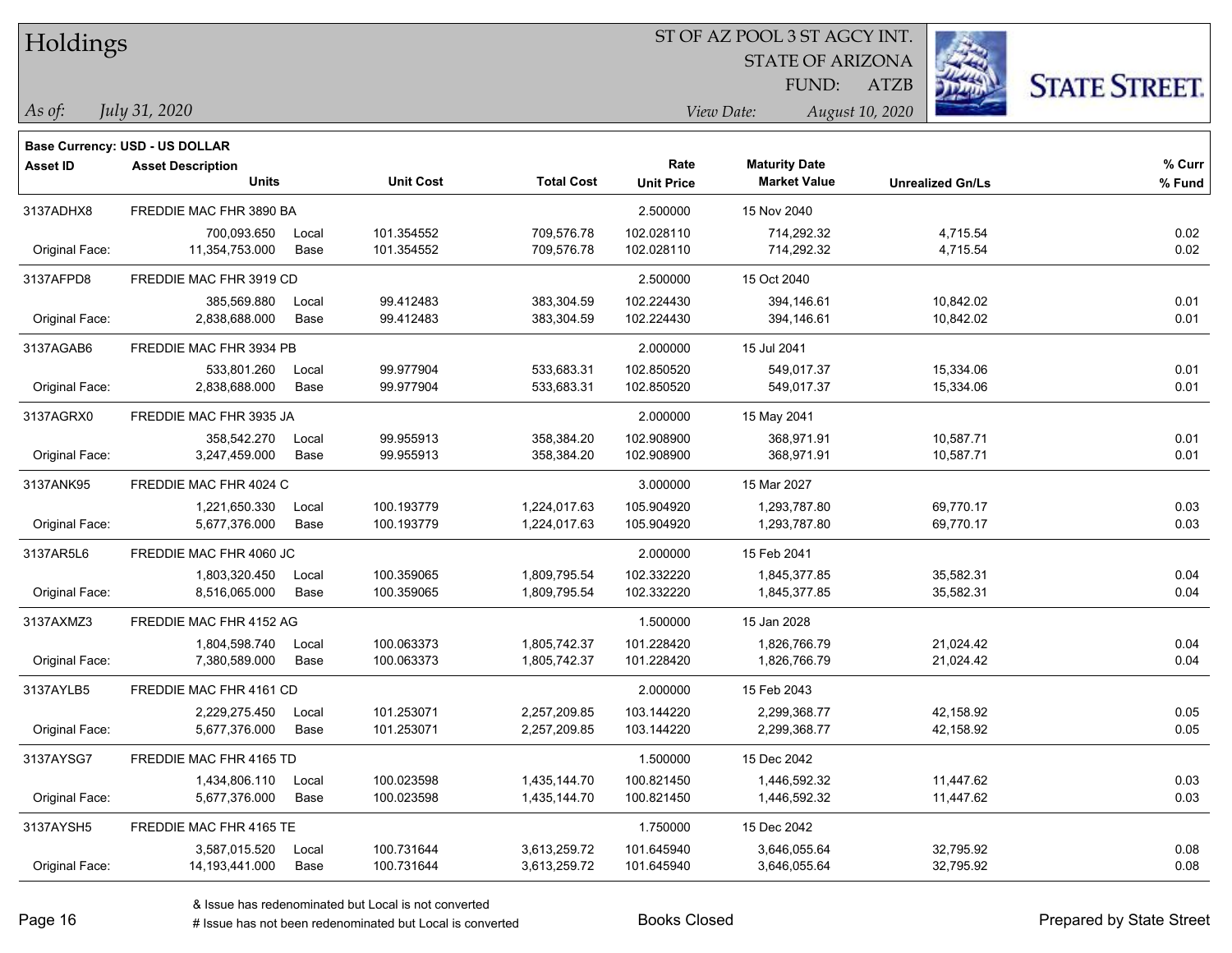| Holdings |  |  |
|----------|--|--|
|          |  |  |

STATE OF ARIZONA FUND:

ATZB



| As of: | July 31, 2020 |
|--------|---------------|
|        |               |

|                 | Base Currency: USD - US DOLLAR           |                      |                          |                              |                           |                                             |                              |                  |
|-----------------|------------------------------------------|----------------------|--------------------------|------------------------------|---------------------------|---------------------------------------------|------------------------------|------------------|
| <b>Asset ID</b> | <b>Asset Description</b><br><b>Units</b> |                      | <b>Unit Cost</b>         | <b>Total Cost</b>            | Rate<br><b>Unit Price</b> | <b>Maturity Date</b><br><b>Market Value</b> | <b>Unrealized Gn/Ls</b>      | % Curr<br>% Fund |
| 3137B0GK4       | FREDDIE MAC FHR 4173 AG                  |                      |                          |                              | 2.000000                  | 15 Mar 2043                                 |                              |                  |
| Original Face:  | 2,786,057.790<br>14,193,441.000          | Local<br>Base        | 100.466132<br>100.466132 | 2,799,044.51<br>2,799,044.51 | 101.998270<br>101.998270  | 2,841,730.75<br>2,841,730.75                | 42,686.24<br>42,686.24       | 0.06<br>0.06     |
| 3137B1EM0       | FREDDIE MAC FHR 4191 AP                  |                      |                          |                              | 2.000000                  | 15 Mar 2043                                 |                              |                  |
| Original Face:  | 842,086.670<br>3,250,000.000             | Local<br><b>Base</b> | 99.895355<br>99.895355   | 841,205.47<br>841,205.47     | 103.314650<br>103.314650  | 869,998.90<br>869,998.90                    | 28,793.43<br>28,793.43       | 0.02<br>0.02     |
| 3137B1VH2       | FREDDIE MAC FHR 4210 AC                  |                      |                          |                              | 2.000000                  | 15 Mar 2040                                 |                              |                  |
| Original Face:  | 1,473,701.350<br>5,677,376.000           | Local<br>Base        | 100.514773<br>100.514773 | 1,481,287.57<br>1,481,287.57 | 101.077490<br>101.077490  | 1.489.580.33<br>1,489,580.33                | 8,292.76<br>8,292.76         | 0.03<br>0.03     |
| 3137B1ZD7       | FREDDIE MAC FHR 4204 QA                  |                      |                          |                              | 1.500000                  | 15 Jul 2042                                 |                              |                  |
| Original Face:  | 2,426,007.630<br>8,516,065.000           | Local<br>Base        | 99.905803<br>99.905803   | 2,423,722.40<br>2,423,722.40 | 102.094390<br>102.094390  | 2,476,817.69<br>2,476,817.69                | 53,095.29<br>53,095.29       | 0.06<br>0.06     |
| 3137B2CF5       | FREDDIE MAC FHR 4203 DC                  |                      |                          |                              | 1.750000                  | 15 Apr 2033                                 |                              |                  |
| Original Face:  | 600,384.530<br>2,500,000.000             | Local<br>Base        | 97.927455<br>97.927455   | 587,941.29<br>587,941.29     | 102.251920<br>102.251920  | 613.904.71<br>613,904.71                    | 25,963.42<br>25,963.42       | 0.01<br>0.01     |
| 3137BUFZ6       | FREDDIE MAC FHR 4646 TB                  |                      |                          |                              | 3.500000                  | 15 Apr 2028                                 |                              |                  |
| Original Face:  | 3,117,038.700<br>10,000,000.000          | Local<br>Base        | 102.643283<br>102.643283 | 3,199,430.86<br>3,199,430.86 | 105.292480<br>105.292480  | 3,282,007.35<br>3,282,007.35                | 82,576.49<br>82,576.49       | 0.07<br>0.07     |
| 3137BVEP7       | FREDDIE MAC FHR 4655 JA                  |                      |                          |                              | 3.000000                  | 15 Oct 2040                                 |                              |                  |
| Original Face:  | 2,023,267.500<br>5,000,000.000           | Local<br>Base        | 101.737036<br>101.737036 | 2,058,412.39<br>2,058,412.39 | 101.392020<br>101.392020  | 2.051.431.79<br>2,051,431.79                | $-6,980.60$<br>$-6,980.60$   | 0.05<br>0.05     |
| 3137F4VC3       | FREDDIE MAC FHR 4774 G                   |                      |                          |                              | 4.000000                  | 15 Aug 2042                                 |                              |                  |
| Original Face:  | 2,724,297.500<br>10,000,000.000          | Local<br>Base        | 102.429162<br>102.429162 | 2,790,475.09<br>2,790,475.09 | 100.927340<br>100.927340  | 2,749,561.00<br>2,749,561.00                | $-40,914.09$<br>$-40,914.09$ | 0.06<br>0.06     |
| 3137F4ZH8       | FREDDIE MAC FHR 4791 GA                  |                      |                          |                              | 3.500000                  | 15 Sep 2040                                 |                              |                  |
| Original Face:  | 373,521.450<br>5,000,000.000             | Local<br>Base        | 101.039573<br>101.039573 | 377,404.48<br>377,404.48     | 100.153340<br>100.153340  | 374,094.21<br>374,094.21                    | $-3,310.27$<br>$-3,310.27$   | 0.01<br>0.01     |
| 3137FEVG2       | FREDDIE MAC FHR 4800 TA                  |                      |                          |                              | 4.000000                  | 15 Apr 2042                                 |                              |                  |
| Original Face:  | 822,884.650<br>5,000,000.000             | Local<br>Base        | 101.761303<br>101.761303 | 837,378.14<br>837,378.14     | 100.537430<br>100.537430  | 827,307.08<br>827,307.08                    | $-10,071.06$<br>$-10,071.06$ | 0.02<br>0.02     |
|                 |                                          |                      |                          |                              |                           |                                             |                              |                  |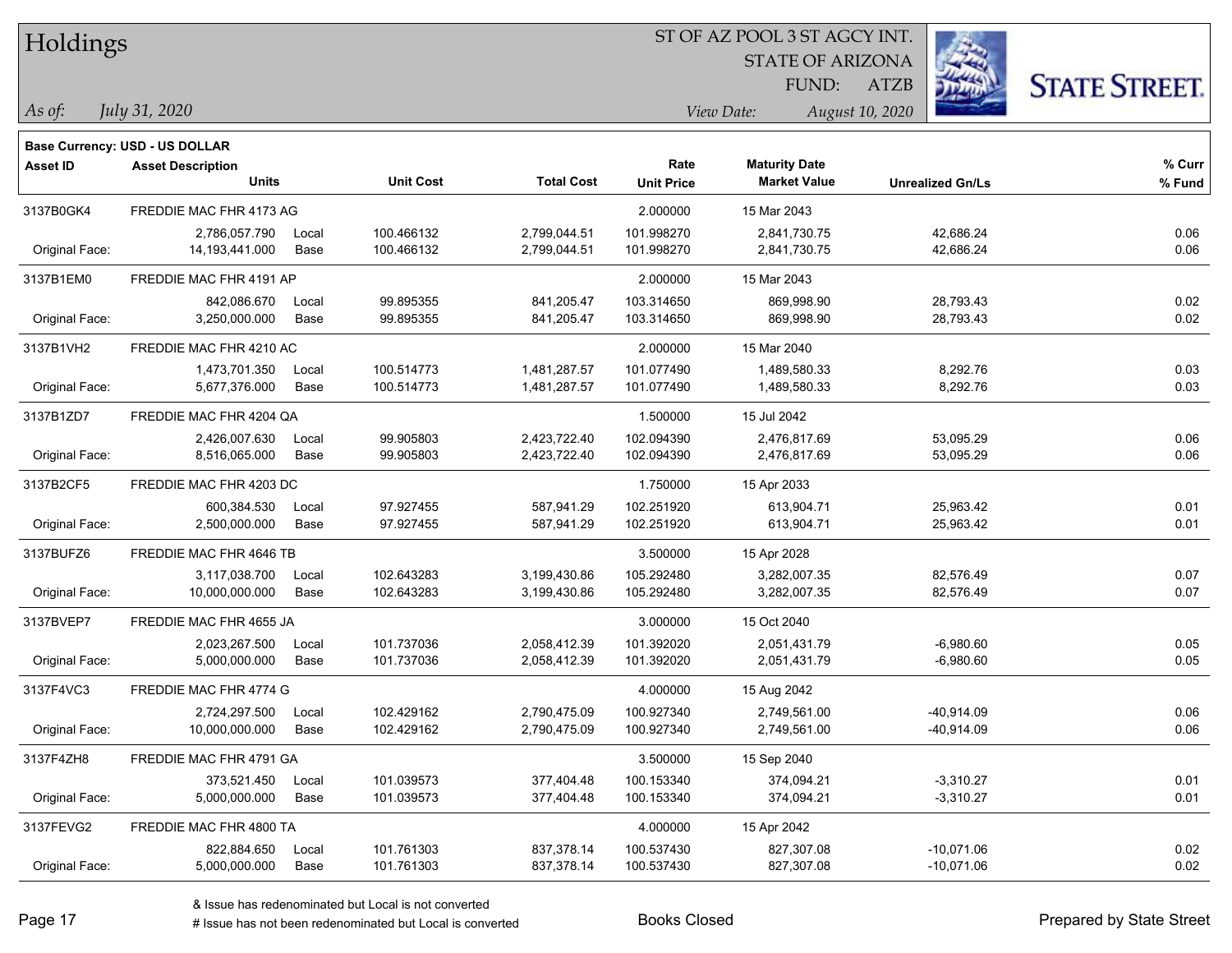| Holdings |  |
|----------|--|
|          |  |

STATE OF ARIZONA FUND:

ATZB



*As of: View Date: August 10, 2020*

*July 31, 2020*

|                 | Base Currency: USD - US DOLLAR                  |       |                  |                   |                   |                      |                         |        |
|-----------------|-------------------------------------------------|-------|------------------|-------------------|-------------------|----------------------|-------------------------|--------|
| <b>Asset ID</b> | <b>Asset Description</b>                        |       |                  |                   | Rate              | <b>Maturity Date</b> |                         | % Curr |
|                 | <b>Units</b>                                    |       | <b>Unit Cost</b> | <b>Total Cost</b> | <b>Unit Price</b> | <b>Market Value</b>  | <b>Unrealized Gn/Ls</b> | % Fund |
| 31393DDG3       | FANNIE MAE FNR 2003 58 M                        |       |                  |                   | 3.500000          | 25 Jul 2033          |                         |        |
|                 | 577,346.670                                     | Local | 101.150399       | 583,988.46        | 108.785650        | 628.070.33           | 44,081.87               | 0.01   |
| Original Face:  | 44,567,405.000                                  | Base  | 101.150399       | 583,988.46        | 108.785650        | 628,070.33           | 44,081.87               | 0.01   |
| 31396WBV7       | FANNIE MAE FNR 2007 56 EP                       |       |                  |                   | 5.500000          | 25 Jun 2027          |                         |        |
|                 | 22.721.020                                      | Local | 107.084145       | 24,330.61         | 110.503420        | 25,107.50            | 776.89                  | 0.00   |
| Original Face:  | 1,000,000.000                                   | Base  | 107.084145       | 24,330.61         | 110.503420        | 25,107.50            | 776.89                  | 0.00   |
| 31397NJ30       | FANNIE MAE FNR 2009 29 PA                       |       |                  |                   | 5.000000          | 25 May 2049          |                         |        |
|                 | 765,693.560                                     | Local | 105.769585       | 809,870.90        | 118.599660        | 908,109.96           | 98,239.06               | 0.02   |
| Original Face:  | 24,898,134.000                                  | Base  | 105.769585       | 809,870.90        | 118.599660        | 908,109.96           | 98,239.06               | 0.02   |
| 31398SP80       | FANNIE MAE FNR 2010 135 EA                      |       |                  |                   | 3.000000          | 25 Jan 2040          |                         |        |
|                 | 396,555.970                                     | Local | 99.236531        | 393,528.39        | 102.557040        | 406,696.06           | 13,167.67               | 0.01   |
| Original Face:  | 5,677,376.000                                   | Base  | 99.236531        | 393,528.39        | 102.557040        | 406,696.06           | 13,167.67               | 0.01   |
| 31398WC36       | FREDDIE MAC FHR 3620 PA                         |       |                  |                   | 4.500000          | 15 Dec 2039          |                         |        |
|                 | 334,698.900                                     | Local | 104.958158       | 351,293.80        | 109.067190        | 365,046.69           | 13,752.89               | 0.01   |
| Original Face:  | 8,516,065.000                                   | Base  | 104.958158       | 351,293.80        | 109.067190        | 365,046.69           | 13,752.89               | 0.01   |
| 31422BTG5       | FARMER MAC NOTES 01/24 1.82                     |       |                  |                   | 1.820000          | 29 Jan 2024          |                         |        |
|                 | 5,000,000.000                                   | Local | 100.000000       | 5,000,000.00      | 101.168536        | 5,058,426.80         | 58,426.80               | 0.11   |
|                 |                                                 | Base  | 100.000000       | 5,000,000.00      | 101.168536        | 5,058,426.80         | 58,426.80               | 0.11   |
| 31677QBP3       | FIFTH THIRD BANK SR UNSECURED 07/21 VAR         |       |                  |                   | 0.684500          | 26 Jul 2021          |                         |        |
|                 | 2,000,000.000                                   | Local | 100.000000       | 2,000,000.00      | 100.293238        | 2,005,864.76         | 5,864.76                | 0.05   |
|                 |                                                 | Base  | 100.000000       | 2,000,000.00      | 100.293238        | 2,005,864.76         | 5,864.76                | 0.05   |
| 345397YP2       | FORD MOTOR CREDIT CO LLC SR UNSECURED 08/22 VAR |       |                  |                   | 1.636130          | 03 Aug 2022          |                         |        |
|                 | 20,000,000.000                                  | Local | 100.000000       | 20,000,000.00     | 95.000000         | 19,000,000.00        | $-1,000,000.00$         | 0.43   |
|                 |                                                 | Base  | 100.000000       | 20,000,000.00     | 95.000000         | 19,000,000.00        | $-1,000,000.00$         | 0.43   |
| 36241KJZ2       | GNMA POOL 782080 GN 02/21 FIXED 4.5             |       |                  |                   | 4.500000          | 15 Feb 2021          |                         |        |
|                 | 450.780                                         | Local | 100.519100       | 453.12            | 101.538425        | 457.71               | 4.59                    | 0.00   |
| Original Face:  | 1,675,000.000                                   | Base  | 100.519100       | 453.12            | 101.538425        | 457.71               | 4.59                    | 0.00   |
| 369550AW8       | GENERAL DYNAMICS CORP COMPANY GUAR 08/23 1.875  |       |                  |                   | 1.875000          | 15 Aug 2023          |                         |        |
|                 | 1,250,000.000                                   | Local | 104.213608       | 1,302,670.10      | 104.296172        | 1,303,702.15         | 1,032.05                | 0.03   |
|                 |                                                 | Base  | 104.213608       | 1,302,670.10      | 104.296172        | 1,303,702.15         | 1,032.05                | 0.03   |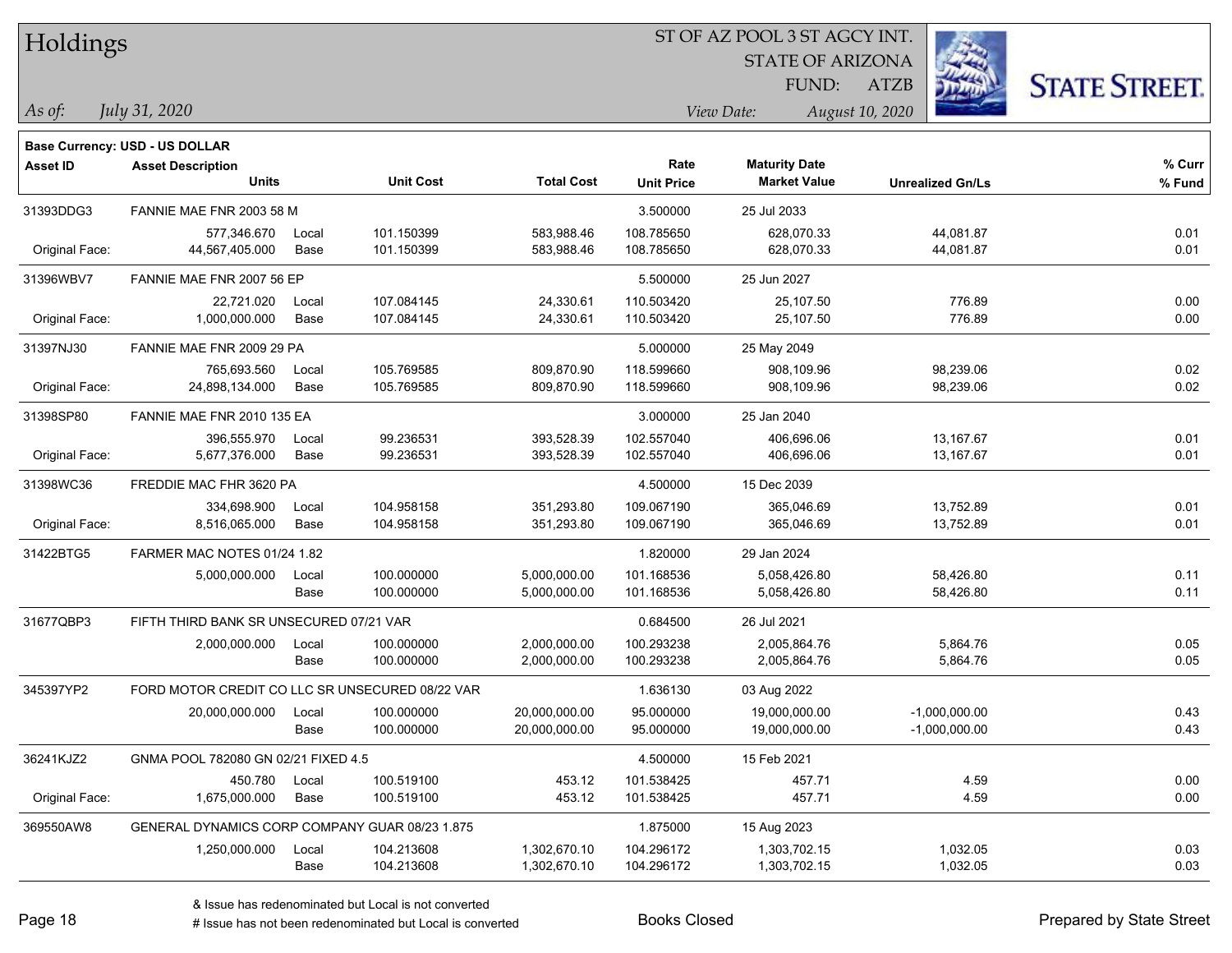|  | <b>Holdings</b> |
|--|-----------------|
|  |                 |

STATE OF ARIZONA

ATZB



*July 31, 2020*

**Base Currency: USD - US DOLLAR**

*As of: View Date: August 10, 2020* FUND:

| <b>Asset ID</b> | <b>Asset Description</b>                       |       |                  |                   | Rate              | <b>Maturity Date</b> |                         | % Curr |
|-----------------|------------------------------------------------|-------|------------------|-------------------|-------------------|----------------------|-------------------------|--------|
|                 | <b>Units</b>                                   |       | <b>Unit Cost</b> | <b>Total Cost</b> | <b>Unit Price</b> | <b>Market Value</b>  | <b>Unrealized Gn/Ls</b> | % Fund |
| 369550BF4       | GENERAL DYNAMICS CORP COMPANY GUAR 05/21 VAR   |       |                  |                   | 0.827630          | 11 May 2021          |                         |        |
|                 | 5,000,000.000                                  | Local | 100.000000       | 5,000,000.00      | 100.278779        | 5,013,938.95         | 13,938.95               | 0.11   |
|                 |                                                | Base  | 100.000000       | 5,000,000.00      | 100.278779        | 5,013,938.95         | 13,938.95               | 0.11   |
| 370334CB8       | GENERAL MILLS INC SR UNSECURED 04/21 VAR       |       |                  |                   | 0.810880          | 16 Apr 2021          |                         |        |
|                 | 6,375,000.000                                  | Local | 100.157994       | 6,385,072.11      | 100.285701        | 6,393,213.44         | 8,141.33                | 0.14   |
|                 |                                                | Base  | 100.157994       | 6,385,072.11      | 100.285701        | 6,393,213.44         | 8,141.33                | 0.14   |
| 38376JFP4       | GOVERNMENT NATIONAL MORTGAGE A GNR 2009 106 HA |       |                  |                   | 4.000000          | 16 Nov 2039          |                         |        |
|                 | 57,644.160                                     | Local | 105.293008       | 60,695.27         | 111.694050        | 64,385.10            | 3,689.83                | 0.00   |
| Original Face:  | 877,500.000                                    | Base  | 105.293008       | 60,695.27         | 111.694050        | 64,385.10            | 3,689.83                | 0.00   |
| 38378BWR6       | GOVERNMENT NATIONAL MORTGAGE A GNR 2012 83 AC  |       |                  |                   | 1.718500          | 16 May 2045          |                         |        |
|                 | 1,957,769.270                                  | Local | 98.881565        | 1,935,872.90      | 102.136250        | 1,999,592.12         | 63,719.22               | 0.05   |
| Original Face:  | 3,000,000.000                                  | Base  | 98.881565        | 1,935,872.90      | 102.136250        | 1,999,592.12         | 63,719.22               | 0.05   |
| 38378BX38       | GOVERNMENT NATIONAL MORTGAGE A GNR 2012 132 AC |       |                  |                   | 1.619870          | 16 Jun 2053          |                         |        |
|                 | 3,352,304.050                                  | Local | 95.498536        | 3,201,401.30      | 100.628040        | 3,373,357.86         | 171,956.56              | 0.08   |
| Original Face:  | 10,000,000.000                                 | Base  | 95.498536        | 3,201,401.30      | 100.628040        | 3,373,357.86         | 171,956.56              | 0.08   |
| 38378EQC0       | GOVERNMENT NATIONAL MORTGAGE A GNR 2012 69 QC  |       |                  |                   | 2.000000          | 16 Mar 2041          |                         |        |
|                 | 2,850,759.680                                  | Local | 102.061118       | 2,909,517.19      | 103.598660        | 2,953,348.83         | 43,831.64               | 0.07   |
| Original Face:  | 10,493,495.000                                 | Base  | 102.061118       | 2,909,517.19      | 103.598660        | 2,953,348.83         | 43,831.64               | 0.07   |
| 38379UW28       | GOVERNMENT NATIONAL MORTGAGE A GNR 2016 158 AE |       |                  |                   | 2.050000          | 16 Aug 2057          |                         |        |
|                 | 4,261,926.570                                  | Local | 96.430003        | 4,109,775.91      | 102.354000        | 4,362,252.32         | 252,476.41              | 0.10   |
| Original Face:  | 5,000,000.000                                  | Base  | 96.430003        | 4,109,775.91      | 102.354000        | 4,362,252.32         | 252,476.41              | 0.10   |
| 38380GPY4       | GOVERNMENT NATIONAL MORTGAGE A GNR 2017 118 KH |       |                  |                   | 2.250000          | 20 Oct 2046          |                         |        |
|                 | 2,323,597.000                                  | Local | 99.901460        | 2,321,307.33      | 103.031630        | 2,394,039.86         | 72,732.53               | 0.05   |
| Original Face:  | 5,000,000.000                                  | Base  | 99.901460        | 2,321,307.33      | 103.031630        | 2,394,039.86         | 72,732.53               | 0.05   |
| 38381YQU1       | GOVERNMENT NATIONAL MORTGAGE A GNR 2019 111 BG |       |                  |                   | 2.500000          | 20 Apr 2049          |                         |        |
|                 | 2,669,026.500                                  | Local | 100.685480       | 2,687,322.14      | 101.046910        | 2,696,968.81         | 9,646.67                | 0.06   |
| Original Face:  | 5,000,000.000                                  | Base  | 100.685480       | 2,687,322.14      | 101.046910        | 2,696,968.81         | 9,646.67                | 0.06   |
| 427866BC1       | HERSHEY COMPANY SR UNSECURED 11/24 2.05        |       |                  |                   | 2.050000          | 15 Nov 2024          |                         |        |
|                 | 1,000,000.000                                  | Local | 99.927059        | 999,270.59        | 106.520596        | 1,065,205.96         | 65,935.37               | 0.02   |
|                 |                                                | Base  | 99.927059        | 999,270.59        | 106.520596        | 1,065,205.96         | 65,935.37               | 0.02   |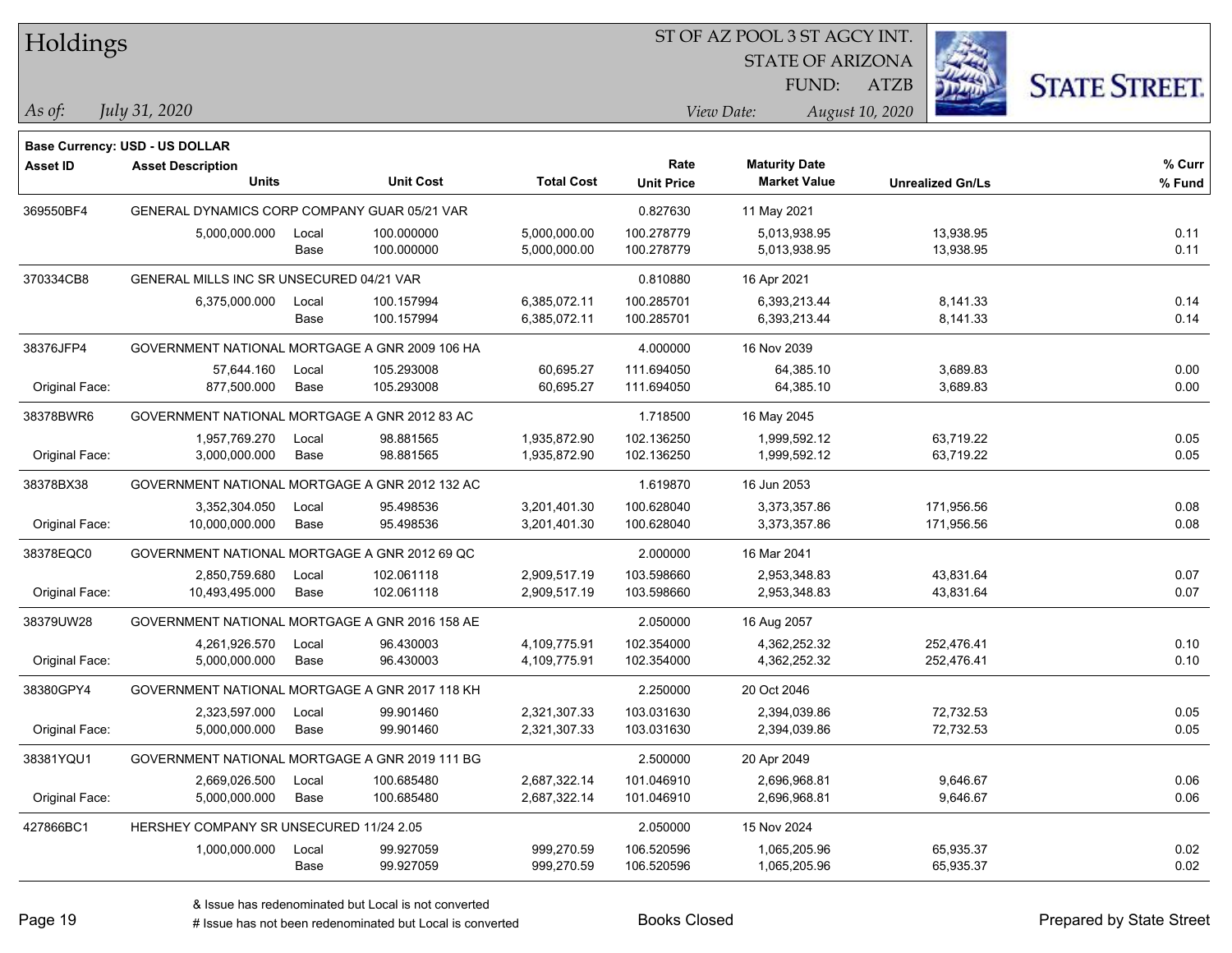| Holdings       |                                                  |               |                          |                                |                           | ST OF AZ POOL 3 ST AGCY INT.                |                          |                      |
|----------------|--------------------------------------------------|---------------|--------------------------|--------------------------------|---------------------------|---------------------------------------------|--------------------------|----------------------|
|                |                                                  |               |                          |                                |                           | <b>STATE OF ARIZONA</b>                     |                          |                      |
|                |                                                  |               |                          |                                |                           | FUND:                                       | <b>ATZB</b>              | <b>STATE STREET.</b> |
| $ As\;of:$     | July 31, 2020                                    |               |                          |                                |                           | View Date:                                  | August 10, 2020          |                      |
|                |                                                  |               |                          |                                |                           |                                             |                          |                      |
|                | Base Currency: USD - US DOLLAR                   |               |                          |                                |                           |                                             |                          |                      |
| Asset ID       | <b>Asset Description</b><br><b>Units</b>         |               | <b>Unit Cost</b>         | <b>Total Cost</b>              | Rate<br><b>Unit Price</b> | <b>Maturity Date</b><br><b>Market Value</b> | <b>Unrealized Gn/Ls</b>  | % Curr<br>% Fund     |
|                |                                                  |               |                          |                                |                           |                                             |                          |                      |
| 427866BF4      | HERSHEY COMPANY SR UNSECURED 06/25 0.9           |               |                          |                                | 0.900000                  | 01 Jun 2025                                 |                          |                      |
|                | 2,000,000.000                                    | Local<br>Base | 99.821287<br>99.821287   | 1,996,425.74<br>1,996,425.74   | 101.309396<br>101.309396  | 2,026,187.92<br>2,026,187.92                | 29,762.18<br>29,762.18   | 0.05<br>0.05         |
|                |                                                  |               |                          |                                |                           |                                             |                          |                      |
| 438516BT2      | HONEYWELL INTERNATIONAL SR UNSECURED 08/22 2.15  |               |                          |                                | 2.150000                  | 08 Aug 2022                                 |                          |                      |
|                | 15,680,000.000                                   | Local<br>Base | 101.115958<br>101.115958 | 15,854,982.24<br>15,854,982.24 | 103.609946<br>103.609946  | 16,246,039.53<br>16,246,039.53              | 391,057.29<br>391,057.29 | 0.37<br>0.37         |
| 438516CB0      | HONEYWELL INTERNATIONAL SR UNSECURED 06/25 1.35  |               |                          |                                | 1.350000                  | 01 Jun 2025                                 |                          |                      |
|                | 3,000,000.000                                    | Local         | 99.990415                | 2,999,712.44                   | 103.476126                | 3,104,283.78                                | 104,571.34               | 0.07                 |
|                |                                                  | Base          | 99.990415                | 2,999,712.44                   | 103.476126                | 3,104,283.78                                | 104,571.34               | 0.07                 |
| 44932HAK9      | IBM CREDIT LLC SR UNSECURED 11/20 3.45           |               |                          |                                | 3.450000                  | 30 Nov 2020                                 |                          |                      |
|                | 10,000,000.000                                   | Local         | 99.986923                | 9,998,692.34                   | 101.048445                | 10,104,844.50                               | 106,152.16               | 0.23                 |
|                |                                                  | Base          | 99.986923                | 9,998,692.34                   | 101.048445                | 10,104,844.50                               | 106,152.16               | 0.23                 |
| 459058FM0      | INTL BK RECON + DEVELOP SR UNSECURED 08/20 1.125 |               |                          |                                | 1.125000                  | 10 Aug 2020                                 |                          |                      |
|                | 10,000,000.000                                   | Local         | 99.985304                | 9,998,530.39                   | 100.015802                | 10,001,580.20                               | 3,049.81                 | 0.23                 |
|                |                                                  | Base          | 99.985304                | 9,998,530.39                   | 100.015802                | 10,001,580.20                               | 3,049.81                 | 0.23                 |
| 45905U5U4      | INTL BK RECON + DEVELOP SR UNSECURED 01/23 1.75  |               |                          |                                | 1.750000                  | 27 Jan 2023                                 |                          |                      |
|                | 10,000,000.000                                   | Local         | 100.000000               | 10,000,000.00                  | 100.631058                | 10,063,105.80                               | 63,105.80                | 0.23                 |
|                |                                                  | Base          | 100.000000               | 10,000,000.00                  | 100.631058                | 10,063,105.80                               | 63,105.80                | 0.23                 |
| 459200JQ5      | IBM CORP SR UNSECURED 01/22 2.5                  |               |                          |                                | 2.500000                  | 27 Jan 2022                                 |                          |                      |
|                | 4,000,000.000                                    | Local         | 103.273855               | 4,130,954.20                   | 103.224764                | 4,128,990.56                                | $-1,963.64$              | 0.09                 |
|                |                                                  | Base          | 103.273855               | 4,130,954.20                   | 103.224764                | 4,128,990.56                                | $-1,963.64$              | 0.09                 |
| 46649CAQ6      | JP MORGAN MORTGAGE TRUST JPMMT 2018 4 A15 144A   |               |                          |                                | 3.500000                  | 25 Oct 2048                                 |                          |                      |
|                | 1,457,182.100                                    | Local         | 99.626454                | 1,451,738.85                   | 100.609750                | 1,466,067.27                                | 14,328.42                | 0.03                 |
| Original Face: | 5,000,000.000                                    | Base          | 99.626454                | 1,451,738.85                   | 100.609750                | 1,466,067.27                                | 14,328.42                | 0.03                 |
| 48128GG79      | JPMORGAN CHASE + CO SR UNSECURED 08/24 2.25      |               |                          |                                | 2.250000                  | 30 Aug 2024                                 |                          |                      |
|                | 5,000,000.000                                    | Local         | 100.000000               | 5,000,000.00                   | 101.222206                | 5,061,110.30                                | 61,110.30                | 0.11                 |
|                |                                                  | Base          | 100.000000               | 5,000,000.00                   | 101.222206                | 5,061,110.30                                | 61,110.30                | 0.11                 |
| 48128GL73      | JPMORGAN CHASE + CO SR UNSECURED 10/24 VAR       |               |                          |                                | 2.250000                  | 31 Oct 2024                                 |                          |                      |
|                | 15,000,000.000                                   | Local         | 100.000000               | 15,000,000.00                  | 99.127379                 | 14,869,106.85                               | $-130,893.15$            | 0.34                 |
|                |                                                  | Base          | 100.000000               | 15,000,000.00                  | 99.127379                 | 14,869,106.85                               | $-130,893.15$            | 0.34                 |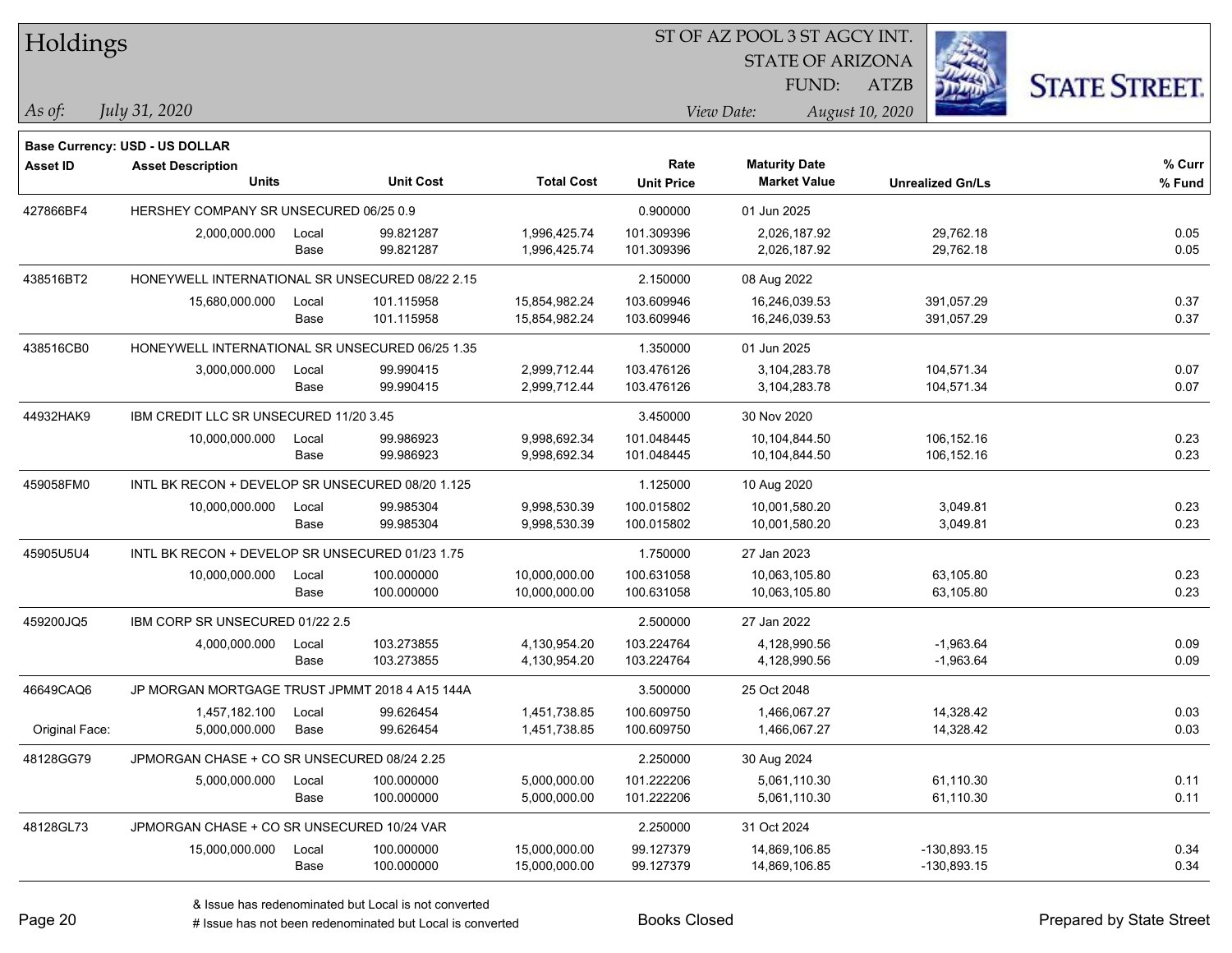| $\pi$ oldings   |                                                  |       |                  |                   |                   |                      |                     | <b>STATE OF ARIZONA</b> |                         |                      |
|-----------------|--------------------------------------------------|-------|------------------|-------------------|-------------------|----------------------|---------------------|-------------------------|-------------------------|----------------------|
|                 |                                                  |       |                  |                   |                   |                      | <b>FUND:</b>        | <b>ATZB</b>             |                         | <b>STATE STREET.</b> |
| As of:          | July 31, 2020                                    |       |                  |                   |                   | View Date:           |                     | August 10, 2020         |                         |                      |
|                 | Base Currency: USD - US DOLLAR                   |       |                  |                   |                   |                      |                     |                         |                         |                      |
| <b>Asset ID</b> | <b>Asset Description</b>                         |       |                  |                   | Rate              | <b>Maturity Date</b> |                     |                         |                         | % Curr               |
|                 | <b>Units</b>                                     |       | <b>Unit Cost</b> | <b>Total Cost</b> | <b>Unit Price</b> |                      | <b>Market Value</b> |                         | <b>Unrealized Gn/Ls</b> | % Fund               |
| 48128GM49       | JPMORGAN CHASE + CO SR UNSECURED 11/24 VAR       |       |                  |                   | 2.300000          | 27 Nov 2024          |                     |                         |                         |                      |
|                 | 5,000,000.000                                    | Local | 100.000000       | 5,000,000.00      | 100.304508        |                      | 5,015,225.40        |                         | 15,225.40               | 0.11                 |
|                 |                                                  | Base  | 100.000000       | 5,000,000.00      | 100.304508        |                      | 5,015,225.40        |                         | 15,225.40               | 0.11                 |
| 48128GN97       | JPMORGAN CHASE + CO SR UNSECURED 12/24 VAR       |       |                  |                   | 2.300000          | 23 Dec 2024          |                     |                         |                         |                      |
|                 | 10,000,000.000                                   | Local | 100.000000       | 10,000,000.00     | 100.022346        | 10,002,234.60        |                     |                         | 2,234.60                | 0.23                 |
|                 |                                                  | Base  | 100.000000       | 10,000,000.00     | 100.022346        | 10,002,234.60        |                     |                         | 2,234.60                | 0.23                 |
| 48130UTJ4       | JPMORGAN CHASE FINANCIAL COMPANY GUAR 01/23 2    |       |                  |                   | 2.000000          | 31 Jan 2023          |                     |                         |                         |                      |
|                 | 10,000,000.000                                   | Local | 100.000000       | 10,000,000.00     | 100.000000        | 10,000,000.00        |                     |                         | 0.00                    | 0.23                 |
|                 |                                                  | Base  | 100.000000       | 10,000,000.00     | 100.000000        | 10,000,000.00        |                     |                         | 0.00                    | 0.23                 |
| 49327M2Z6       | KEY BANK NA SR UNSECURED 03/23 1.25              |       |                  |                   | 1.250000          | 10 Mar 2023          |                     |                         |                         |                      |
|                 | 3,000,000.000                                    | Local | 99.959181        | 2,998,775.42      | 102.005210        |                      | 3,060,156.30        |                         | 61,380.88               | 0.07                 |
|                 |                                                  | Base  | 99.959181        | 2,998,775.42      | 102.005210        |                      | 3,060,156.30        |                         | 61,380.88               | 0.07                 |
| 50117PAC3       | KUBOTA CREDIT OWNER TRUST KCOT 2018 1A A3 144A   |       |                  |                   | 3.100000          | 15 Aug 2022          |                     |                         |                         |                      |
|                 | 9,751,432.090                                    | Local | 99.854687        | 9,737,262.03      | 101.664080        |                      | 9,913,703.72        |                         | 176,441.69              | 0.22                 |
| Original Face:  | 12,640,000.000                                   | Base  | 99.854687        | 9,737,262.03      | 101.664080        |                      | 9,913,703.72        |                         | 176,441.69              | 0.22                 |
| 571900BB4       | MARRIOTT INTERNATIONAL SR UNSECURED 04/24 3.6    |       |                  |                   | 3.600000          | 15 Apr 2024          |                     |                         |                         |                      |
|                 | 3,000,000.000                                    | Local | 99.651119        | 2,989,533.57      | 102.173228        |                      | 3,065,196.84        |                         | 75,663.27               | 0.07                 |
|                 |                                                  | Base  | 99.651119        | 2,989,533.57      | 102.173228        |                      | 3,065,196.84        |                         | 75,663.27               | 0.07                 |
| 571903AM5       | MARRIOTT INTERNATIONAL SR UNSECURED 10/21 3.125  |       |                  |                   | 3.125000          | 15 Oct 2021          |                     |                         |                         |                      |
|                 | 3,493,000.000                                    | Local | 101.053508       | 3,529,799.04      | 101.514857        |                      | 3,545,913.96        |                         | 16,114.92               | 0.08                 |
|                 |                                                  | Base  | 101.053508       | 3,529,799.04      | 101.514857        |                      | 3,545,913.96        |                         | 16,114.92               | 0.08                 |
| 57629WCF5       | MASSMUTUAL GLOBAL FUNDIN SECURED 144A 09/20 1.95 |       |                  |                   | 1.950000          | 22 Sep 2020          |                     |                         |                         |                      |
|                 | 23,826,000.000                                   | Local | 100.012532       | 23,828,985.96     | 100.232645        | 23,881,430.00        |                     |                         | 52,444.04               | 0.54                 |
|                 |                                                  | Base  | 100.012532       | 23,828,985.96     | 100.232645        | 23,881,430.00        |                     |                         | 52,444.04               | 0.54                 |
| 58013MEX8       | MCDONALD S CORP SR UNSECURED 12/20 2.75          |       |                  |                   | 2.750000          | 09 Dec 2020          |                     |                         |                         |                      |
|                 | 10,841,000.000                                   | Local | 100.246844       | 10,867,760.34     | 100.648999        | 10,911,357.98        |                     |                         | 43,597.64               | 0.25                 |
|                 |                                                  | Base  | 100.246844       | 10,867,760.34     | 100.648999        | 10,911,357.98        |                     |                         | 43,597.64               | 0.25                 |
| 58013MFE9       | MCDONALD S CORP SR UNSECURED 04/23 3.35          |       |                  |                   | 3.350000          | 01 Apr 2023          |                     |                         |                         |                      |
|                 | 3,250,000.000                                    | Local | 107.192204       | 3,483,746.64      | 107.320187        |                      | 3,487,906.08        |                         | 4,159.44                | 0.08                 |
|                 |                                                  | Base  | 107.192204       | 3,483,746.64      | 107.320187        |                      | 3,487,906.08        |                         | 4,159.44                | 0.08                 |

**STATE AND INCOME.** 

 $TT.1.1$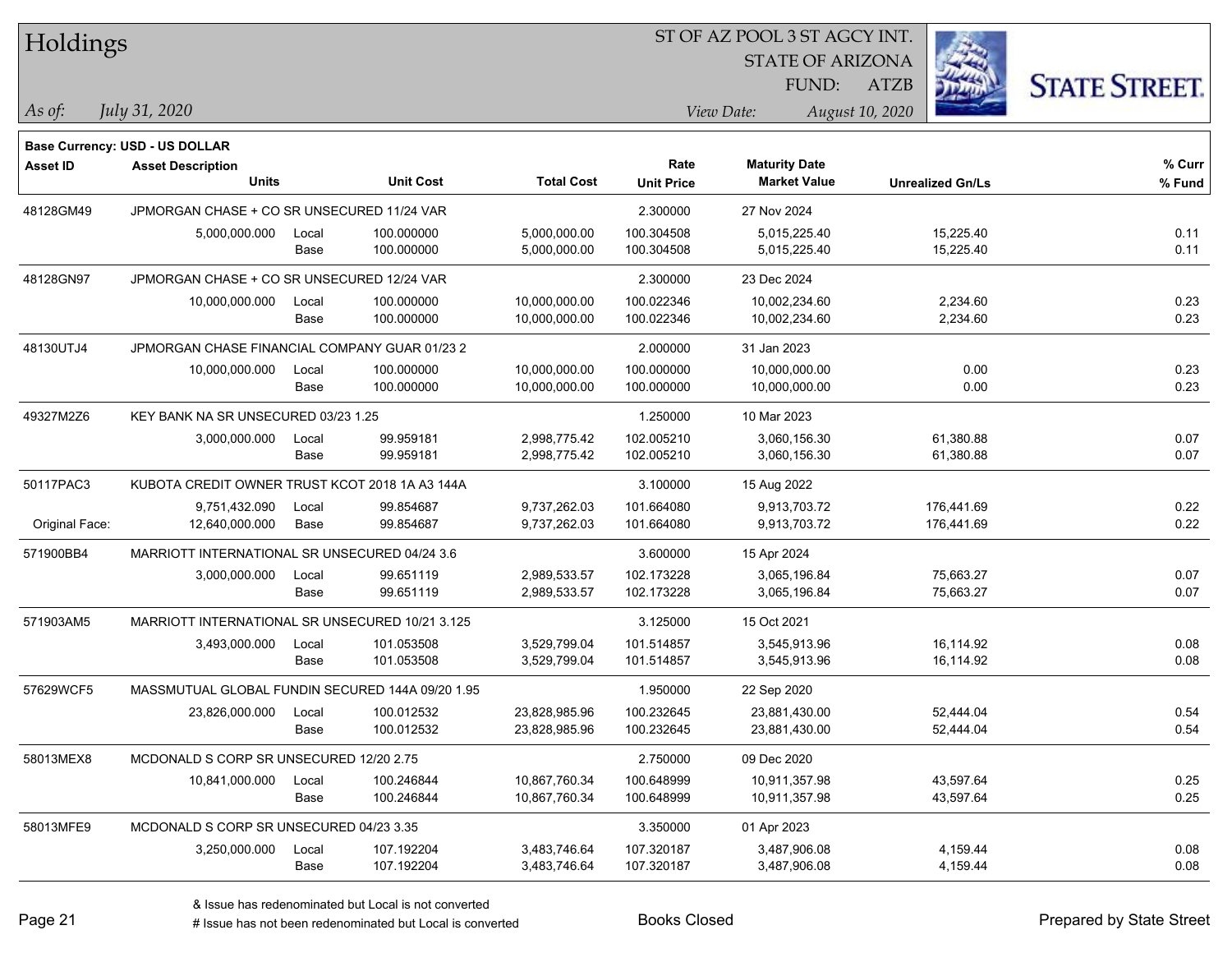| Holdings        |                                                      |       |                  |                   |                           | ST OF AZ POOL 3 ST AGCY INT.                |                         |                      |  |
|-----------------|------------------------------------------------------|-------|------------------|-------------------|---------------------------|---------------------------------------------|-------------------------|----------------------|--|
|                 |                                                      |       |                  |                   |                           | <b>STATE OF ARIZONA</b>                     |                         |                      |  |
|                 |                                                      |       |                  |                   |                           | FUND:                                       | <b>ATZB</b>             | <b>STATE STREET.</b> |  |
| $\vert$ As of:  | July 31, 2020                                        |       |                  |                   |                           | View Date:                                  | August 10, 2020         |                      |  |
|                 |                                                      |       |                  |                   |                           |                                             |                         |                      |  |
|                 | <b>Base Currency: USD - US DOLLAR</b>                |       |                  |                   |                           |                                             |                         |                      |  |
| <b>Asset ID</b> | <b>Asset Description</b><br><b>Units</b>             |       | <b>Unit Cost</b> | <b>Total Cost</b> | Rate<br><b>Unit Price</b> | <b>Maturity Date</b><br><b>Market Value</b> | <b>Unrealized Gn/Ls</b> | % Curr<br>% Fund     |  |
| 58769QAB7       | MERCEDES BENZ AUTO LEASE TRUST MBALT 2019 B A2       |       |                  |                   | 2.010000                  | 15 Dec 2021                                 |                         |                      |  |
|                 | 2,073,484.380                                        | Local | 99.996264        | 2,073,406.91      | 100.473590                | 2,083,304.19                                | 9,897.28                | 0.05                 |  |
| Original Face:  | 2,750,000.000                                        | Base  | 99.996264        | 2,073,406.91      | 100.473590                | 2,083,304.19                                | 9,897.28                | 0.05                 |  |
| 594918BP8       | MICROSOFT CORP SR UNSECURED 08/21 1.55               |       |                  |                   | 1.550000                  | 08 Aug 2021                                 |                         |                      |  |
|                 | 50,000,000.000                                       | Local | 99.980425        | 49,990,212.40     | 101.253620                | 50,626,810.00                               | 636,597.60              | 1.15                 |  |
|                 |                                                      | Base  | 99.980425        | 49,990,212.40     | 101.253620                | 50,626,810.00                               | 636,597.60              | 1.15                 |  |
| 594918BW3       | MICROSOFT CORP SR UNSECURED 02/22 2.4                |       |                  |                   | 2.400000                  | 06 Feb 2022                                 |                         |                      |  |
|                 | 10,354,000.000                                       | Local | 100.866088       | 10,443,674.75     | 103.107049                | 10,675,703.85                               | 232,029.10              | 0.24                 |  |
|                 |                                                      | Base  | 100.866088       | 10,443,674.75     | 103.107049                | 10,675,703.85                               | 232,029.10              | 0.24                 |  |
| 637432NM3       | NATIONAL RURAL UTIL COOP COLLATERAL T 04/22 2.4      |       |                  |                   | 2.400000                  | 25 Apr 2022                                 |                         |                      |  |
|                 | 8,867,000.000                                        | Local | 102.967042       | 9,130,087.62      | 103.450211                | 9,172,930.21                                | 42,842.59               | 0.21                 |  |
|                 |                                                      | Base  | 102.967042       | 9,130,087.62      | 103.450211                | 9,172,930.21                                | 42,842.59               | 0.21                 |  |
| 63743HEQ1       | NATIONAL RURAL UTIL COOP SR UNSECURED 09/22 2.3      |       |                  |                   | 2.300000                  | 15 Sep 2022                                 |                         |                      |  |
|                 | 1,000,000.000                                        | Local | 103.876426       | 1,038,764.26      | 104.043016                | 1,040,430.16                                | 1,665.90                | 0.02                 |  |
|                 |                                                      | Base  | 103.876426       | 1,038,764.26      | 104.043016                | 1,040,430.16                                | 1,665.90                | 0.02                 |  |
| 64952WCE1       | NEW YORK LIFE GLOBAL FDG SR SECURED 144A 04/21 2     |       |                  |                   | 2.000000                  | 13 Apr 2021                                 |                         |                      |  |
|                 | 3,000,000.000                                        | Local | 99.979471        | 2,999,384.14      | 101.225914                | 3,036,777.42                                | 37,393.28               | 0.07                 |  |
|                 |                                                      | Base  | 99.979471        | 2,999,384.14      | 101.225914                | 3,036,777.42                                | 37,393.28               | 0.07                 |  |
| 654740AN9       | NISSAN MOTOR ACCEPTANCE SR UNSECURED 144A 03/21 2.55 |       |                  |                   | 2.550000                  | 08 Mar 2021                                 |                         |                      |  |
|                 | 10,000,000.000                                       | Local | 99.985480        | 9,998,547.99      | 100.014482                | 10,001,448.20                               | 2,900.21                | 0.23                 |  |
|                 |                                                      | Base  | 99.985480        | 9,998,547.99      | 100.014482                | 10,001,448.20                               | 2,900.21                | 0.23                 |  |
| 655844BJ6       | NORFOLK SOUTHERN CORP SR UNSECURED 04/22 3           |       |                  |                   | 3.000000                  | 01 Apr 2022                                 |                         |                      |  |
|                 | 3,140,000.000                                        | Local | 101.637826       | 3,191,427.73      | 103.542989                | 3,251,249.85                                | 59,822.12               | 0.07                 |  |
|                 |                                                      | Base  | 101.637826       | 3,191,427.73      | 103.542989                | 3,251,249.85                                | 59,822.12               | 0.07                 |  |
| 693476BL6       | PNC FINANCIAL SERVICES SR UNSECURED 08/20 4.375      |       |                  |                   | 4.375000                  | 11 Aug 2020                                 |                         |                      |  |
|                 | 4,000,000.000                                        | Local | 100.057546       | 4,002,301.83      | 100.081160                | 4,003,246.40                                | 944.57                  | 0.09                 |  |
|                 |                                                      | Base  | 100.057546       | 4,002,301.83      | 100.081160                | 4,003,246.40                                | 944.57                  | 0.09                 |  |
| 717081ER0       | PFIZER INC SR UNSECURED 03/22 2.8                    |       |                  |                   | 2.800000                  | 11 Mar 2022                                 |                         |                      |  |
|                 | 3,000,000.000                                        | Local | 99.996786        | 2,999,903.59      | 104.096454                | 3,122,893.62                                | 122,990.03              | 0.07                 |  |
|                 |                                                      | Base  | 99.996786        | 2,999,903.59      | 104.096454                | 3,122,893.62                                | 122,990.03              | 0.07                 |  |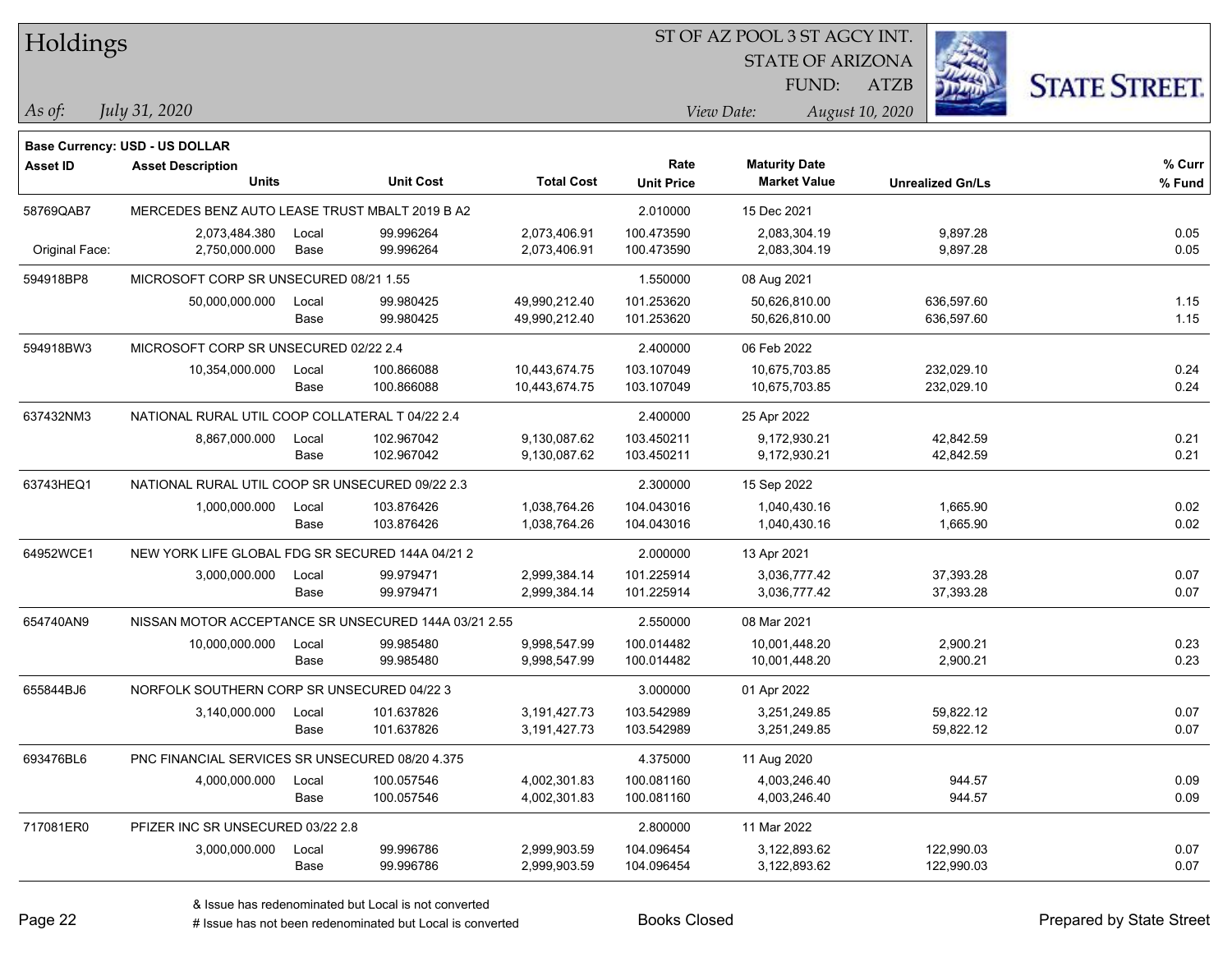| Holdings        |                                              |       |                  | ST OF AZ POOL 3 ST AGCY INT. |                           |                                             |                         |                      |
|-----------------|----------------------------------------------|-------|------------------|------------------------------|---------------------------|---------------------------------------------|-------------------------|----------------------|
|                 |                                              |       |                  |                              |                           | <b>STATE OF ARIZONA</b>                     |                         |                      |
|                 |                                              |       |                  |                              |                           | FUND:                                       | <b>ATZB</b>             | <b>STATE STREET.</b> |
| $\vert$ As of:  | July 31, 2020                                |       |                  |                              |                           | View Date:                                  | August 10, 2020         |                      |
|                 |                                              |       |                  |                              |                           |                                             |                         |                      |
|                 | <b>Base Currency: USD - US DOLLAR</b>        |       |                  |                              |                           |                                             |                         |                      |
| <b>Asset ID</b> | <b>Asset Description</b><br><b>Units</b>     |       | <b>Unit Cost</b> | <b>Total Cost</b>            | Rate<br><b>Unit Price</b> | <b>Maturity Date</b><br><b>Market Value</b> | <b>Unrealized Gn/Ls</b> | $%$ Curr<br>% Fund   |
| 723484AH4       | PINNACLE WEST CAPITAL SR UNSECURED 06/25 1.3 |       |                  |                              | 1.300000                  | 15 Jun 2025                                 |                         |                      |
|                 | 12,000,000.000                               | Local | 99.990251        | 11,998,830.12                | 102.484367                | 12,298,124.04                               | 299,293.92              | 0.28                 |
|                 |                                              | Base  | 99.990251        | 11,998,830.12                | 102.484367                | 12,298,124.04                               | 299,293.92              | 0.28                 |
| 74005PBA1       | PRAXAIR INC COMPANY GUAR 02/22 2.45          |       |                  |                              | 2.450000                  | 15 Feb 2022                                 |                         |                      |
|                 | 3,000,000.000                                | Local | 101.125745       | 3,033,772.35                 | 102.707978                | 3,081,239.34                                | 47,466.99               | 0.07                 |
|                 |                                              | Base  | 101.125745       | 3,033,772.35                 | 102.707978                | 3,081,239.34                                | 47,466.99               | 0.07                 |
| 78014RAP5       | ROYAL BANK OF CANADA SR UNSECURED 09/21 VAR  |       |                  |                              | 0.656380                  | 21 Sep 2021                                 |                         |                      |
|                 | 10,000,000.000                               | Local | 99.926328        | 9,992,632.82                 | 100.125785                | 10,012,578.50                               | 19,945.68               | 0.23                 |
|                 |                                              | Base  | 99.926328        | 9,992,632.82                 | 100.125785                | 10,012,578.50                               | 19,945.68               | 0.23                 |
| 78014RAQ3       | ROYAL BANK OF CANADA SR UNSECURED 10/21 VAR  |       |                  |                              | 3.000000                  | 22 Oct 2021                                 |                         |                      |
|                 | 10,000,000.000                               | Local | 100.000000       | 10,000,000.00                | 102.967248                | 10,296,724.80                               | 296,724.80              | 0.23                 |
|                 |                                              | Base  | 100.000000       | 10,000,000.00                | 102.967248                | 10,296,724.80                               | 296,724.80              | 0.23                 |
| 78014RBX7       | ROYAL BANK OF CANADA SR UNSECURED 01/25 VAR  |       |                  |                              | 2.300000                  | 30 Jan 2025                                 |                         |                      |
|                 | 10,000,000.000                               | Local | 100.000000       | 10,000,000.00                | 101.735408                | 10,173,540.80                               | 173,540.80              | 0.23                 |
|                 |                                              | Base  | 100.000000       | 10,000,000.00                | 101.735408                | 10,173,540.80                               | 173,540.80              | 0.23                 |
| 78014RCM0       | ROYAL BANK OF CANADA SR UNSECURED 03/25 VAR  |       |                  |                              | 1.500000                  | 27 Mar 2025                                 |                         |                      |
|                 | 10,000,000.000                               | Local | 100.000000       | 10,000,000.00                | 103.060000                | 10,306,000.00                               | 306,000.00              | 0.23                 |
|                 |                                              | Base  | 100.000000       | 10,000,000.00                | 103.060000                | 10,306,000.00                               | 306,000.00              | 0.23                 |
| 78446YAA1       | SLM STUDENT LOAN TRUST SLMA 2012 2 A         |       |                  |                              | 0.871630                  | 25 Jan 2029                                 |                         |                      |
|                 | 889,962.070                                  | Local | 100.000000       | 889,962.07                   | 93.278670                 | 830,144.78                                  | $-59,817.29$            | 0.02                 |
| Original Face:  | 2,838,688.000                                | Base  | 100.000000       | 889,962.07                   | 93.278670                 | 830,144.78                                  | -59,817.29              | 0.02                 |
| 863667BA8       | STRYKER CORP SR UNSECURED 06/25 1.15         |       |                  |                              | 1.150000                  | 15 Jun 2025                                 |                         |                      |
|                 | 5,000,000.000                                | Local | 99.773515        | 4,988,675.75                 | 101.765042                | 5,088,252.10                                | 99,576.35               | 0.12                 |
|                 |                                              | Base  | 99.773515        | 4,988,675.75                 | 101.765042                | 5,088,252.10                                | 99,576.35               | 0.12                 |
| 86787EBE6       | TRUIST BANK SR UNSECURED 05/22 2.8           |       |                  |                              | 2.800000                  | 17 May 2022                                 |                         |                      |
|                 | 10,000,000.000                               | Local | 99.969568        | 9,996,956.75                 | 104.145449                | 10,414,544.90                               | 417,588.15              | 0.24                 |
|                 |                                              | Base  | 99.969568        | 9,996,956.75                 | 104.145449                | 10,414,544.90                               | 417,588.15              | 0.24                 |
| 88579YAX9       | 3M COMPANY SR UNSECURED 03/23 2.25           |       |                  |                              | 2.250000                  | 15 Mar 2023                                 |                         |                      |
|                 | 1,500,000.000                                | Local | 104.625270       | 1,569,379.05                 | 104.973496                | 1,574,602.44                                | 5,223.39                | 0.04                 |
|                 |                                              | Base  | 104.625270       | 1,569,379.05                 | 104.973496                | 1,574,602.44                                | 5,223.39                | 0.04                 |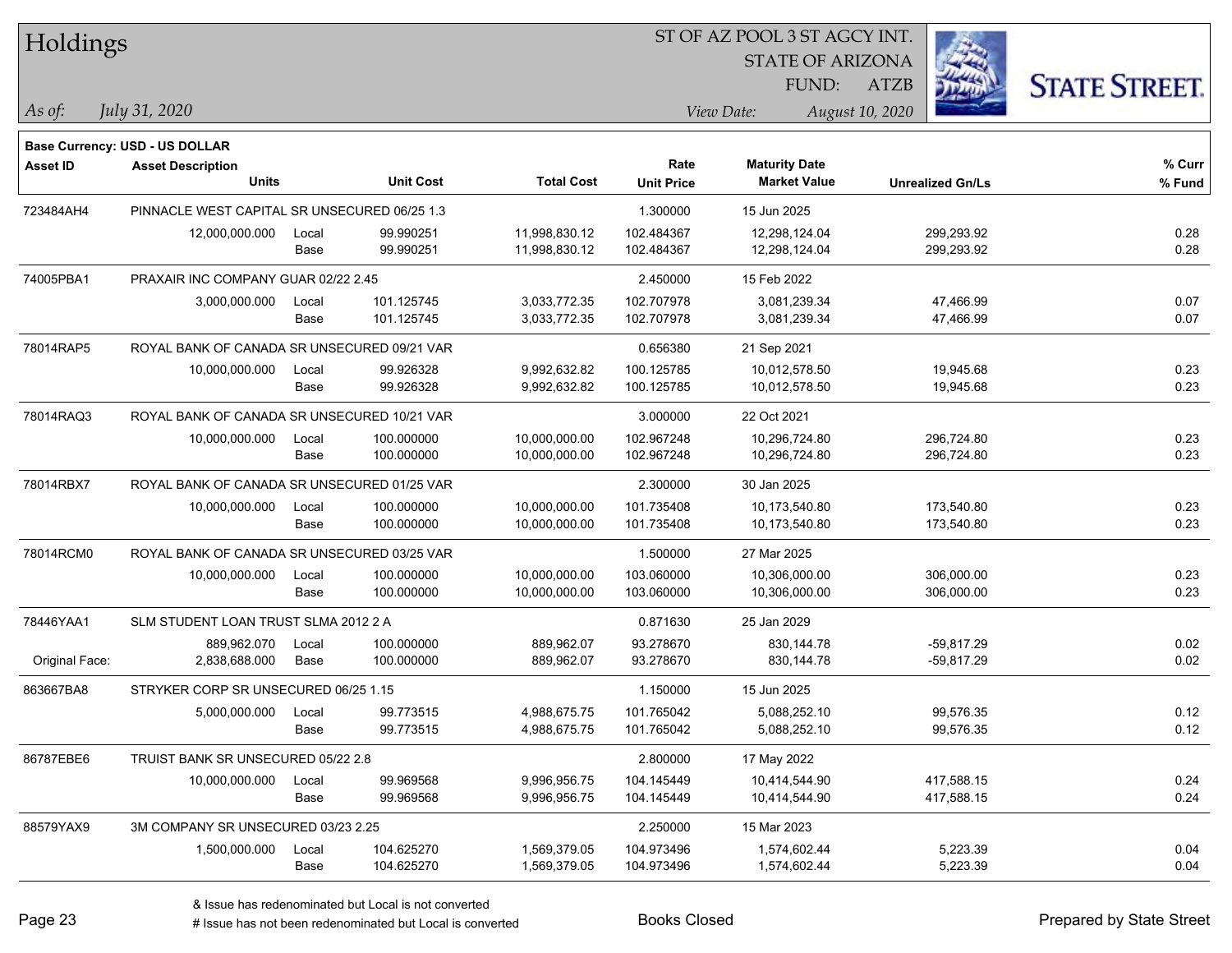| Holdings        |                                                            |       |                                                 |                   | ST OF AZ POOL 3 ST AGCY INT. |                         |                         |                      |
|-----------------|------------------------------------------------------------|-------|-------------------------------------------------|-------------------|------------------------------|-------------------------|-------------------------|----------------------|
|                 |                                                            |       |                                                 |                   |                              | <b>STATE OF ARIZONA</b> |                         |                      |
|                 |                                                            |       |                                                 |                   |                              | FUND:                   | <b>ATZB</b>             | <b>STATE STREET.</b> |
| As of:          | July 31, 2020                                              |       |                                                 |                   |                              | View Date:              | August 10, 2020         |                      |
|                 |                                                            |       |                                                 |                   |                              |                         |                         |                      |
| <b>Asset ID</b> | Base Currency: USD - US DOLLAR<br><b>Asset Description</b> |       |                                                 |                   | Rate                         | <b>Maturity Date</b>    |                         | % Curr               |
|                 | <b>Units</b>                                               |       | <b>Unit Cost</b>                                | <b>Total Cost</b> | <b>Unit Price</b>            | <b>Market Value</b>     | <b>Unrealized Gn/Ls</b> | % Fund               |
| 89114Q3J5       | TORONTO DOMINION BANK SR UNSECURED 07/22 VAR               |       |                                                 |                   | 0.607750                     | 22 Jul 2022             |                         |                      |
|                 | 5,000,000.000                                              | Local | 100.000000                                      | 5,000,000.00      | 99.707417                    | 4,985,370.85            | $-14,629.15$            | 0.11                 |
|                 |                                                            | Base  | 100.000000                                      | 5,000,000.00      | 99.707417                    | 4,985,370.85            | $-14,629.15$            | 0.11                 |
| 89114Q5A2       | TORONTO DOMINION BANK SR UNSECURED 08/24 VAR               |       |                                                 |                   | 2.450000                     | 14 Aug 2024             |                         |                      |
|                 | 10,000,000.000                                             | Local | 100.000000                                      | 10,000,000.00     | 103.663980                   | 10,366,398.00           | 366,398.00              | 0.23                 |
|                 |                                                            | Base  | 100.000000                                      | 10,000,000.00     | 103.663980                   | 10,366,398.00           | 366,398.00              | 0.23                 |
| 89114Q5V6       | TORONTO DOMINION BANK SR UNSECURED 08/24 VAR               |       |                                                 |                   | 2.300000                     | 30 Aug 2024             |                         |                      |
|                 | 10,000,000.000                                             | Local | 100.000000                                      | 10,000,000.00     | 100.083686                   | 10,008,368.60           | 8,368.60                | 0.23                 |
|                 |                                                            | Base  | 100.000000                                      | 10,000,000.00     | 100.083686                   | 10,008,368.60           | 8,368.60                | 0.23                 |
| 89114RDF0       | TORONTO DOMINION BANK SR UNSECURED 02/25 VAR               |       |                                                 |                   | 1.750000                     | 28 Feb 2025             |                         |                      |
|                 | 1,429,000.000                                              | Local | 100.000000                                      | 1,429,000.00      | 99.286447                    | 1,418,803.33            | $-10,196.67$            | 0.03                 |
|                 |                                                            | Base  | 100.000000                                      | 1,429,000.00      | 99.286447                    | 1,418,803.33            | $-10,196.67$            | 0.03                 |
| 89233MAB9       | TOYOTA AUTO RECEIVABLES OWNER TAOT 2019 D A2               |       |                                                 |                   | 1.920000                     | 15 Jul 2022             |                         |                      |
|                 | 7,320,498.200                                              | Local | 99.994054                                       | 7,320,062.95      | 100.796300                   | 7,378,791.33            | 58,728.38               | 0.17                 |
| Original Face:  | 8,000,000.000                                              | Base  | 99.994054                                       | 7,320,062.95      | 100.796300                   | 7,378,791.33            | 58,728.38               | 0.17                 |
| 89236TEX9       | TOYOTA MOTOR CREDIT CORP SR UNSECURED 04/21 VAR            |       |                                                 |                   | 0.444500                     | 26 Apr 2021             |                         |                      |
|                 | 5,000,000.000                                              | Local | 99.933729                                       | 4,996,686.44      | 99.857791                    | 4,992,889.55            | $-3,796.89$             | 0.11                 |
|                 |                                                            | Base  | 99.933729                                       | 4,996,686.44      | 99.857791                    | 4,992,889.55            | $-3,796.89$             | 0.11                 |
| 89236TFX8       | TOYOTA MOTOR CREDIT CORP SR UNSECURED 04/22 2.65           |       |                                                 |                   | 2.650000                     | 12 Apr 2022             |                         |                      |
|                 | 13,000,000.000                                             | Local | 99.964419                                       | 12,995,374.44     | 103.731814                   | 13,485,135.82           | 489,761.38              | 0.31                 |
|                 |                                                            | Base  | 99.964419                                       | 12,995,374.44     | 103.731814                   | 13,485,135.82           | 489,761.38              | 0.31                 |
| 89236TGS8       |                                                            |       | TOYOTA MOTOR CREDIT CORP SR UNSECURED 08/21 VAR |                   | 0.558500                     | 13 Aug 2021             |                         |                      |
|                 | 2,000,000.000                                              | Local | 100.000000                                      | 2,000,000.00      | 99.995148                    | 1,999,902.96            | $-97.04$                | 0.05                 |
|                 |                                                            | Base  | 100.000000                                      | 2,000,000.00      | 99.995148                    | 1,999,902.96            | $-97.04$                | 0.05                 |
| 89236TGT6       | TOYOTA MOTOR CREDIT CORP SR UNSECURED 02/25 1.8            |       |                                                 |                   | 1.800000                     | 13 Feb 2025             |                         |                      |
|                 | 10,000,000.000                                             | Local | 99.939234                                       | 9,993,923.43      | 104.668029                   | 10,466,802.90           | 472,879.47              | 0.24                 |
|                 |                                                            | Base  | 99.939234                                       | 9,993,923.43      | 104.668029                   | 10,466,802.90           | 472,879.47              | 0.24                 |
| 89237VAE9       | TOYOTA AUTO RECEIVABLES OWNER TAOT 2020 C A1               |       |                                                 |                   | 0.201590                     | 16 Aug 2021             |                         |                      |
|                 | 17,000,000.000                                             | Local | 100.000000                                      | 17,000,000.00     | 99.980000                    | 16,996,600.00           | $-3,400.00$             | 0.38                 |
| Original Face:  | 17,000,000.000                                             | Base  | 100.000000                                      | 17,000,000.00     | 99.980000                    | 16,996,600.00           | $-3,400.00$             | 0.38                 |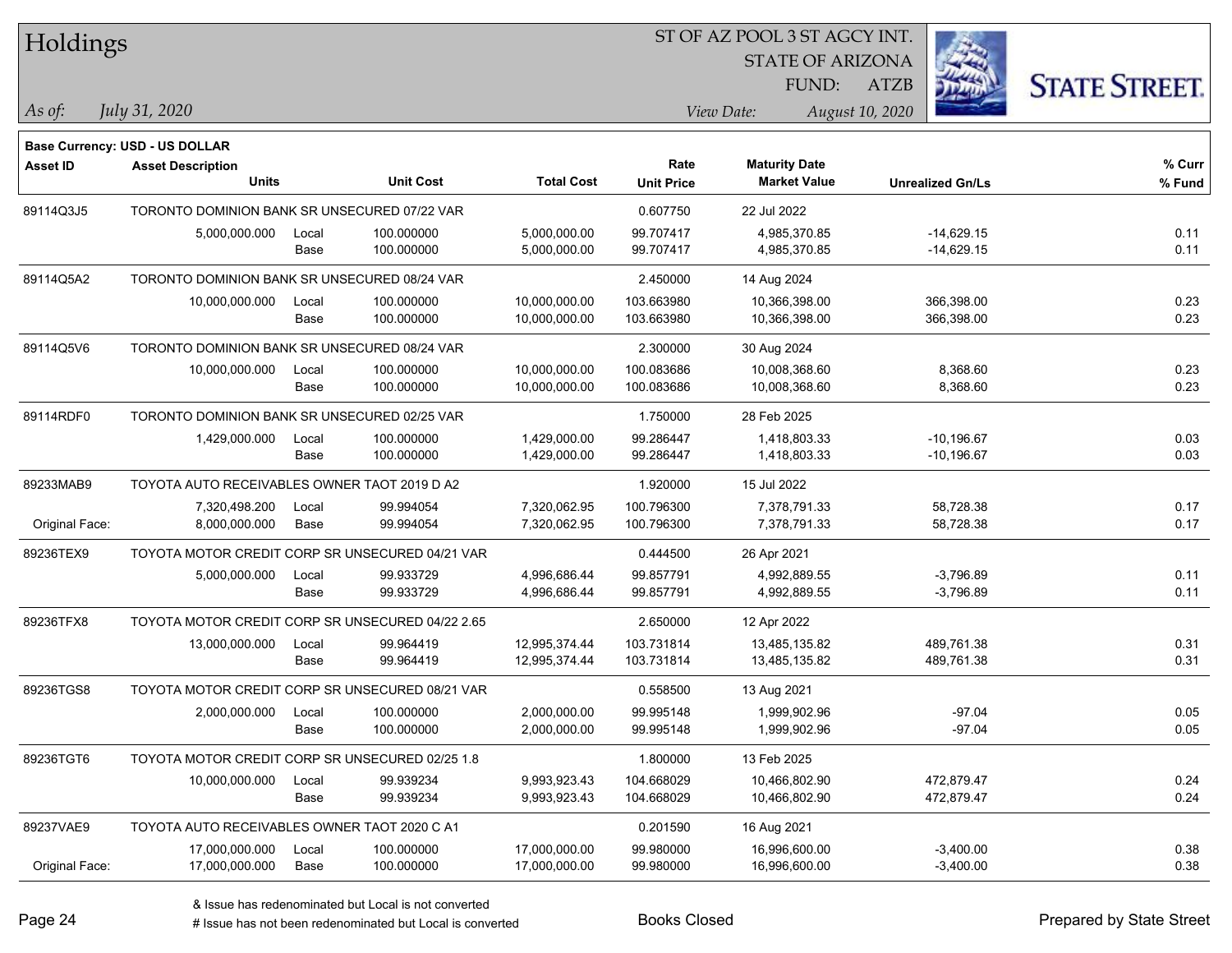| Holdings        |                                                 |       |                  |                   |                   | ST OF AZ POOL 3 ST AGCY INT. |                         |                      |
|-----------------|-------------------------------------------------|-------|------------------|-------------------|-------------------|------------------------------|-------------------------|----------------------|
|                 |                                                 |       |                  |                   |                   | <b>STATE OF ARIZONA</b>      |                         |                      |
|                 |                                                 |       |                  |                   |                   | FUND:                        | <b>ATZB</b>             | <b>STATE STREET.</b> |
| As of:          | July 31, 2020                                   |       |                  |                   |                   | View Date:                   | August 10, 2020         |                      |
|                 | Base Currency: USD - US DOLLAR                  |       |                  |                   |                   |                              |                         |                      |
| <b>Asset ID</b> | <b>Asset Description</b>                        |       |                  |                   | Rate              | <b>Maturity Date</b>         |                         | % Curr               |
|                 | <b>Units</b>                                    |       | <b>Unit Cost</b> | <b>Total Cost</b> | <b>Unit Price</b> | <b>Market Value</b>          | <b>Unrealized Gn/Ls</b> | % Fund               |
| 89788JAA7       | TRUIST BANK SR UNSECURED 03/25 1.5              |       |                  |                   | 1.500000          | 10 Mar 2025                  |                         |                      |
|                 | 2,000,000.000                                   | Local | 99.810604        | 1,996,212.07      | 103.706246        | 2,074,124.92                 | 77,912.85               | 0.05                 |
|                 |                                                 | Base  | 99.810604        | 1,996,212.07      | 103.706246        | 2,074,124.92                 | 77,912.85               | 0.05                 |
| 90327QD30       | USAA CAPITAL CORP SR UNSECURED 144A 06/21 2.625 |       |                  |                   | 2.625000          | 01 Jun 2021                  |                         |                      |
|                 | 13,810,000.000                                  | Local | 100.816577       | 13,922,769.23     | 101.947920        | 14,079,007.75                | 156,238.52              | 0.32                 |
|                 |                                                 | Base  | 100.816577       | 13,922,769.23     | 101.947920        | 14,079,007.75                | 156,238.52              | 0.32                 |
| 90331HNV1       | US BANK NA CINCINNATI SR UNSECURED 07/23 3.4    |       |                  |                   | 3.400000          | 24 Jul 2023                  |                         |                      |
|                 | 2,775,000.000                                   | Local | 108.448983       | 3,009,459.29      | 108.838245        | 3,020,261.30                 | 10,802.01               | 0.07                 |
|                 |                                                 | Base  | 108.448983       | 3,009,459.29      | 108.838245        | 3,020,261.30                 | 10,802.01               | 0.07                 |
| 904764BF3       | UNILEVER CAPITAL CORP COMPANY GUAR 03/22 3      |       |                  |                   | 3.000000          | 07 Mar 2022                  |                         |                      |
|                 | 10,000,000.000                                  | Local | 102.133887       | 10,213,388.67     | 104.251336        | 10,425,133.60                | 211,744.93              | 0.24                 |
|                 |                                                 | Base  | 102.133887       | 10,213,388.67     | 104.251336        | 10,425,133.60                | 211,744.93              | 0.24                 |
| 91159HHX1       | US BANCORP SR UNSECURED 07/24 2.4               |       |                  |                   | 2.400000          | 30 Jul 2024                  |                         |                      |
|                 | 2,000,000.000                                   | Local | 99.921783        | 1,998,435.65      | 106.989084        | 2,139,781.68                 | 141,346.03              | 0.05                 |
|                 |                                                 | Base  | 99.921783        | 1,998,435.65      | 106.989084        | 2,139,781.68                 | 141,346.03              | 0.05                 |
| 9128284Y3       | US TREASURY N/B 08/20 2.625                     |       |                  |                   | 2.625000          | 31 Aug 2020                  |                         |                      |
|                 | 20,000,000.000                                  | Local | 99.987526        | 19,997,505.25     | 100.191250        | 20,038,250.00                | 40,744.75               | 0.45                 |
|                 |                                                 | Base  | 99.987526        | 19,997,505.25     | 100.191250        | 20,038,250.00                | 40,744.75               | 0.45                 |
| 9128285B2       | US TREASURY N/B 09/20 2.75                      |       |                  |                   | 2.750000          | 30 Sep 2020                  |                         |                      |
|                 | 40,000,000.000                                  | Local | 99.988911        | 39,995,564.22     | 100.418124        | 40,167,249.60                | 171,685.38              | 0.91                 |
|                 |                                                 | Base  | 99.988911        | 39,995,564.22     | 100.418124        | 40,167,249.60                | 171,685.38              | 0.91                 |
| 912828P87       | US TREASURY N/B 02/21 1.125                     |       |                  |                   | 1.125000          | 28 Feb 2021                  |                         |                      |
|                 | 5,000,000.000                                   | Local | 99.894713        | 4,994,735.65      | 100.570312        | 5,028,515.60                 | 33,779.95               | 0.11                 |
|                 |                                                 | Base  | 99.894713        | 4,994,735.65      | 100.570312        | 5,028,515.60                 | 33,779.95               | 0.11                 |
| 912828XV7       | US TREASURY N/B 06/19 1.25                      |       |                  |                   | 1.250000          | 30 Jun 2019                  |                         |                      |
|                 | 0.000                                           | Local | 0.000000         | $-0.03$           | 0.000000          | 0.00                         | 0.03                    | 0.00                 |
|                 |                                                 | Base  | 0.000000         | $-0.03$           | 0.000000          | 0.00                         | 0.03                    | 0.00                 |
| 91324PDG4       | UNITEDHEALTH GROUP INC SR UNSECURED 06/21 VAR   |       |                  |                   | 0.573380          | 15 Jun 2021                  |                         |                      |
|                 | 3,000,000.000                                   | Local | 100.000000       | 3,000,000.00      | 100.138591        | 3,004,157.73                 | 4,157.73                | 0.07                 |
|                 |                                                 | Base  | 100.000000       | 3,000,000.00      | 100.138591        | 3,004,157.73                 | 4,157.73                | 0.07                 |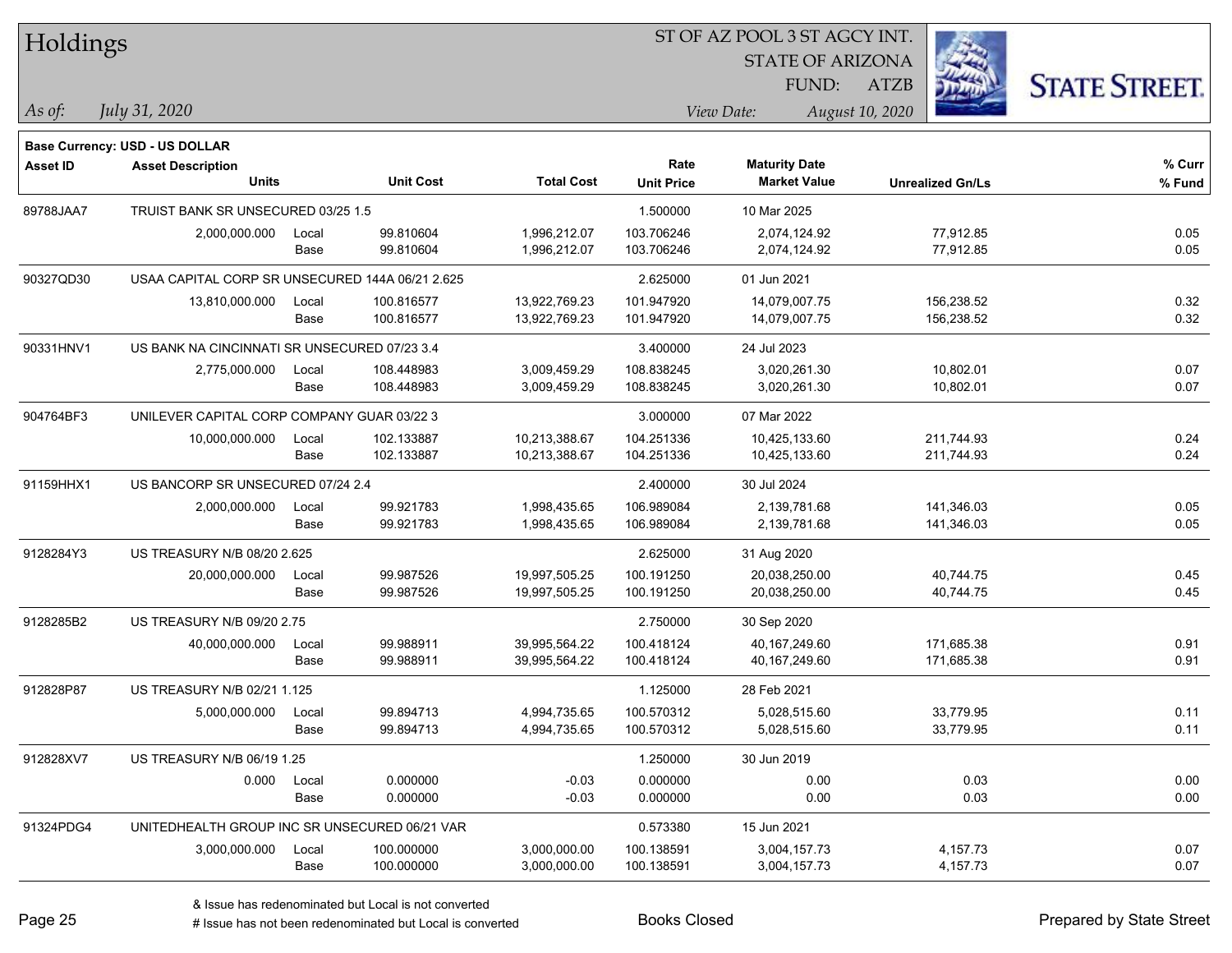|  |  | Holdings |
|--|--|----------|
|--|--|----------|

STATE OF ARIZONA

ATZB



*July 31, 2020*

**Base Currency: USD - US DOLLAR**

*As of: View Date: August 10, 2020* FUND:

| <b>Asset ID</b> | <b>Asset Description</b>                       |       |                  |                   | Rate              | <b>Maturity Date</b> |                         | % Curr |
|-----------------|------------------------------------------------|-------|------------------|-------------------|-------------------|----------------------|-------------------------|--------|
|                 | <b>Units</b>                                   |       | <b>Unit Cost</b> | <b>Total Cost</b> | <b>Unit Price</b> | <b>Market Value</b>  | <b>Unrealized Gn/Ls</b> | % Fund |
| 91324PDH2       | UNITEDHEALTH GROUP INC SR UNSECURED 06/21 3.15 |       |                  |                   | 3.150000          | 15 Jun 2021          |                         |        |
|                 | 3,000,000.000                                  | Local | 99.984275        | 2,999,528.24      | 102.498196        | 3,074,945.88         | 75,417.64               | 0.07   |
|                 |                                                | Base  | 99.984275        | 2,999,528.24      | 102.498196        | 3,074,945.88         | 75,417.64               | 0.07   |
| 91324PDM1       | UNITEDHEALTH GROUP INC SR UNSECURED 02/24 3.5  |       |                  |                   | 3.500000          | 15 Feb 2024          |                         |        |
|                 | 10,000,000.000                                 | Local | 110.135738       | 11,013,573.82     | 110.484080        | 11,048,408.00        | 34,834.18               | 0.25   |
|                 |                                                | Base  | 110.135738       | 11,013,573.82     | 110.484080        | 11,048,408.00        | 34,834.18               | 0.25   |
| 92347YAA2       | VERIZON OWNER TRUST VZOT 2019 A A1A            |       |                  |                   | 2.930000          | 20 Sep 2023          |                         |        |
|                 | 8,000,000.000                                  | Local | 99.986138        | 7,998,891.04      | 102.767550        | 8,221,404.00         | 222,512.96              | 0.19   |
| Original Face:  | 8,000,000.000                                  | Base  | 99.986138        | 7,998,891.04      | 102.767550        | 8,221,404.00         | 222,512.96              | 0.19   |
| 92348TAA2       | VERIZON OWNER TRUST VZOT 2020 A A1A            |       |                  |                   | 1.850000          | 22 Jul 2024          |                         |        |
|                 | 5,500,000.000                                  | Local | 99.989614        | 5,499,428.78      | 102.675890        | 5,647,173.95         | 147,745.17              | 0.13   |
| Original Face:  | 5,500,000.000                                  | Base  | 99.989614        | 5,499,428.78      | 102.675890        | 5,647,173.95         | 147,745.17              | 0.13   |
| 92348XAA3       | VERIZON OWNER TRUST VZOT 2018 A A1A            |       |                  |                   | 3.230000          | 20 Apr 2023          |                         |        |
|                 | 5,000,000.000                                  | Local | 99.999064        | 4,999,953.19      | 102.061780        | 5,103,089.00         | 103,135.81              | 0.12   |
| Original Face:  | 5,000,000.000                                  | Base  | 99.999064        | 4,999,953.19      | 102.061780        | 5,103,089.00         | 103,135.81              | 0.12   |
| 931142EL3       | WALMART INC SR UNSECURED 07/24 2.85            |       |                  |                   | 2.850000          | 08 Jul 2024          |                         |        |
|                 | 3,000,000.000                                  | Local | 99.907875        | 2,997,236.24      | 109.095559        | 3,272,866.77         | 275,630.53              | 0.07   |
|                 |                                                | Base  | 99.907875        | 2,997,236.24      | 109.095559        | 3,272,866.77         | 275,630.53              | 0.07   |
| 931422AH2       | WALGREEN CO COMPANY GUAR 09/22 3.1             |       |                  |                   | 3.100000          | 15 Sep 2022          |                         |        |
|                 | 2,032,000.000                                  | Local | 104.697528       | 2,127,453.77      | 105.100926        | 2,135,650.82         | 8,197.05                | 0.05   |
|                 |                                                | Base  | 104.697528       | 2,127,453.77      | 105.100926        | 2,135,650.82         | 8,197.05                | 0.05   |
| 94106LAY5       | WASTE MANAGEMENT INC COMPANY GUAR 09/22 2.9    |       |                  |                   | 2.900000          | 15 Sep 2022          |                         |        |
|                 | 1,625,000.000                                  | Local | 104.149065       | 1,692,422.31      | 104.559435        | 1,699,090.82         | 6,668.51                | 0.04   |
|                 |                                                | Base  | 104.149065       | 1,692,422.31      | 104.559435        | 1,699,090.82         | 6,668.51                | 0.04   |
| 949746SP7       | WELLS FARGO + COMPANY SR UNSECURED 02/22 VAR   |       |                  |                   | 1.377630          | 11 Feb 2022          |                         |        |
|                 | 4,000,000.000                                  | Local | 100.000000       | 4,000,000.00      | 100.370228        | 4,014,809.12         | 14,809.12               | 0.09   |
|                 |                                                | Base  | 100.000000       | 4,000,000.00      | 100.370228        | 4,014,809.12         | 14,809.12               | 0.09   |
| 94988J5T0       | WELLS FARGO BANK NA SR UNSECURED 10/21 3.625   |       |                  |                   | 3.625000          | 22 Oct 2021          |                         |        |
|                 | 5,000,000.000                                  | Local | 99.980353        | 4,999,017.66      | 103.651825        | 5,182,591.25         | 183,573.59              | 0.12   |
|                 |                                                | Base  | 99.980353        | 4,999,017.66      | 103.651825        | 5,182,591.25         | 183,573.59              | 0.12   |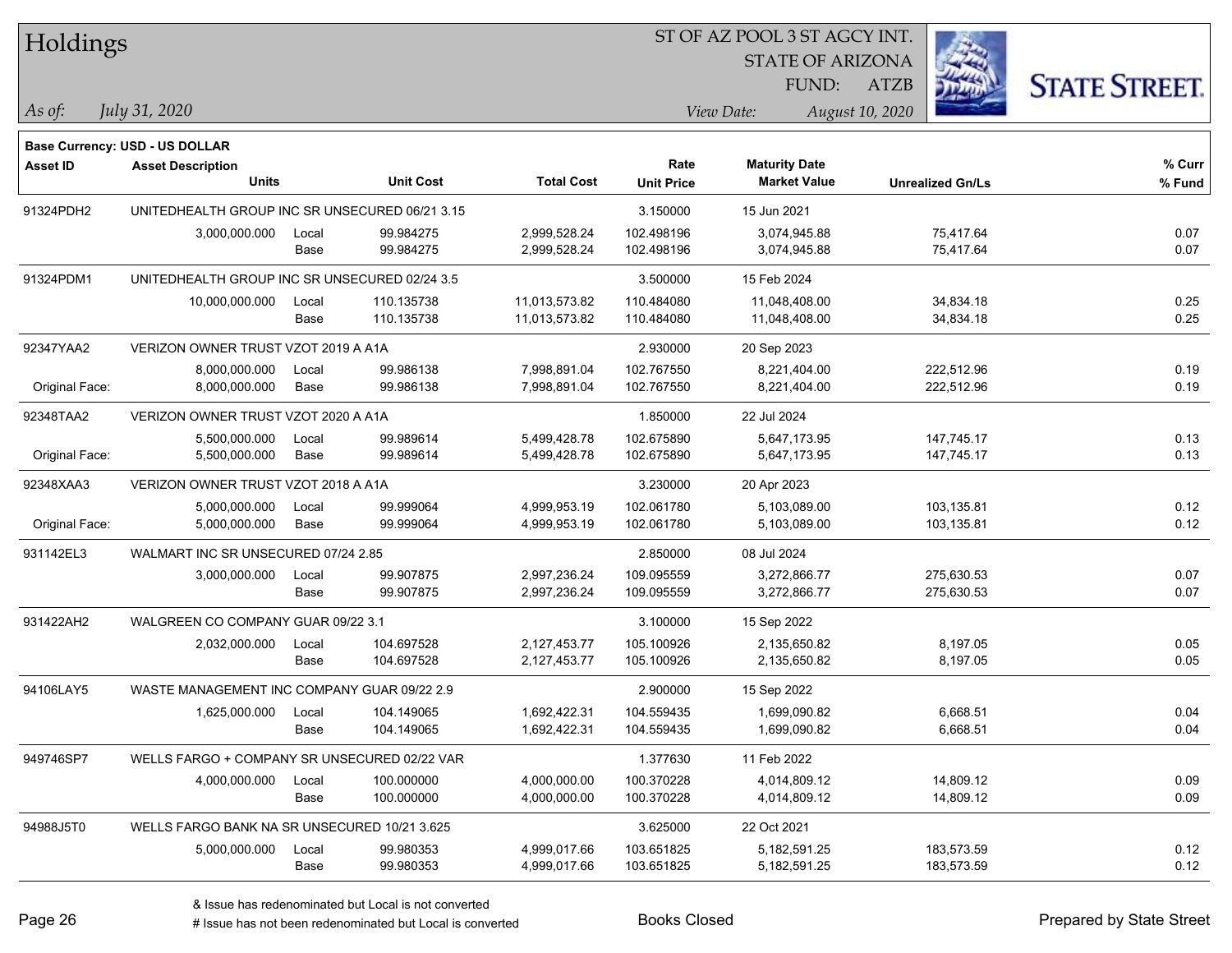| Holdings                  |                                                |               |                          |                                |                           | ST OF AZ POOL 3 ST AGCY INT.                |                              |                      |
|---------------------------|------------------------------------------------|---------------|--------------------------|--------------------------------|---------------------------|---------------------------------------------|------------------------------|----------------------|
|                           |                                                |               |                          |                                |                           | <b>STATE OF ARIZONA</b>                     |                              |                      |
|                           |                                                |               |                          |                                |                           | FUND:                                       | <b>ATZB</b>                  | <b>STATE STREET.</b> |
| As of:                    | July 31, 2020                                  |               |                          |                                |                           | View Date:                                  | August 10, 2020              |                      |
|                           | Base Currency: USD - US DOLLAR                 |               |                          |                                |                           |                                             |                              |                      |
| <b>Asset ID</b>           | <b>Asset Description</b><br><b>Units</b>       |               | <b>Unit Cost</b>         | <b>Total Cost</b>              | Rate<br><b>Unit Price</b> | <b>Maturity Date</b><br><b>Market Value</b> | <b>Unrealized Gn/Ls</b>      | % Curr<br>% Fund     |
| 95000U2C6                 | WELLS FARGO + COMPANY SR UNSECURED 01/24 3.75  |               |                          |                                | 3.750000                  | 24 Jan 2024                                 |                              |                      |
|                           | 5,000,000.000                                  | Local<br>Base | 99.874014<br>99.874014   | 4,993,700.68<br>4,993,700.68   | 109.591129<br>109.591129  | 5,479,556.45<br>5,479,556.45                | 485,855.77<br>485,855.77     | 0.12<br>0.12         |
| 95001D3V0                 | WELLS FARGO + COMPANY SR UNSECURED 08/22 VAR   |               |                          |                                | 3.000000                  | 27 Aug 2022                                 |                              |                      |
|                           | 5,000,000.000                                  | Local         | 100.000000               | 5,000,000.00                   | 100.043517                | 5,002,175.85                                | 2,175.85                     | 0.11                 |
|                           |                                                | Base          | 100.000000               | 5,000,000.00                   | 100.043517                | 5,002,175.85                                | 2,175.85                     | 0.11                 |
| 95001D4Q0                 | WELLS FARGO + COMPANY SR UNSECURED 02/23 VAR   |               |                          |                                | 2.300000                  | 28 Feb 2023                                 |                              |                      |
|                           | 10,000,000.000                                 | Local<br>Base | 100.000000<br>100.000000 | 10,000,000.00<br>10,000,000.00 | 100.082005<br>100.082005  | 10,008,200.50<br>10,008,200.50              | 8,200.50<br>8,200.50         | 0.23<br>0.23         |
| 95001DA75                 | WELLS FARGO + COMPANY SR UNSECURED 06/22 1     |               |                          |                                | 1.000000                  | 17 Jun 2022                                 |                              |                      |
|                           | 3,000,000.000                                  | Local<br>Base | 100.000000<br>100.000000 | 3,000,000.00<br>3,000,000.00   | 99.456205<br>99.456205    | 2,983,686.15<br>2,983,686.15                | $-16,313.85$<br>$-16,313.85$ | 0.07<br>0.07         |
| 98163MAA6                 | WORLD OMNI AUTO RECEIVABLES TR WOART 2020 A A1 |               |                          |                                | 1.049220                  | 15 Mar 2021                                 |                              |                      |
| Original Face:            | 4,503,591.840<br>20,000,000.000                | Local<br>Base | 100.000000<br>100.000000 | 4,503,591.84<br>4,503,591.84   | 100.052330<br>100.052330  | 4,505,948.57<br>4,505,948.57                | 2,356.73<br>2,356.73         | 0.10<br>0.10         |
| <b>US DOLLAR Total</b>    |                                                |               |                          |                                |                           |                                             |                              |                      |
|                           | 1,327,797,997.770                              | Local         |                          | 1,332,285,237.20               |                           | 1,349,606,639.45                            | 17,321,402.25                | 30.54                |
| Original Face:            | 519,225,547.000                                | Base          |                          | 1,332,285,237.20               |                           | 1,349,606,639.45                            | 17,321,402.25                | 30.54                |
| <b>FIXED INCOME Total</b> |                                                |               |                          |                                |                           |                                             |                              |                      |
| Original Face:            | 1,327,797,997.770<br>519,225,547.000           | Base          |                          | 1,332,285,237.20               |                           | 1,349,606,639.45                            | 17,321,402.25                | 30.54                |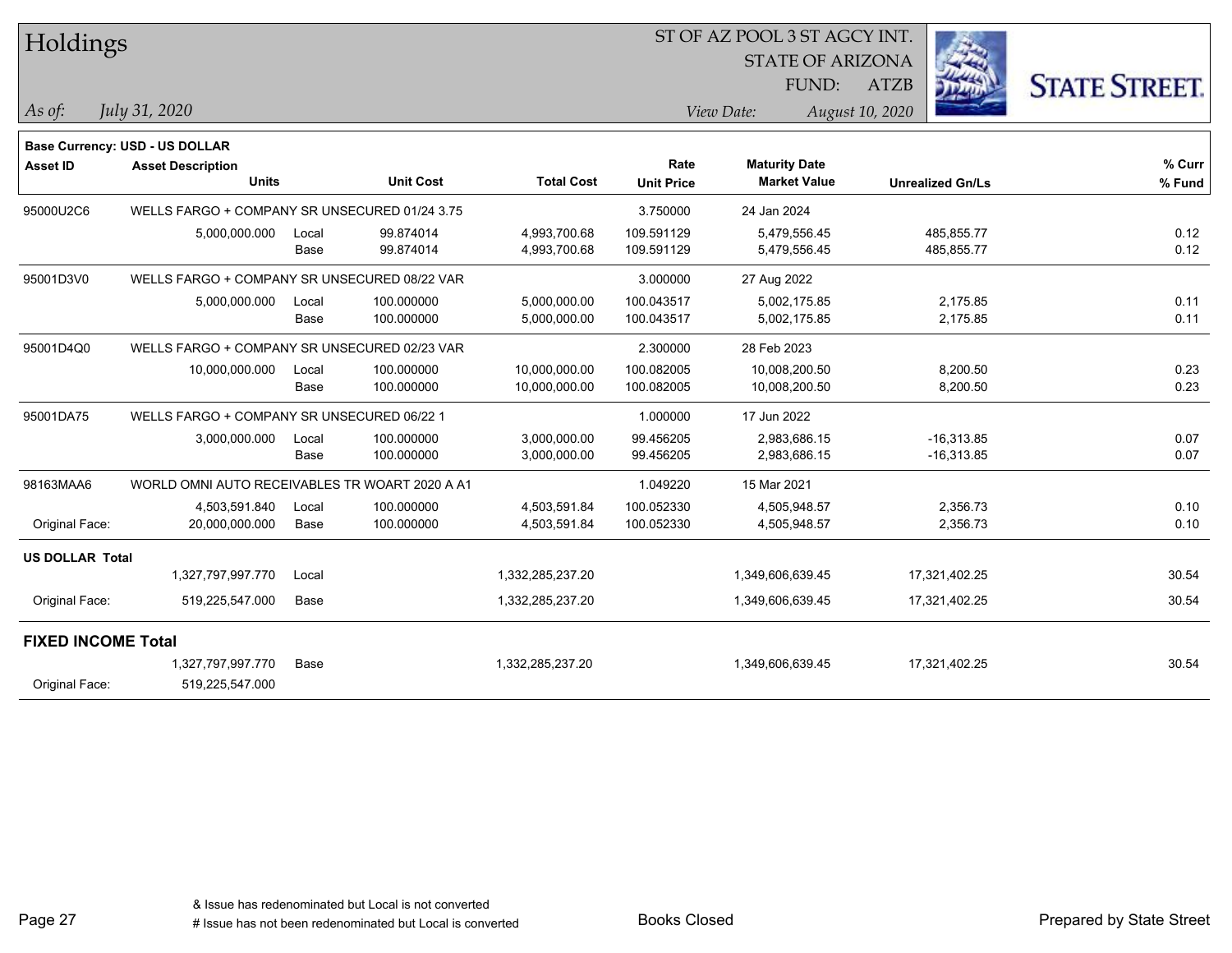|                                     | ST OF AZ POOL 3 ST AGCY INT.<br>Holdings<br><b>STATE OF ARIZONA</b><br>FUND:<br><b>ATZB</b><br>July 31, 2020<br>View Date:<br>August 10, 2020 |      |                  |                   |                           |                                             |  |                         | <b>STATE STREET.</b> |
|-------------------------------------|-----------------------------------------------------------------------------------------------------------------------------------------------|------|------------------|-------------------|---------------------------|---------------------------------------------|--|-------------------------|----------------------|
| $ $ As of:<br>Asset ID              | Base Currency: USD - US DOLLAR<br><b>Asset Description</b><br><b>Units</b>                                                                    |      | <b>Unit Cost</b> | <b>Total Cost</b> | Rate<br><b>Unit Price</b> | <b>Maturity Date</b><br><b>Market Value</b> |  | <b>Unrealized Gn/Ls</b> | % Curr<br>% Fund     |
| <b>FUND Total</b><br>Original Face: | 4,397,975,472.220<br>519,225,547.000                                                                                                          | Base |                  | 4,401,805,382.69  |                           | 4,419,350,076.32                            |  | 17,544,693.63           | 100.00               |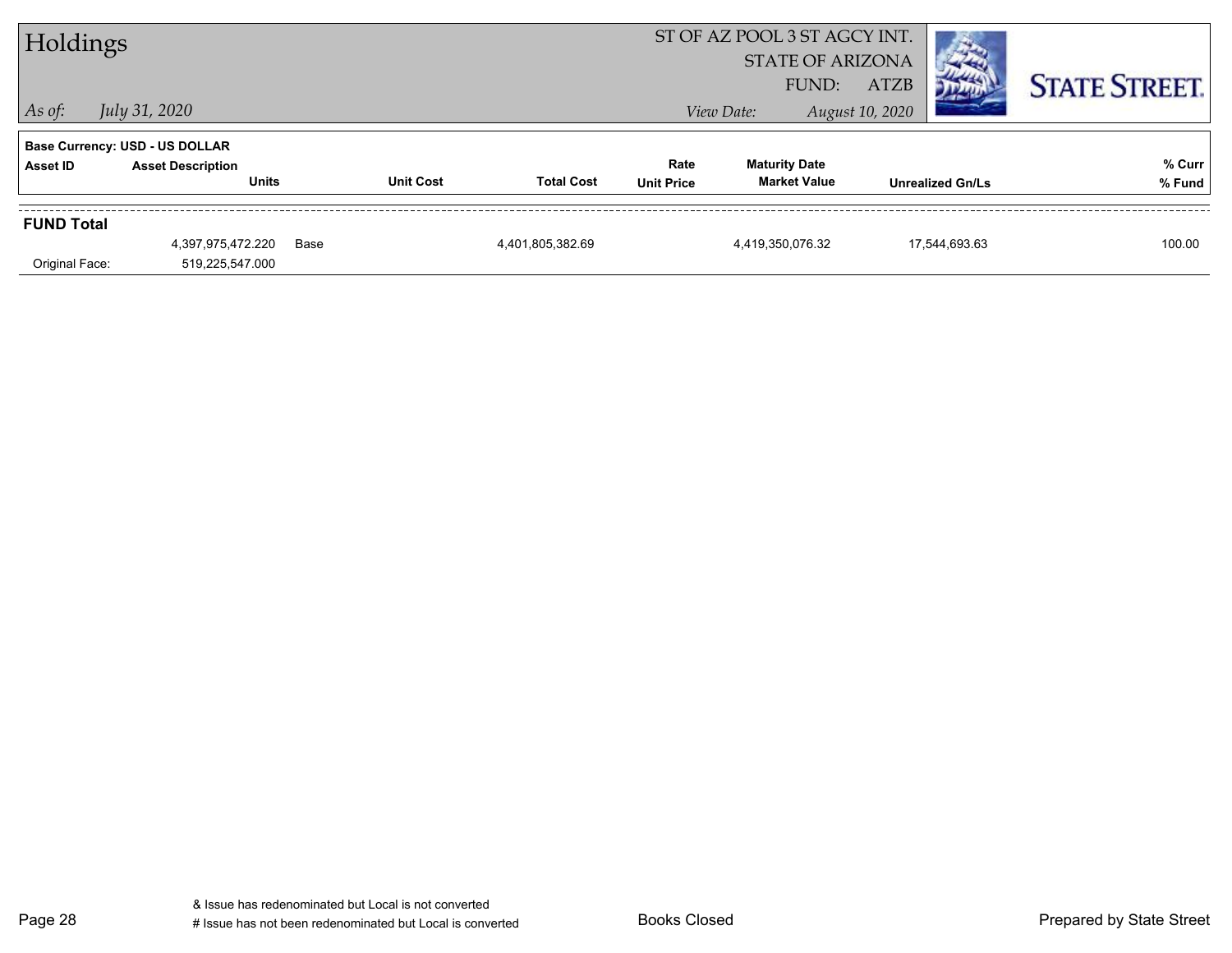## Holdings

### Currency Summary

*As of: July 31, 2020*

## ST OF AZ POOL 3 ST AGCY INT.

STATE OF ARIZONA

FUND: ATZB



*View Date:August 10, 2020*

| Base Currency: USD - US DOLLAR |                   |       |                   |                     | % Currency |                         |                          |                           |
|--------------------------------|-------------------|-------|-------------------|---------------------|------------|-------------------------|--------------------------|---------------------------|
|                                | <b>Units</b>      |       | <b>Total Cost</b> | <b>Market Value</b> | % Fund     | <b>Unreal Sec Gn/Ls</b> | <b>Unreal Curr Gn/Ls</b> | <b>Total Unreal Gn/Ls</b> |
| <b>US DOLLAR</b>               |                   |       |                   |                     |            |                         | Exchange Rate:           | 1.000000                  |
| <b>CASH</b>                    |                   |       |                   |                     |            |                         |                          |                           |
|                                | 25,412,500.020    | Local | 25,412,500.02     | 25,412,500.02       | 0.58       | 0.00                    |                          | 0.00                      |
|                                |                   | Base  | 25,412,500.02     | 25,412,500.02       | 0.58       | 0.00                    | 0.00                     | 0.00                      |
| <b>CASH EQUIVALENT</b>         |                   |       |                   |                     |            |                         |                          |                           |
|                                | 3,044,764,974.430 | Local | 3,044,107,645.47  | 3,044,330,936.85    | 68.89      | 223,291.38              |                          | 223,291.38                |
|                                |                   | Base  | 3,044,107,645.47  | 3,044,330,936.85    | 68.89      | 223,291.38              | 0.00                     | 223,291.38                |
| <b>FIXED INCOME</b>            |                   |       |                   |                     |            |                         |                          |                           |
|                                | 1,327,797,997.770 | Local | 1,332,285,237.20  | 1,349,606,639.45    | 30.54      | 17,321,402.25           |                          | 17,321,402.25             |
| Original Face:                 | 519,225,547.000   | Base  | 1,332,285,237.20  | 1,349,606,639.45    | 30.54      | 17,321,402.25           | 0.00                     | 17,321,402.25             |
| <b>US DOLLAR Total</b>         |                   |       |                   |                     |            |                         |                          |                           |
|                                | 4,397,975,472.220 | Local | 4,401,805,382.69  | 4,419,350,076.32    | 100.00     | 17,544,693.63           |                          | 17,544,693.63             |
| Original Face:                 | 519,225,547.000   | Base  | 4,401,805,382.69  | 4,419,350,076.32    | 100.00     | 17,544,693.63           | 0.00                     | 17,544,693.63             |
| <b>FUND Total</b>              |                   |       |                   |                     |            |                         |                          |                           |
|                                | 4,397,975,472.220 | Base  | 4,401,805,382.69  | 4,419,350,076.32    | 100.00     | 17,544,693.63           | 0.00                     | 17,544,693.63             |
| Original Face:                 | 519,225,547.000   |       |                   |                     |            |                         |                          |                           |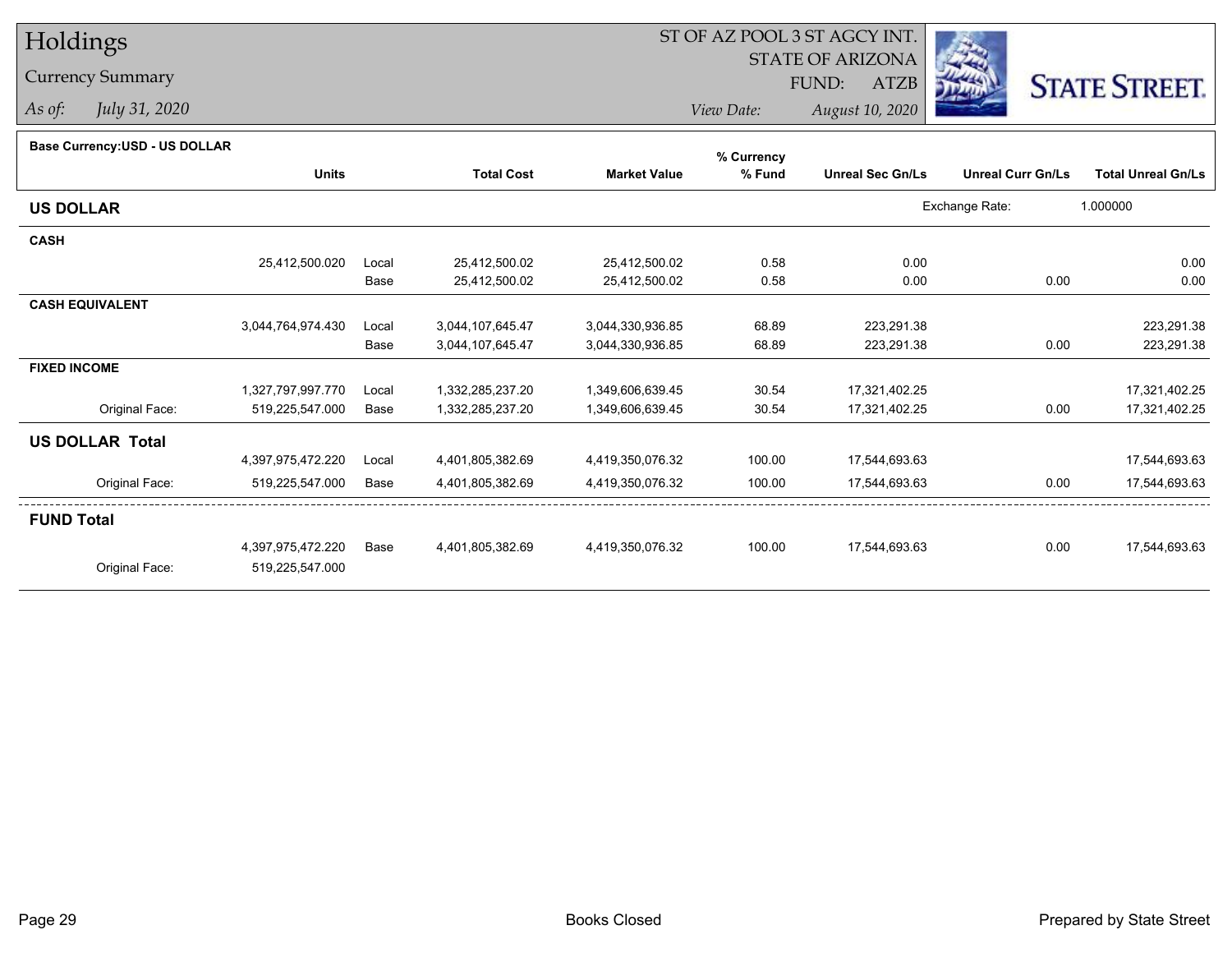| Holdings             |                                       |                   |                     |            | ST OF AZ POOL 3 ST AGCY INT. |                          |                           |
|----------------------|---------------------------------------|-------------------|---------------------|------------|------------------------------|--------------------------|---------------------------|
| <b>Asset Summary</b> |                                       |                   |                     |            | <b>STATE OF ARIZONA</b>      |                          |                           |
|                      |                                       |                   |                     |            | <b>ATZB</b><br>FUND:         |                          | <b>STATE STREET.</b>      |
| As of:               | July 31, 2020                         |                   |                     | View Date: | August 10, 2020              |                          |                           |
|                      | <b>Base Currency: USD - US DOLLAR</b> |                   |                     |            |                              |                          |                           |
|                      | <b>Units</b>                          | <b>Total Cost</b> | <b>Market Value</b> | % Fund     | <b>Unreal Sec Gn/Ls</b>      | <b>Unreal Curr Gn/Ls</b> | <b>Total Unreal Gn/Ls</b> |
| <b>CASH</b>          |                                       |                   |                     |            |                              |                          |                           |
| US DOLLAR            |                                       |                   |                     |            |                              |                          |                           |
|                      | 25,412,500.020                        | 25,412,500.02     | 25,412,500.02       | 0.58       | 0.00                         | 0.00                     | 0.00                      |
| <b>CASH Total</b>    |                                       |                   |                     |            |                              |                          |                           |
|                      | 25,412,500.020                        | 25,412,500.02     | 25,412,500.02       | 0.58       | 0.00                         | 0.00                     | 0.00                      |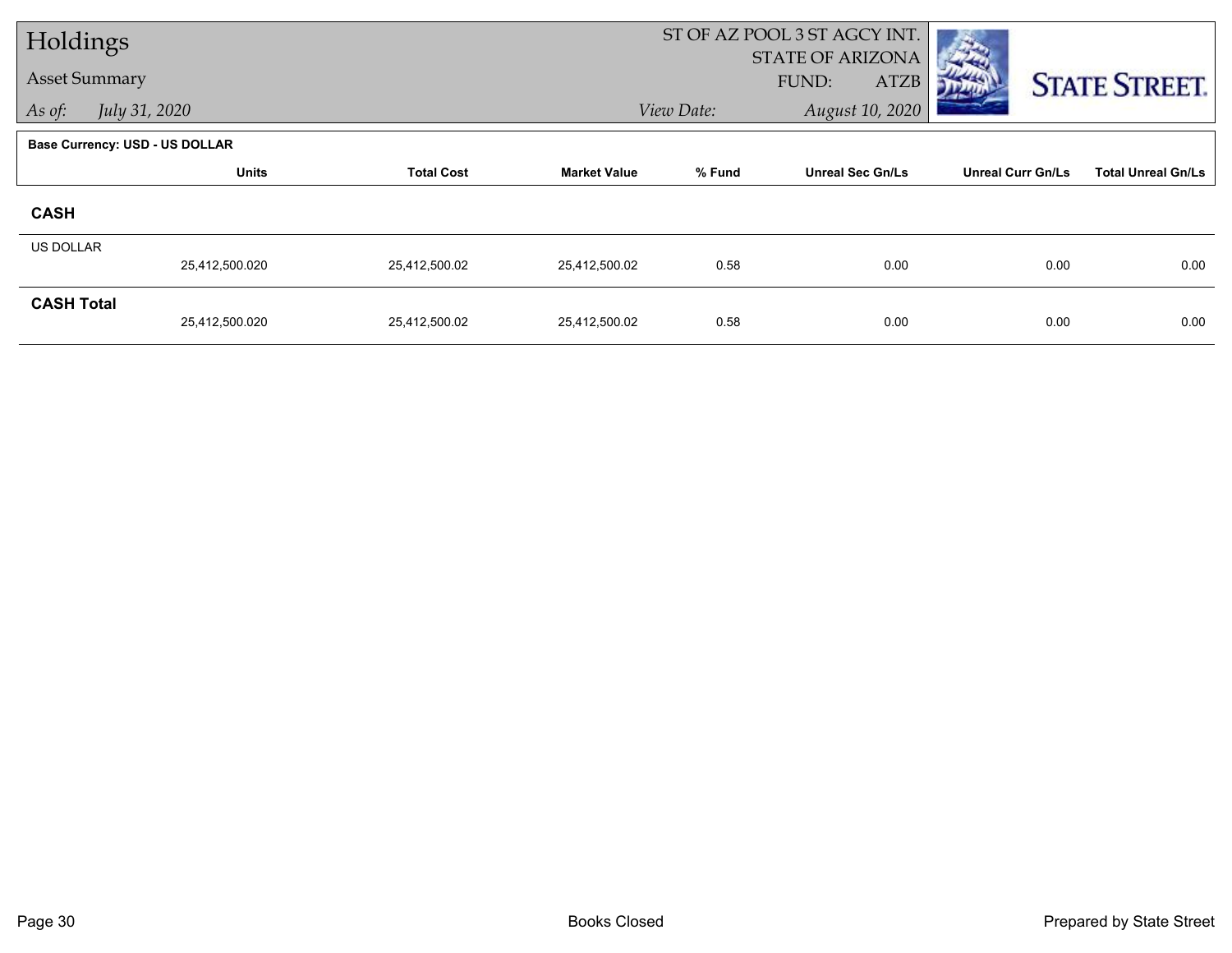| Holdings  |                                       |                   | ST OF AZ POOL 3 ST AGCY INT. |                               |                         |                          |                           |
|-----------|---------------------------------------|-------------------|------------------------------|-------------------------------|-------------------------|--------------------------|---------------------------|
|           |                                       |                   |                              | <b>STATE OF ARIZONA</b>       |                         |                          |                           |
|           | <b>Asset Summary</b>                  |                   |                              |                               | FUND:<br><b>ATZB</b>    |                          | <b>STATE STREET.</b>      |
| As of:    | July 31, 2020                         |                   |                              | August 10, 2020<br>View Date: |                         |                          |                           |
|           | <b>Base Currency: USD - US DOLLAR</b> |                   |                              |                               |                         |                          |                           |
|           | <b>Units</b>                          | <b>Total Cost</b> | <b>Market Value</b>          | % Fund                        | <b>Unreal Sec Gn/Ls</b> | <b>Unreal Curr Gn/Ls</b> | <b>Total Unreal Gn/Ls</b> |
|           | <b>CASH EQUIVALENT</b>                |                   |                              |                               |                         |                          |                           |
| US DOLLAR |                                       |                   |                              |                               |                         |                          |                           |
|           | 3,044,764,974.430                     | 3,044,107,645.47  | 3,044,330,936.85             | 68.89                         | 223,291.38              | 0.00                     | 223,291.38                |
|           | <b>CASH EQUIVALENT Total</b>          |                   |                              |                               |                         |                          |                           |
|           | 3,044,764,974.430                     | 3,044,107,645.47  | 3,044,330,936.85             | 68.89                         | 223,291.38              | 0.00                     | 223,291.38                |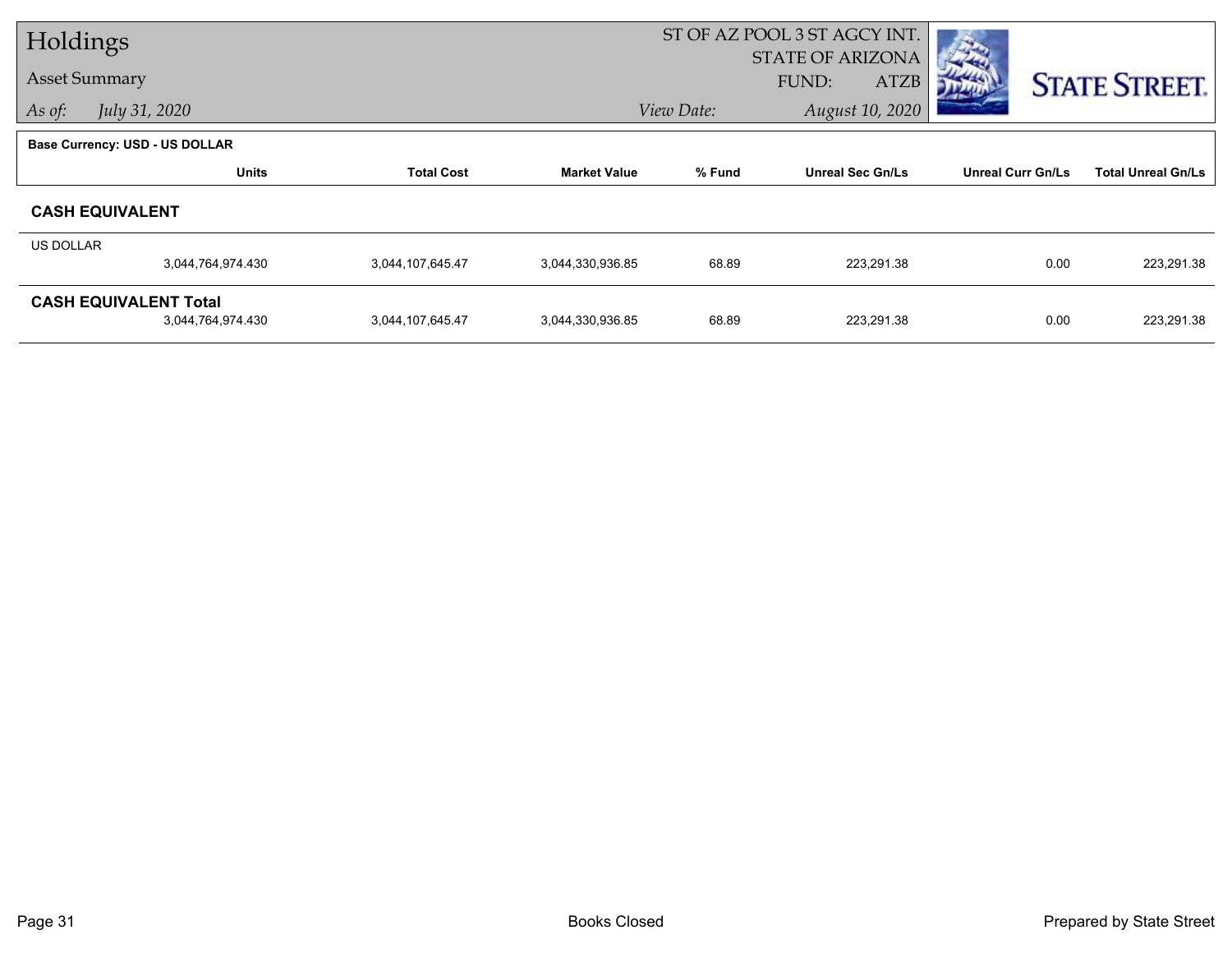| Holdings             |                                                |                   | ST OF AZ POOL 3 ST AGCY INT.                    |                               |                         |                          |                           |  |
|----------------------|------------------------------------------------|-------------------|-------------------------------------------------|-------------------------------|-------------------------|--------------------------|---------------------------|--|
| <b>Asset Summary</b> |                                                |                   | <b>STATE OF ARIZONA</b><br>FUND:<br><b>ATZB</b> |                               |                         | <b>STATE STREET.</b>     |                           |  |
| As of:               | July 31, 2020                                  |                   |                                                 | August 10, 2020<br>View Date: |                         |                          |                           |  |
|                      | <b>Base Currency: USD - US DOLLAR</b>          |                   |                                                 |                               |                         |                          |                           |  |
|                      | <b>Units</b>                                   | <b>Total Cost</b> | <b>Market Value</b>                             | % Fund                        | <b>Unreal Sec Gn/Ls</b> | <b>Unreal Curr Gn/Ls</b> | <b>Total Unreal Gn/Ls</b> |  |
|                      | <b>FIXED INCOME</b>                            |                   |                                                 |                               |                         |                          |                           |  |
| US DOLLAR            |                                                |                   |                                                 |                               |                         |                          |                           |  |
|                      | 1,327,797,997.770                              | 1,332,285,237.20  | 1,349,606,639.45                                | 30.54                         | 17,321,402.25           | 0.00                     | 17,321,402.25             |  |
|                      | <b>FIXED INCOME Total</b><br>1,327,797,997.770 | 1,332,285,237.20  | 1,349,606,639.45                                | 30.54                         | 17,321,402.25           | 0.00                     | 17,321,402.25             |  |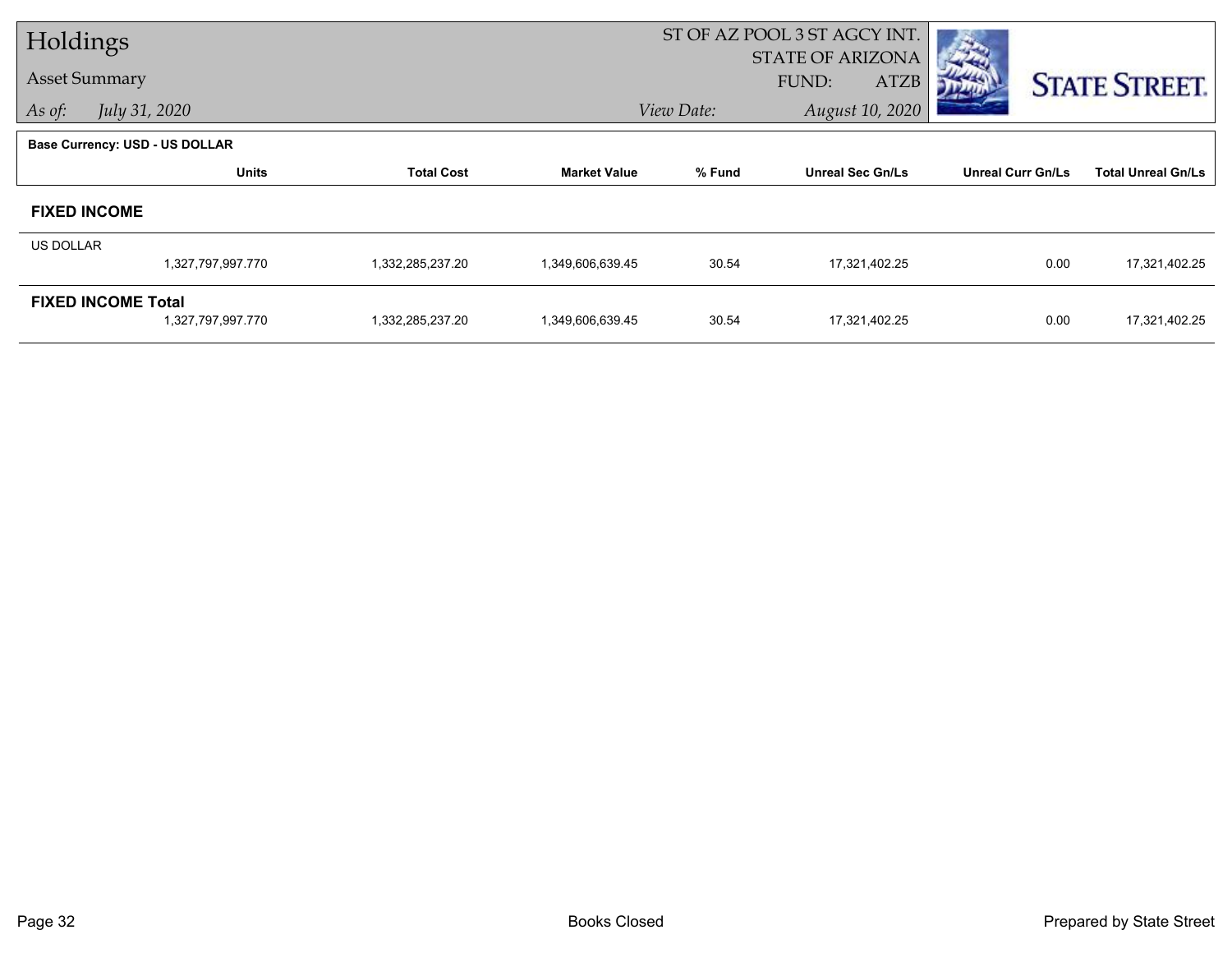| Holdings             |                                       |                   |                                                 | ST OF AZ POOL 3 ST AGCY INT. |                         |                          |                           |
|----------------------|---------------------------------------|-------------------|-------------------------------------------------|------------------------------|-------------------------|--------------------------|---------------------------|
| <b>Asset Summary</b> |                                       |                   | <b>STATE OF ARIZONA</b><br><b>ATZB</b><br>FUND: |                              |                         | <b>STATE STREET.</b>     |                           |
| As of:               | <i>July 31, 2020</i>                  |                   |                                                 | View Date:                   | August 10, 2020         |                          |                           |
|                      | <b>Base Currency: USD - US DOLLAR</b> |                   |                                                 |                              |                         |                          |                           |
|                      | <b>Units</b>                          | <b>Total Cost</b> | <b>Market Value</b>                             | % Fund                       | <b>Unreal Sec Gn/Ls</b> | <b>Unreal Curr Gn/Ls</b> | <b>Total Unreal Gn/Ls</b> |
| <b>FUND Total</b>    |                                       |                   |                                                 |                              |                         |                          |                           |
|                      | 4,397,975,472.220                     | 4,401,805,382.69  | 4,419,350,076.32                                | 100.00                       | 17.544.693.63           | 0.00                     | 17,544,693.63             |